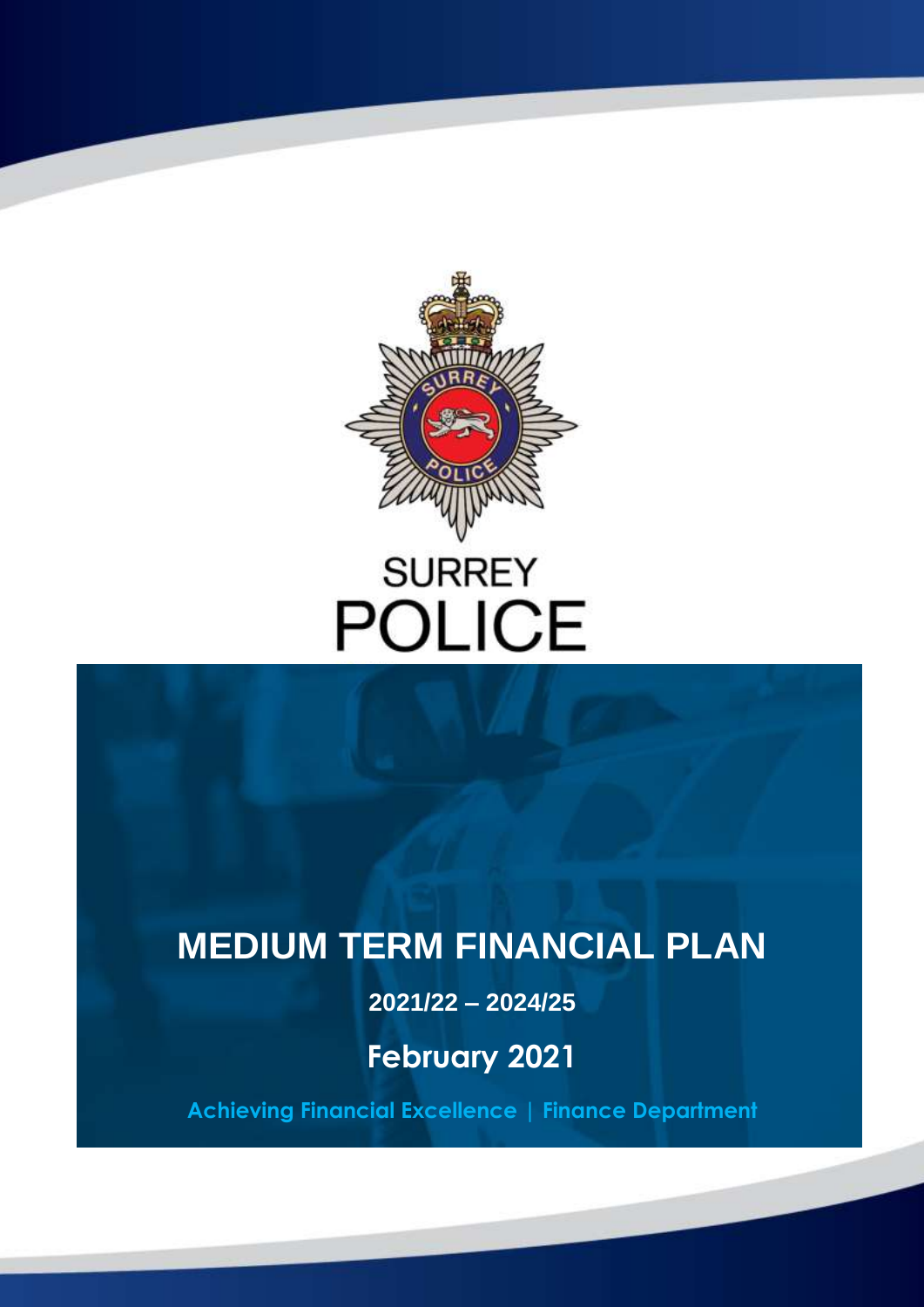# **Contents**

- **1. Summary**
- **2. Context**
- **3. Introduction**
- **4. Funding**
- **5. High level Budget Planning & Strategy**

OFFICIAL SENSITIVE

- **6. Investments and Commitments**
- **7. Force Fit for the Future**
- **8. Savings Programme**
- **9. Headcount Impact**
- **10.Capital Strategy**
- **11.Assumptions**
- **12.Risks**
- **13.Reserves**

### **14.Appendices**

- A Medium term financial forecast
- B Savings plan
- C Financial assumptions
- D Capital programme & financing
- E Risk analysis

### **15.Glossary**

# **Contacts**

#### **Document Owner**

Peter Gillett Executive Director of Commercial & Finance **Services** 

# **Document Editor**

Bev Foad Joint Finance Manager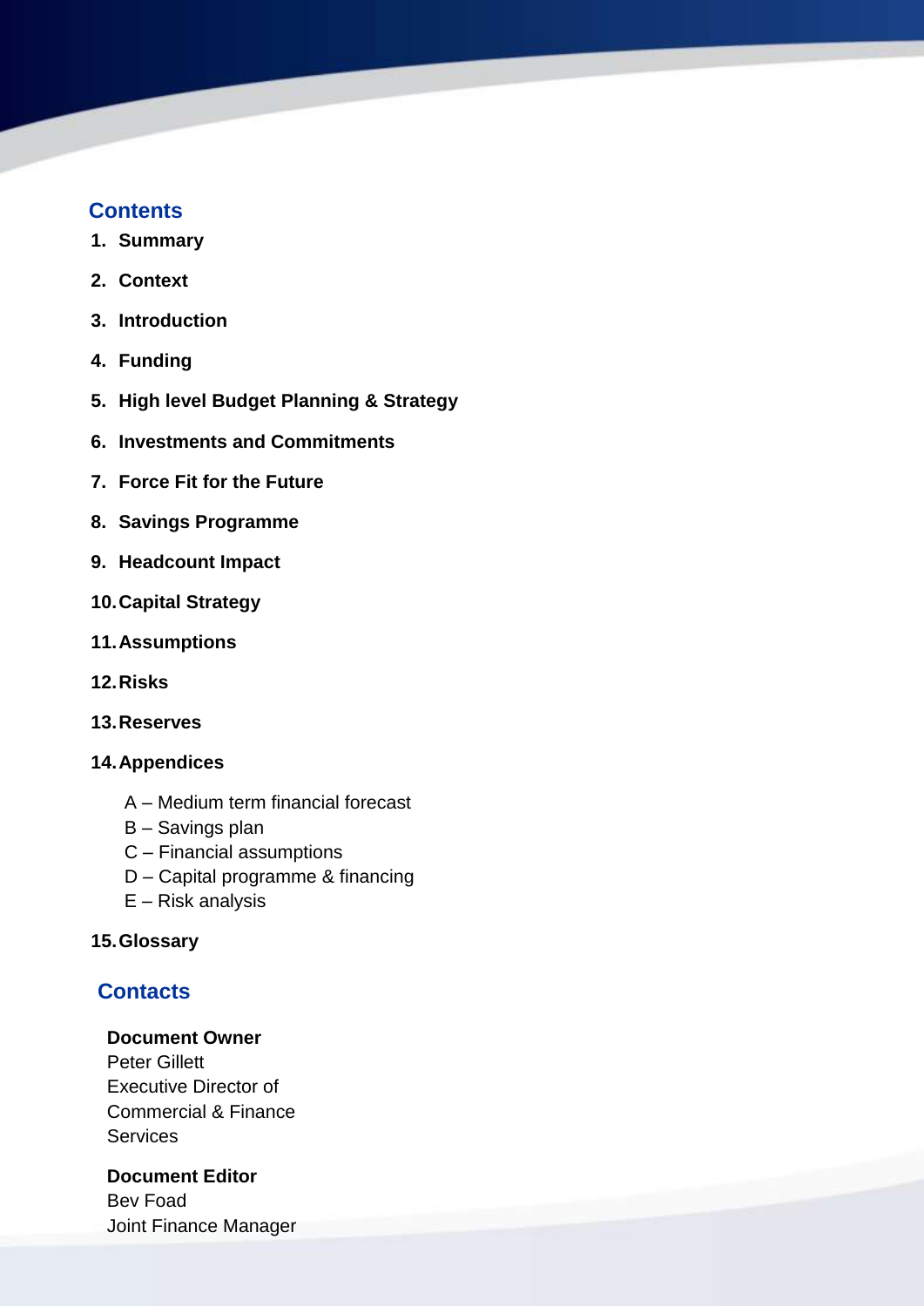# **1. Summary**

This financial plan supports the Police and Crime Commissioners Police and Crime Plan, the Force Commitments and is based on all the financial and business assumptions stated in this document and also paying attention to the Force Business Plan and Force Management Statement priorities. The document includes financial scenario planning but the narrative will refer to the base scenario unless otherwise stated.



# **Our Commitments** 2020/25

Be safe, feel safe.

To ensure Surrey is a county that is safe, and feels safe.

Our Force



- $\triangleright$  Prevention
- $\triangleright$  Partnership
- $\triangleright$  Potential

# Our communities



- $\triangleright$  Prevent Crime
- $\triangleright$  Protect Our Communities
- $\triangleright$  Pursue Offenders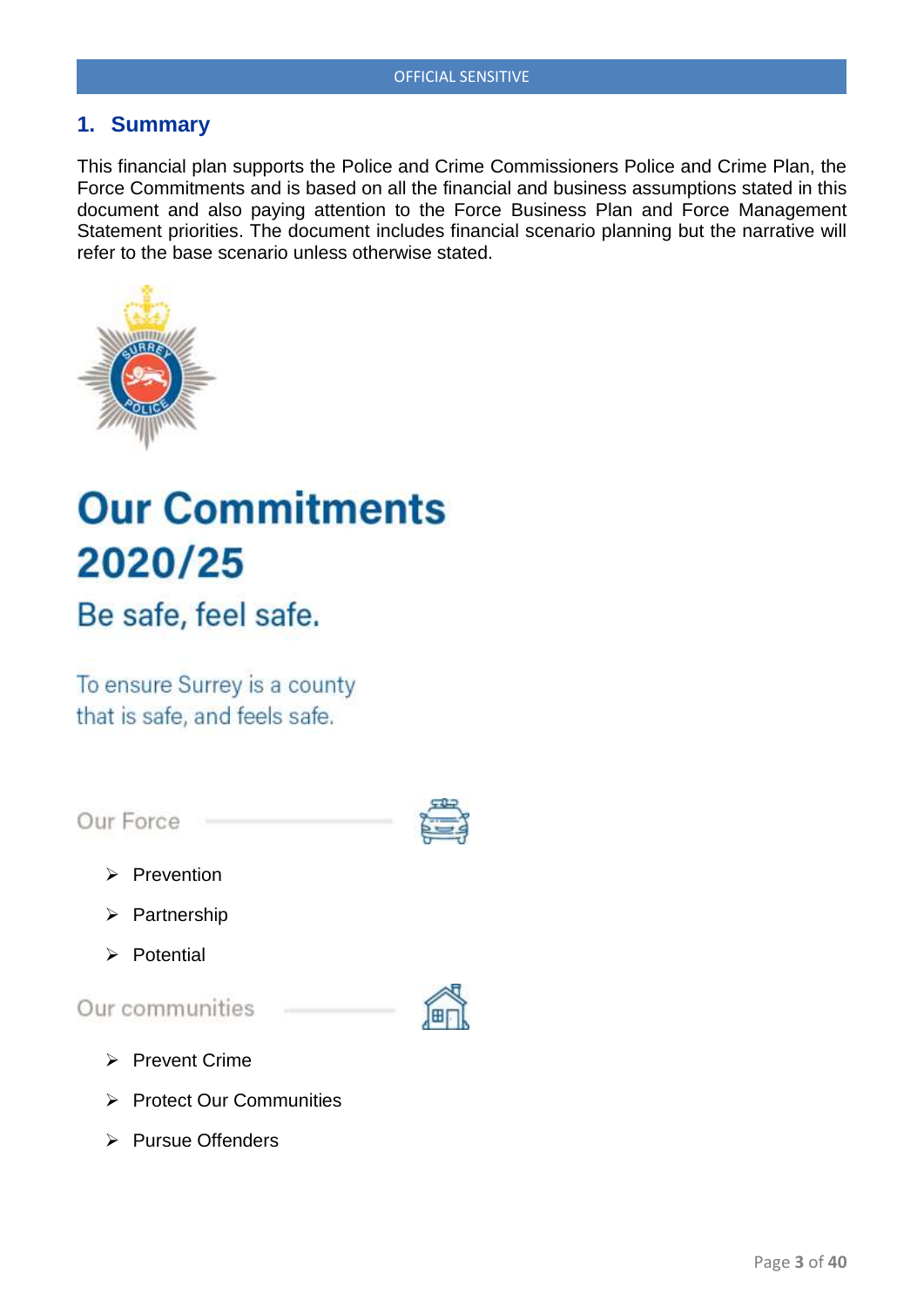Our people



- $\triangleright$  Professional
- $\triangleright$  Proud
- $\triangleright$  Inclusive

#### **The funding settlement for 2021/22 and forward outlook;**

The provisional financial settlement for 2021/22 was announced on 16th December 2020.

The key elements of the national settlement are;

- Nationally the financial settlement provides a total of up to £15.8 billion for policing in 2021/22, an increase of £636 million on the 2020/21 funding settlement.
- Available funding to Police and Crime Commissioners (PCCs) will increase by up to an additional £703 million in 2021/22, including local flexibility to increase council tax precept by £15 on band D.

This increase is broken down as follows:

- A £415 million increase in Government grant funding to PCCs. This additional funding will support year 2 of the Police Uplift Programme. £100 million of this funding will be ring-fenced and allocated according to funding formula shares, and will be paid in line with progress on recruitment.
- Operation Uplift is 6,000 police officers, of which 300 officer allocated to ROCU's and 80 for Counter Terrorism Policing.
- Up to £288 million additional funding from council tax precept, if all PCCs maximise their precept flexibility. PCCs given ability to increase precept by up to £15 for a Band D equivalent property.
- PCCs will receive a portion of the £670 million of additional grant funding announced for local council tax support as part of the Spending Review 2020, details to follow.

Also included in this settlement are:

- £1.1 billion for national priorities, resource and capital funding, including funding the fight against serious and organised crime including drug trafficking and child sexual exploitation and abuse, which will protect National Crime Agency funding to ensure cohesive national, regional and local law enforcement response.
- Funding for counter-terrorism policing will total up to £914 million in 2021/22, as well as an additional £32 million for a new CT Operations Centre.

The Government expects the police to continue to build on the progress made on improving efficiency and productivity in return for the significant increase in investment. The Government expects to see:

> $\bullet$  6,000 further officers – on top of the first tranche of 6,000 to be recruited in 2020/21 – recruited by the end of March 2022. The ring fence grant of £100m, will be paid to forces in line with their progress in recruitment.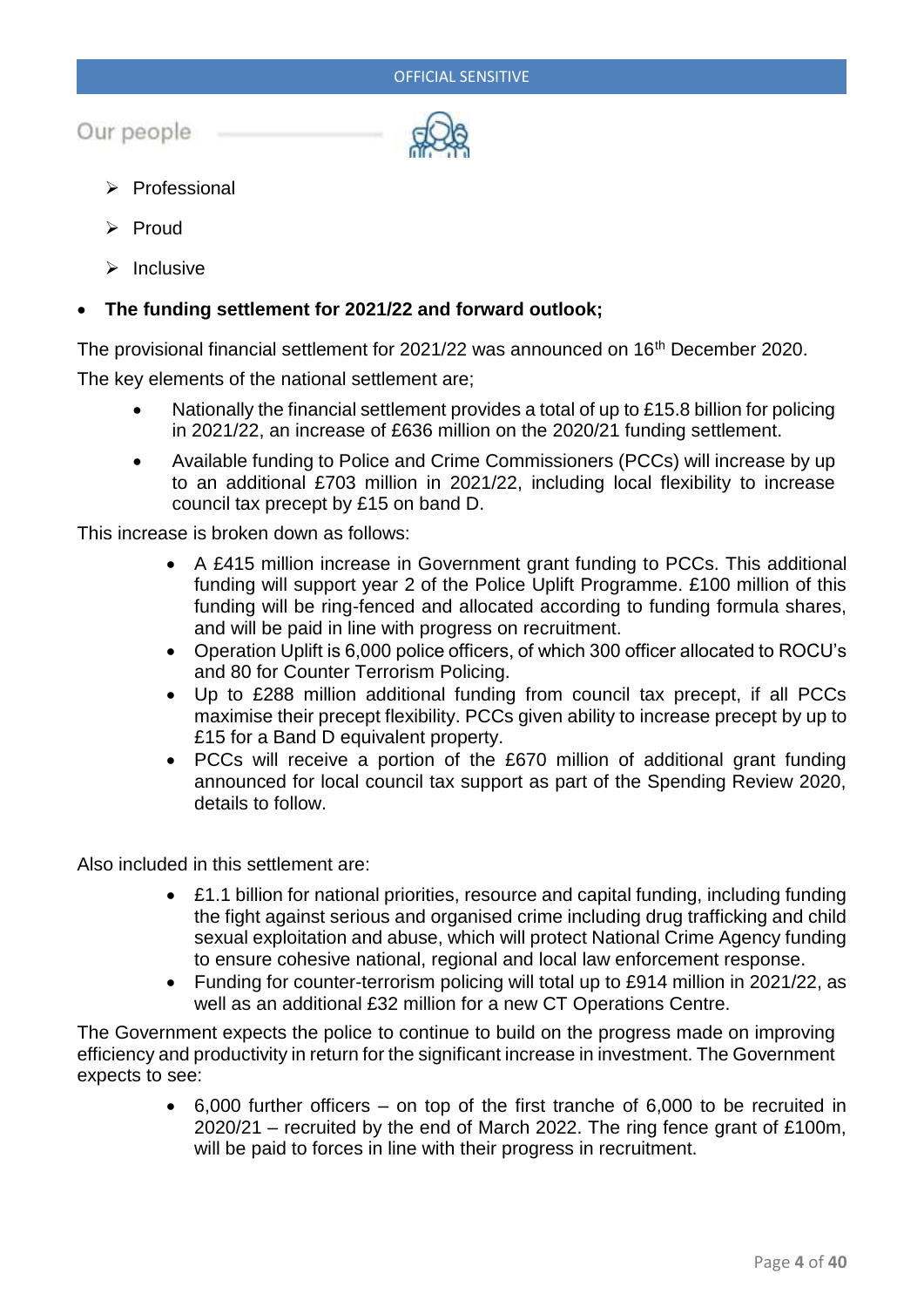- £120m of efficiency savings from across the law enforcement sector which are reflected in the funding set out as part of the settlement – delivered in 2021/22. These to be delivered through a combination of improved procurement practices (including the delivery of £20m of savings through BlueLight Commercial) as well as savings in areas such as estates, agile working and shared/enabling services. The policing sector to work with the Home Office in setting up and supporting a new Efficiency in Policing Board.
- Policing needs to ensure that high quality data is collected and utilised effectively to support local delivery, identify efficiencies and support the National Policing Board's drive to deliver the best possible policing outcomes for the public. The Home Office & National Police Chiefs' Council will bring together in one document their strategies, plans and initiatives for improving data collection and use across the sector and with key delivery partners such as criminal justice agencies.

The police funding formula review was not mentioned in the settlement announcement but is expected to be revisited within the next spending review.

#### **The investment opportunities;**

The positive funding settlement has provided the Force with the opportunity to prioritise investment based upon the previous work carried out to scope a Force Fit for the Future.

Utilising the Operation Uplift and precept flexibility afforded to PCC's will enable the Force to invest further in Prevention & Deterrence, Protecting Vulnerable People and Investigations.

#### **The efficiency savings requirement;**

The savings plan developed by the Force will assist it to meet the continued challenges facing policing, meeting financial constraints, improve efficiency and maintain the capacity to meet the new crime threats in public protection; which includes domestic abuse, child sexual exploitation and vulnerable adults. Investment will also enable opportunities within the digital ways of working, and also the threat from the exponential growth in digital crime.

For the planning period 2021/22 to 2024/25 this is currently £23.7m based on the assumptions included in the financial model.

#### **The efficiency plan;**

Over the future four year period the planned efficiency savings are £6.6m.

The Force recognised early that the financial position would alter drastically after what was the best financial settlement in the last ten years as public finances have been strained in support of the pandemic. To assist in the development of a robust achievable saving plan for 2021/22 CIPFA Associates were engaged who worked with the Force and budget holders to identify savings that amount to £6.4m. It is recognised that these savings are mainly tactical in nature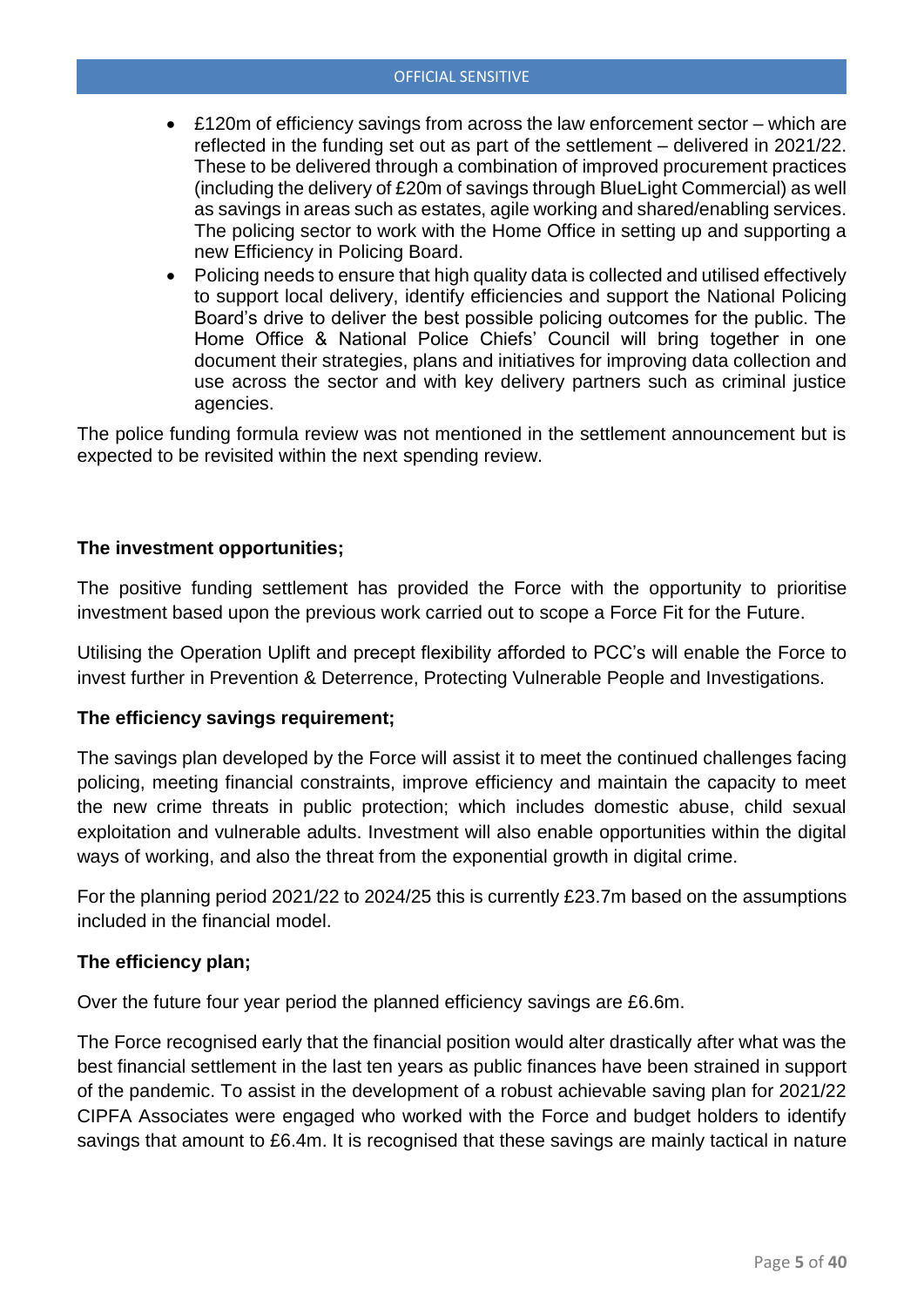and that the Force must continue the momentum and commence more fundamental reviews of its service delivery to build a sustainable financial position over the medium term.

Based on the financial settlement and future expectations the efficiency savings planned are sufficient to meet the desired investments, and to balance the budget in the first year. The future savings requirement over the four year plan is £17.1m which is why it vital to begin the work to be able to achieve savings of this magnitude.

The Force continues to review its future organisational design in conjunction with its preferred collaborative partner to establish the functions which need protecting or areas for divestment. Plans also consider the level of regional collaboration. The regional direction is not expected to deliver savings for a few years so in Force efficiency savings will have to be considered to meet any short or medium term need. Chief Officers developed a model to deliver the current saving plans included in the MTFP and are continuing this work to deliver efficiency savings for future years.

#### **The reserves plan;**

This plan has no draw on general reserves in 2021/22 to support the budget however the specific Covid19 reserve was employed to mitigate against the collection fund deficit pending clarification on the level of support to be provided by government. Conversely the Force received a grant to support the reduction in tax base as Local Authorities put in place council tax support schemes for their residents, the surplus has been placed in a reserve for future years. Looking ahead the Estate Strategy reserve will be employed to mitigate the increase in costs for the year of transition along with the cost of change reserve to meet future cost pressures that will enable change without impacting service delivery. The PCC Cost of Change Reserve was established to meet anticipated future costs. Without this financial intervention the Force would have had to cut further only then to rebuild later, the use of reserves ameliorates the position and allows the Force to meet the associated costs with transforming the service, particularly with regional opportunities which are not funded in the core budget and enable the smooth transition of the Estate Strategy. The strategy for general reserves is to maintain the level at 3% of the annual budget.

#### **The capital plan;**

Based upon the Fleet, Estate and ICT Strategies a multi-year capital plan has been developed. The Estate Strategy is dependent on certain elements occurring during the year and on that basis this plan will be kept under continual review. The same applies to the ICT Strategy that has national and regional dependencies beyond the Force's control.

### **2. Context**

The police service has faced extraordinary challenges and pressures in 2020 as a result of the Covid-19 pandemic; together with the majority of its partners. Surrey Police has worked closely with other forces and a range of local partners in response to the pandemic; with Sussex Police in a collaborated police response, and with local authority and health partners via the Local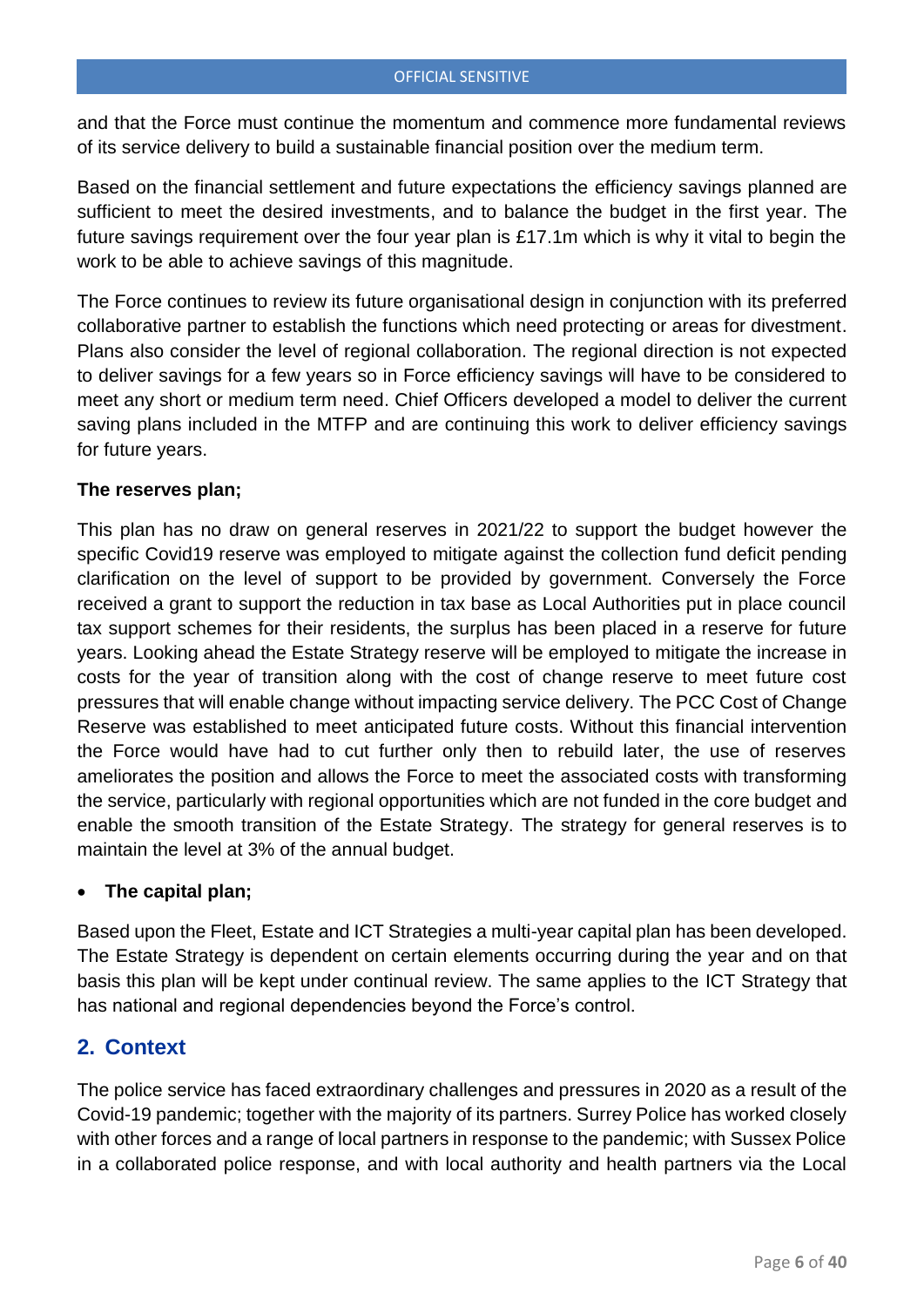Resilience Forum and other partnership arrangements. The relationships formed with partners – whether new partnerships forged as a result of Covid, or existing partnership working that has been strengthened and refined – provide significant opportunities for Surrey Police to develop in the future.

The effect of the pandemic has been to significantly change the balance of demand upon the service; reducing demand in some areas such as domestic burglary and serious violence, while increasing demand in others such as domestic abuse, and the police's response to Covid-19 legislation. In addition to operational demand, the pandemic has necessitated a range of new ways of working; changing the use of our operational estate and fleet, using Covid-19 PPE, and increasing the amount of remote working wherever possible. The force has responded to these challenges, significantly increasing the pace of development and roll-out of remote working and collaborative technology, but this has led to a necessary reprioritisation of workload.

Notwithstanding the particular challenges of 2020, the issues Surrey Police and the rest of the service have to overcome in future years will continue to involve increases in demand and complexity across almost every area of our business.

As public finances are squeezed as a result of the pandemic – affecting not only the police service but also our key partners – the service will be faced with difficult decisions concerning where to focus our resource and attention; with increasing departure from traditional police activity towards 'hidden' crimes including modern slavery and child sexual exploitation.

Earlier in 2020, Surrey Police introduced "Our Commitments", setting out the force's strategy as commitments to our communities, our force and our people, and the force will use this framework to focus activity over the next five years:

- Our Communities
	- o Prevent crime
	- o Protect our communities
	- o Pursue offenders
- Our Force
	- o Prevention
	- o Partnership
	- o Potential
- Our People
	- o Professional
	- o Proud
	- o Inclusive

Investment - we have a number of programmes underway designed to ensure we are prepared for the challenges ahead. Notably, for the financial years 2021/22, through the precept increase of £4.1m, we will be investing heavily in our preventative policing approach and recruiting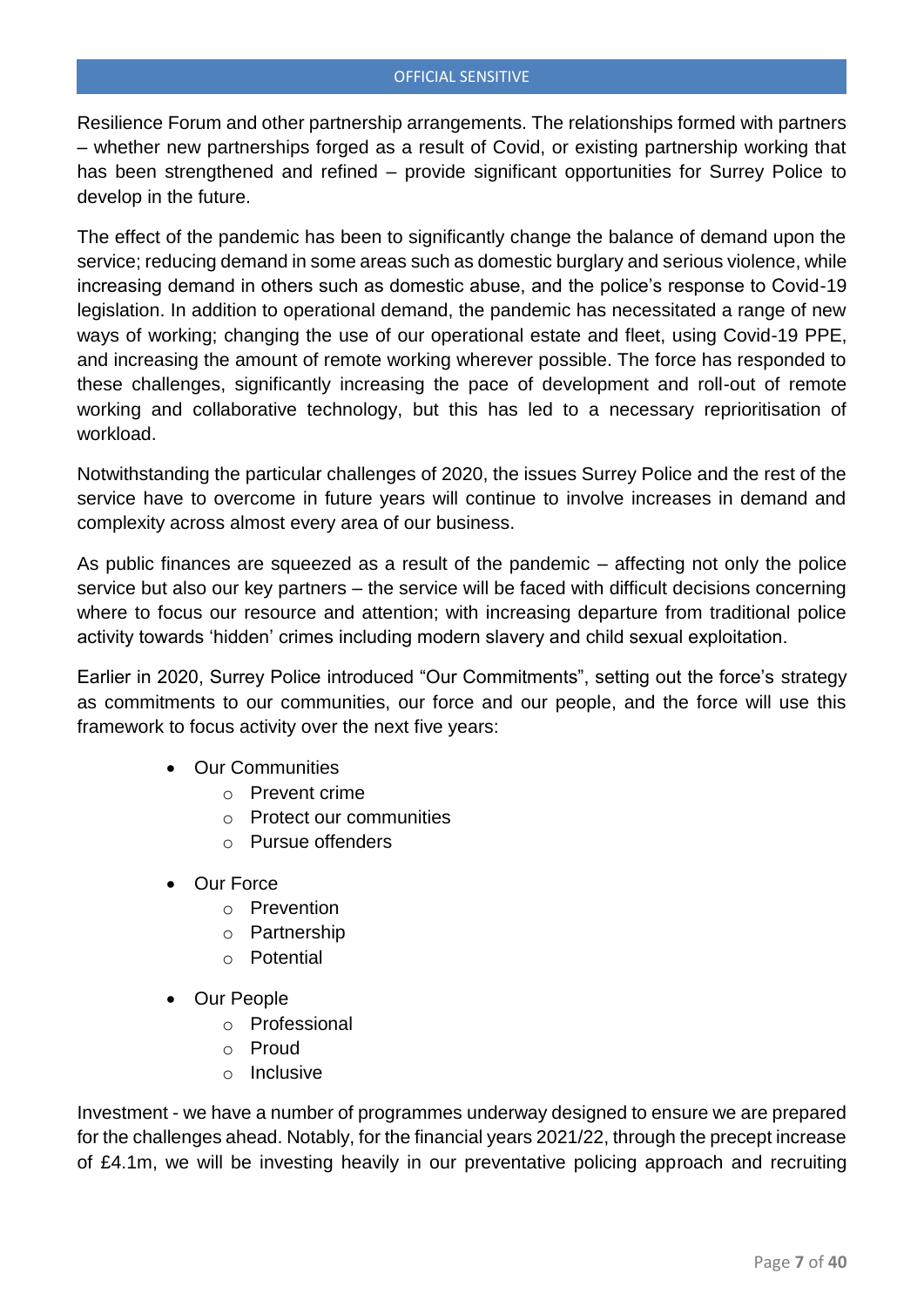additional 10 police officers and 67 specialist staff. Estate Strategy programme named 'Building The Future' the team have secured a site for our new headquarters, with plans now underway to design and deliver a modern, purpose built facility which will enable greater productivity whilst at the same time delivering cost savings associated with maintenance and utilities.

Our command and control system is being replaced with a new product, STORM, which will allow greater collaboration and interoperability with Sussex police in terms of resilience and resource deployment. Finally, as part of the digital policing there are two projects to improve the service delivery, the Digital Interview Recording which is a move to a networked system and within the Contact Centre a new Unified Communication Platform that will provide an improved interface between Surrey police and the residents of the county.

Surrey Police has made significant efficiencies and continues to innovate and review its service delivery in the face of the growing demand and real terms reduction in funding.

The next three year spending review was planned for 2020 which would have been positive as it would have provided some certainty to allow the Force plan accordingly. However due to the level of uncertainty with the economy due to the pandemic the Chancellor took the decision to move to a single year settlement.

Allied to this risk is the prospect of a funding formula review and having had pressure from the National Audit Office and recently the Public Accounts Committee that both criticised the Home Office for their lack of understanding of police demand nor a funding formula that reflects the policing needs. Previous funding reviews even though not followed through have indicated a reduction of funding to Surrey.

### **3. Introduction**

This paper provides the latest projections on the financial position for the period to 2024/25, and how we forecast it will be phased in each component year. It goes on to summarise progress with the Force's strategic efficiency saves programmes and the likely effect on employee numbers throughout the period.

This is a development from the previous version and incorporates unavoidable costs including delay costs from 2020/21, pay inflation and other unavoidable cost pressures. The Operation Uplift year two investment and the extra investment from the precept have been included with assumptions for future grant and precept changes. The Estate Strategy investment is included and produces an uneven expenditure profile that can be planned for and smoothed out over the period through the use of the Estate Strategy Reserve. The financial impact of the Equip Programme which is a period of transition and has limited funding within the budget plan will require further examination and a potential draw on the cost of change reserve. The impact of the ICT strategy undergoes an annual update due to the fluid nature of the projects, allocations have been established for each strategy strand which will be refined as the associated projects are planned.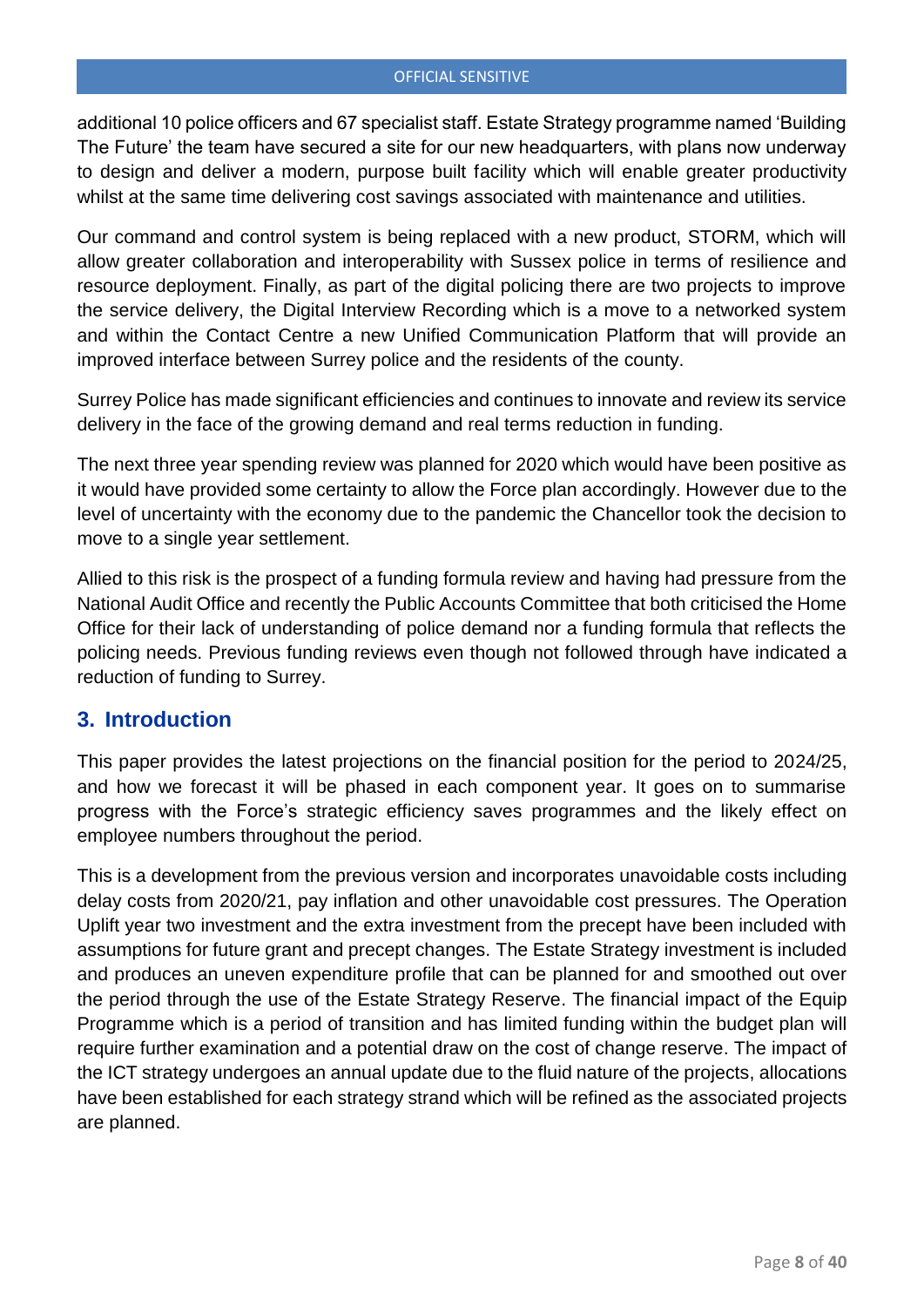A phased capital programme has been included in this document with the recognition that regular review is required on the timing of planned expenditure. The Capital grant has reduced over the past few years, from £1.2m in 2015/16 to £0.164m for 2021/22. The estate strategy has generated significant capital receipts however this period is nearing the end and capital resources are forecast to be depleted during 2020 dependent on investment decisions leading to borrowing and revenue budget support.

# **4. Funding**

The Medium Term Financial Plan (MTFP) contains a number of key assumptions, one of which is the increase in the level of precept expected, this is funding raised from Surrey council tax payers for policing. For 2021/22 the Police and Crime Commissioner after consulting with Surrey residents, supported an increase in the precept by the maximum amount of £15 on Band D properties without triggering a local referendum. The Police & Crime Panel subsequently did not veto the PCC's decision on 5<sup>th</sup> February 2021. Future years have been planned assuming a 2.0% precept increase. Other scenario's that included differing increases in the precept were developed during the budget process however this document refers to the above assumption.

| <b>Authority</b>       | <b>Tax</b><br><b>Base</b> | <b>Collection</b><br><b>Fund</b><br>Surplus/<br><b>Deficit £</b> | <b>Precept £</b> |
|------------------------|---------------------------|------------------------------------------------------------------|------------------|
| Elmbridge              | 64,518                    | (175, 658)                                                       | 18,424,405       |
| <b>Epsom and Ewell</b> | 33,150                    | (8, 239)                                                         | 9,466,540        |
| Guildford              | 57,159                    | 39,122                                                           | 16,323,010       |
| <b>Mole Valley</b>     | 40,759                    | (78, 056)                                                        | 11,639,548       |
| Reigate & Banstead     | 60,720                    | (60, 975)                                                        | 17,339,810       |
| Runnymede              | 33,404                    | (70, 611)                                                        | 9,539,180        |
| Spelthorne             | 39,016                    | (243,986)                                                        | 11,141,885       |
| <b>Surrey Heath</b>    | 38,811                    | (215, 606)                                                       | 11,083,132       |
| Tandridge              | 38,454                    | (34, 929)                                                        | 10,981,309       |
| Waverley               | 55,613                    | (105, 220)                                                       | 15,881,347       |
| Woking                 | 40,343                    | (26, 626)                                                        | 11,520,751       |
| <b>Total</b>           | 501,947                   | (980, 785)                                                       | 143,340,916      |

The proportion of funds raised from the precept for Surrey equates to 55% of core funding (Precept, main policing grant, revenue support grant) for 2021/22. The Band D precept multiplied by the tax base calculates the total receipts that each billing authority will collect on behalf of the PCC in 2021/22 as shown in the table above plus the collection fund deficit.

Surrey is more dependent on precept than other forces and accordingly has one on the highest Band D rates (£285.57 for 2021/22) for police forces. The table below illustrates this for the potential 2021/22 if all Forces increased by £15 their Band D rate. The level of funding from government is the lowest in the country per head of population and Surrey receives £98.31 per head of population (of all government funding). If Surrey were to receive the average in the country (excluding the Metropolitan areas) this would provide the Force with over an additional £25m, even though this magnitude is not expected it does illustrates the inequitable position of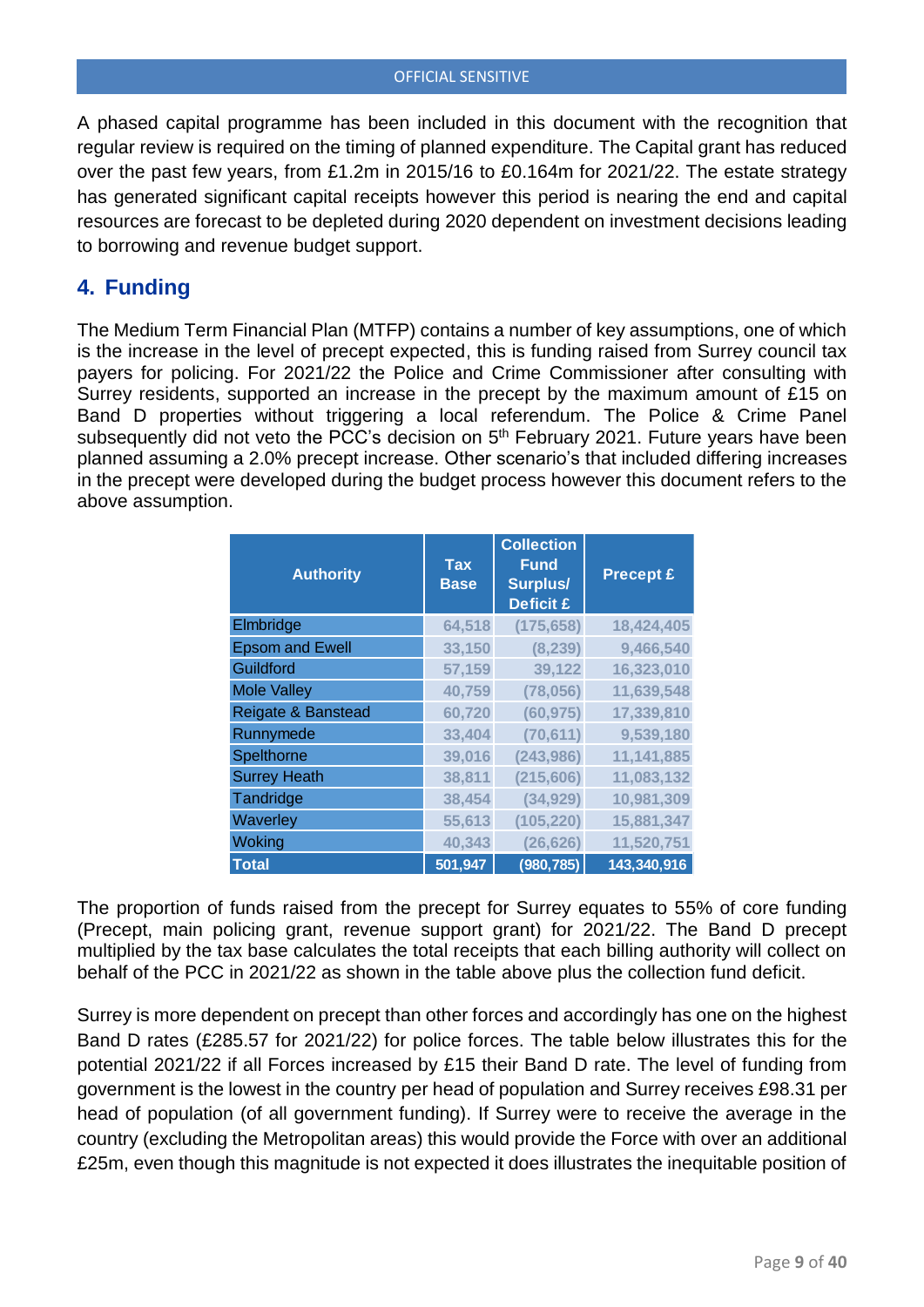

police funding and if a fairer funding position was achieved this could see police officer numbers increase or reduce the tax increases for Surrey residents.

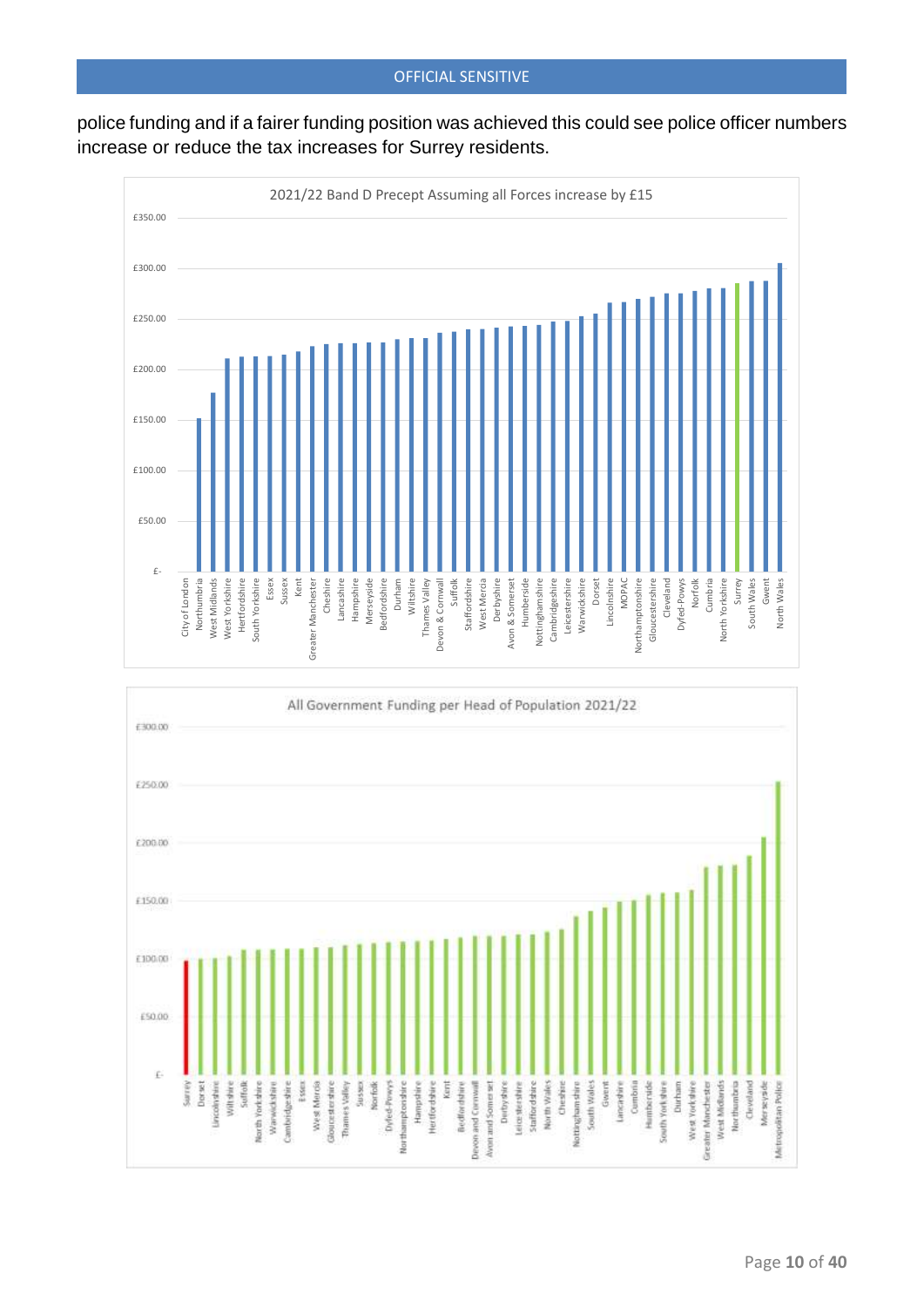The anticipated review of the police funding formula was consulted upon and ultimately deferred with an expectation it will be addressed as part of any future comprehensive spending review. Due to the uncertainty and range of possible outcomes no assumptions regarding a change to the funding formula have been included in the MTFP.

#### **Real Terms Funding Reduction;**

Surrey Police had experienced a real terms funding reduction of 5.9% over the previous 9 years (2010/11 to 2019/20) which the Force has catered for with its savings plans that have as a priority maintained front line service delivery. The chart below demonstrates the reduction in government grant until recently and the compensating effect of the precept increases over the latter years, whereby the precept makes up 55% of the Forces funding.



### **Financial Settlement 2021/22**

This MTFP incorporates the final police grant settlement for 2021/22 as announced in February 2021. The grant settlement from the Home Office nationally increases the grant by £415m with a maximum £15 increase in precept level permitted by each PCC without triggering a referendum. The pension grant introduced in 2019/20 has been continued which mitigates the police officer pension contribution cost increase.

The financial settlement is for one year with the expectation that a spending review will lead to a future 3 year settlement.

The composition of the Home Office funding is shown in table 1 with table 2 projecting the funding position over the four years. The assumption for 2021/22 was that the grant to remain static for the remainder of the MTFP period plus specific funding for the Operation Uplift. There remains a risk that the grant could be reduced to cater for an increase in top slicing in future years.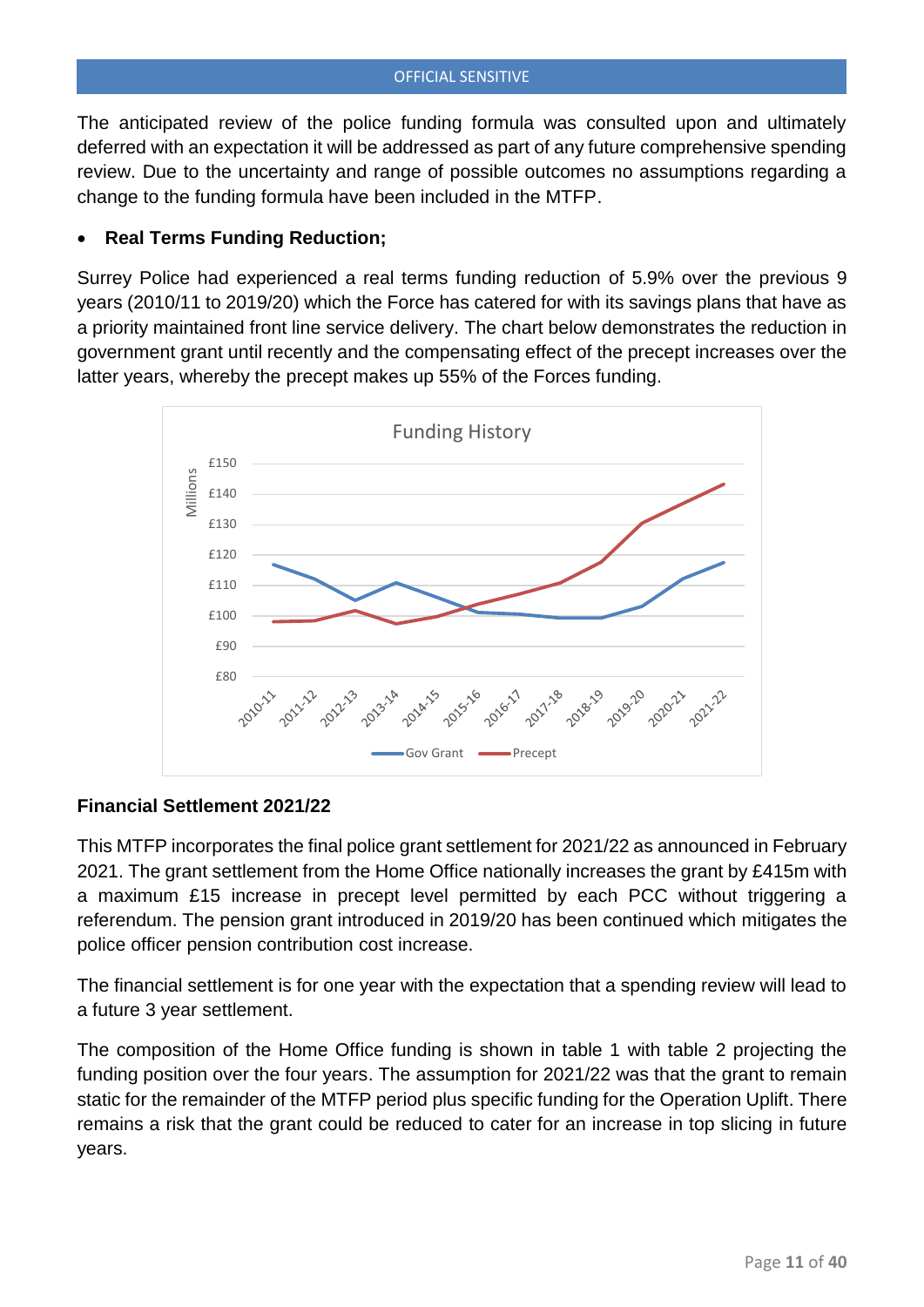The headlines of the national financial settlement are provided in section 1 with the local position set out below which is a positive signal to policing;

- PCC precept flexibility to increase Band D by £15, this would yield £7.5m gross and net amount of £6.7m after council tax collection fund deficit of £0.8m.
- The tax base reduction experienced this year has been supported by a Local Council Tax Scheme Grant, £1.1m.
- Home Office grants are static apart from the funding for the Uplift Officers.
- The Operation Uplift Grant allocated in 2020/21 has been included in the base grant, with the new grant allocation for 2021/22 being split over principal funding and a ring fenced Operation Uplift grant.
- Operation Uplift police officers increase is local 73 and ROCU 3. The Force has received the funding for all of the officers. As ROCU functions require more experienced officers, forces will release existing officers to ROCUs and replace them with the additional officers recruited via the Performance Uplift Programme to ensure overall workforce growth.
- Funding for the recruitment of officers in counter-terrorism policing will be paid to forces through dedicated counter-terrorism policing grants.
- Capital grant has remained static at £0.164m.

| 2020/21        | 2020/21                  |                                                           | 2021/22 | 2021/22                  |
|----------------|--------------------------|-----------------------------------------------------------|---------|--------------------------|
| £ <sub>m</sub> | <b>Proportion</b><br>O/2 |                                                           | £m      | <b>Proportion</b><br>O/2 |
| 250.0          |                          | <b>Total Revenue Expenditure</b>                          | 261.7   |                          |
|                |                          | <b>Less</b> Appropriations (to) / from<br><b>Reserves</b> | 0.2     |                          |
| 250.0          |                          | <b>Net Budget Requirement</b>                             | 261.5   |                          |
|                |                          | <b>Less</b>                                               |         |                          |
| 69.5           |                          | Main Policing Grant                                       | 72.2    |                          |
| 29.4           |                          | Revenue Support Policing Grant                            | 32.9    |                          |
| 2.5            |                          | Council Tax Legacy Freeze Grant                           | 2.5     |                          |
| 6.8            |                          | Council Tax Local Support Grant                           | 6.8     |                          |
| 2.2            |                          | Operation Uplift Performance Grant                        | 1.3     |                          |
| 2.0            |                          | <b>Pensions Grant</b>                                     | 2.0     |                          |
| 112.2          | 45%                      | <b>Total Policing Grant</b>                               | 117.6   | 45%                      |
|                |                          | Local Council tax Scheme Grant                            | 1.5     |                          |
| 137.8          |                          | <b>Balance to be raised locally</b>                       | 142.4   |                          |
| 0.8            |                          | Less net surplus on collection funds                      | $-1.0$  |                          |
| 137.0          | 55%                      | <b>Council Tax Requirement</b>                            | 143.3   | 55%                      |

### Table 1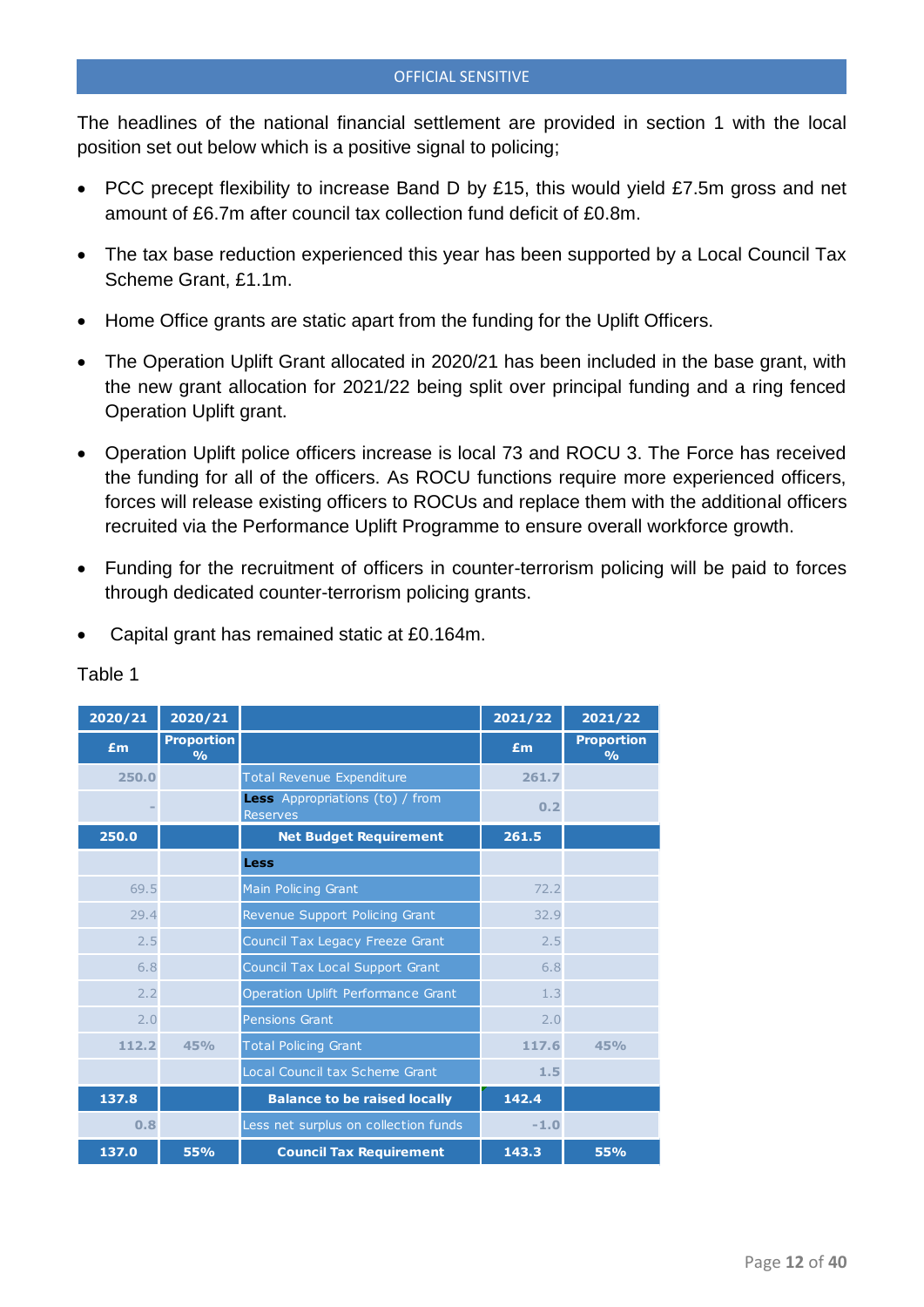#### Table 2 -

| <b>Grants</b>                         | 2020/21<br>£m | 2021/22<br>$Em*$ | 2022/23<br>$Em*$ | 2023/24<br>$Em*$ | 2024/25<br>$Em*$ |
|---------------------------------------|---------------|------------------|------------------|------------------|------------------|
| Home Office Police Grant              | 98.9          | 105.1            | 113.3            | 113.3            | 113.3            |
| Op Uplift Performance Grant*          | 2.2           | 1.3              |                  |                  |                  |
| <b>Total core government grants</b>   | 101.1         | 106.4            | 113.3            | 113.3            | 113.3            |
|                                       |               |                  |                  |                  |                  |
| <b>Other Specific Grants</b>          |               |                  |                  |                  |                  |
| <b>Legacy Council Tax Grants</b>      | 9.2           | 9.2              | 9.2              | 9.2              | 9.2              |
| <b>Local Council Tax Scheme Grant</b> |               | 1.5              |                  |                  |                  |
| <b>Police Officer Pension Grant</b>   | 2.0           | 2.0              | 2.0              | 2.0              | 2.0              |
| <b>Total Funding from Government</b>  | 112.3         | 119.1            | 124.5            | 124.5            | 124.5            |
|                                       |               |                  |                  |                  |                  |
| <b>Local Funding</b>                  |               |                  |                  |                  |                  |
| Precept                               | 137.0         | 143.3            | 146.3            | 149.2            | 152.2            |
| <b>Collection Fund</b>                | 0.8           | (1.0)            | (0.4)            | (0.4)            |                  |
| <b>Reserves</b>                       |               | 0.2              | 0.1              | 3.0              |                  |
| <b>Total Budget Funding</b>           | 250.0         | 261.7            | 270.4            | 276.2            | 276.6            |

\*The Op Uplift performance grant is claimed on a quarterly basis evidencing the expenditure.

The introduction of top slicing in 2014/15 at £84.7m has been extended in each year since and was announced in the provisional settlement at £1,033m for 2021/22. Table 3 below sets out the areas the top slicing funding is directed towards.

#### Table 3

| <b>Top Slicing / Reallocations</b>                   |                | 2020-21 2021-22 |
|------------------------------------------------------|----------------|-----------------|
|                                                      | Em             | £m              |
| <b>PFI</b>                                           | 73             | 72              |
| <b>Police Technology Programmes</b>                  | 498            | 485             |
| <b>Arms Length Bodies</b>                            | 73             | 71              |
| <b>Top-Ups to NCA and ROCU's</b>                     | 57             | 5               |
| <b>Strengthening the Response to Organised Crime</b> | 140            | 146             |
| <b>Police Special Grant</b>                          | 81             | 55              |
| <b>Pre Charge Bail</b>                               | $\overline{2}$ | $\overline{2}$  |
| <b>Police Uplift Programme</b>                       | 16             | 15              |
| <b>National operational policing units</b>           | 3              | 3               |
| <b>Police Commercial Organisation</b>                | 4              | 5               |
| <b>National Capabilities Programme</b>               | 47             | 39              |
| <b>Forensics</b>                                     | 29             | 26              |
| <b>Police Now</b>                                    | $\overline{z}$ | $\overline{ }$  |
| <b>Serious Violence Strategy</b>                     | 39             | 39              |
| <b>Safe Streets Fund</b>                             | 10             | 20              |
| <b>Counter Terrorism</b>                             | 32             | 33              |
| <b>Prum</b>                                          | $\overline{2}$ |                 |
| <b>Science, Technology and Research</b>              | 8              | 5               |
| <b>International Crime Co-Ordinating Centre</b>      |                | 5               |
| <b>National Policing Capabilities</b>                |                | 3               |
| <b>Total</b>                                         | 1,121          | 1,033           |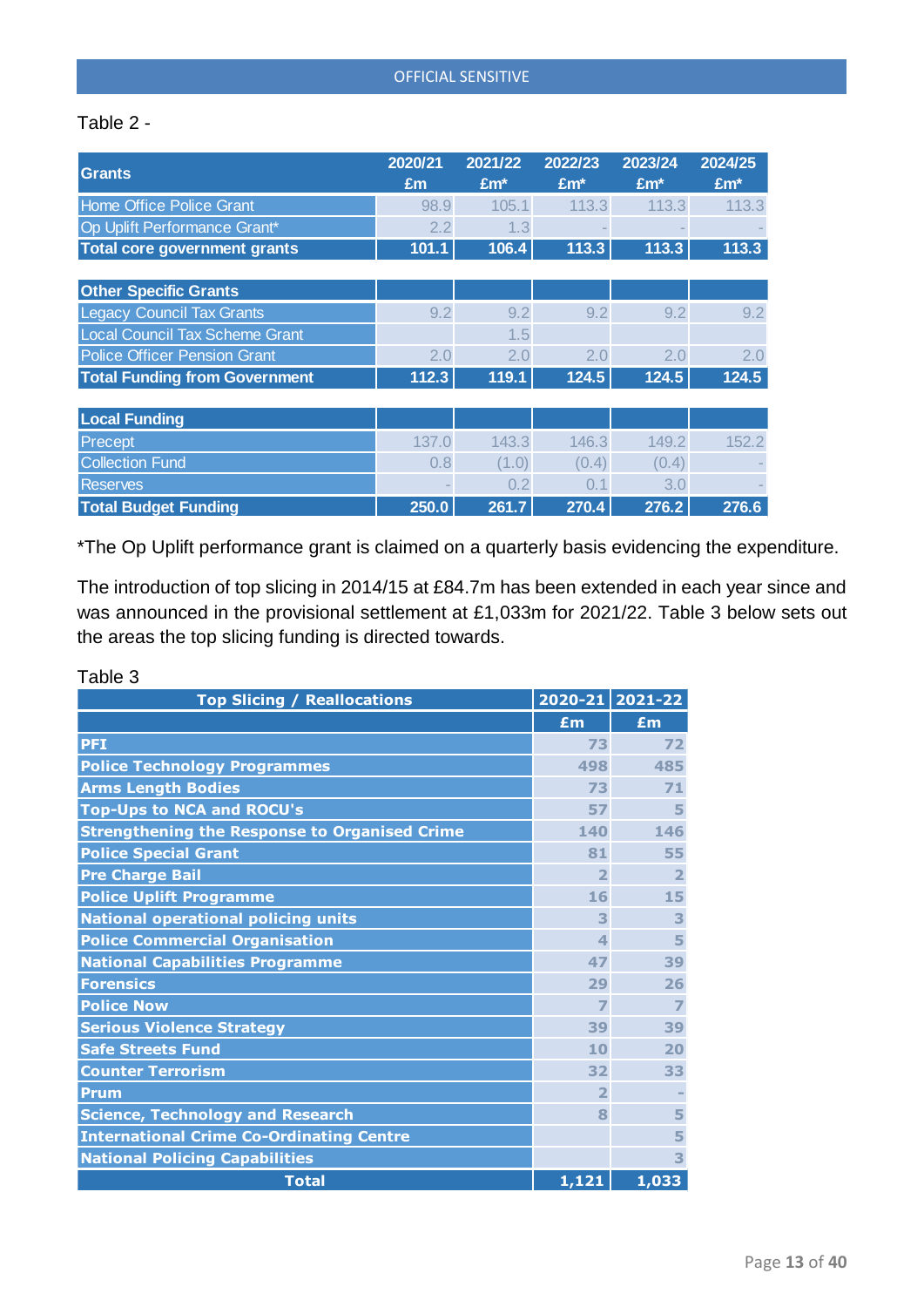The Police Technology Programmes caters for Airwave, the new Emergency Services Network which will provide 4G access to officers that will bring productivity and operational benefits, Home Office Biometrics and National Law Enforcement Police database.

Arms Lengths Bodies includes the Independent Office for Police Conduct, the HMICFRS PEEL Inspections, the College of Policing Direct Entry scheme and the Gang Masters Labour and Abuse Authority.

Strengthening the response to Organised Crime and Top Ups to NCA and ROCU's - this is funding for the National Crime Agency and Regional Organised Crime Units.

The Police Special grant caters for national events or incidents that require additional police support.

There are a number of smaller initiatives, some from the Transformation Fund work and also government support for activity such as the Serious Violence Strategy and Safer Streets, in respect of the latter Surrey Police have submitted a bid with partners previously.

# **5. High level budget planning and strategy**

Planning work has been continuing throughout the year for the future years of the MTFP period, with some assumptions being made, (shown at Appendix C), to enable this document to be prepared. The savings target is shown at Appendix A & B, which shows a savings requirement of £23.7m before the savings plan (base scenario) over the future four year period, this is based on the future assumptions that government grant will be flat cash apart from the Op Uplift growth for police officers and future precept increases of 2% and is also in conjunction with known investment and cost pressures. The Force Fit for the Future set out the ambition of the Force to meet demands and priorities identified in the Force Management Statement and a step towards that ambition has been made possible from the Operation Uplift and the precept funding. Current planned efficiency savings total £6.6m, this level of saving, if all are delivered, leaves a budget gap of £17.1m over the four year period. The Force will continue to seek out efficiencies to redirect resource into the priority areas and will have to consider further wide ranging cashable efficiencies to bring about a sustainable financial position. The Force is expected to meet its saving target in 2020/21, however if there is any slippage this will transfer the requirement into 2021/22 or worse still if the savings are not achievable then a gap will open up (see section 7 Savings Programme for more detail).

The Estate Strategy programme has 2023/24 as the potential year to transition from the old HQ to a new site which is subject to many variables and will require a significant uplift in funding to meet the one off costs to make the transition.

An integral part of the financial plan is the capital plan and the sources of funding, the healthy level of capital receipts has diminished with a greater level of revenue funding required in future years. Long term borrowing is the option employed to fund the Estate Strategy move to a new headquarters in Leatherhead (Building the Future) and will only be used for long term assets.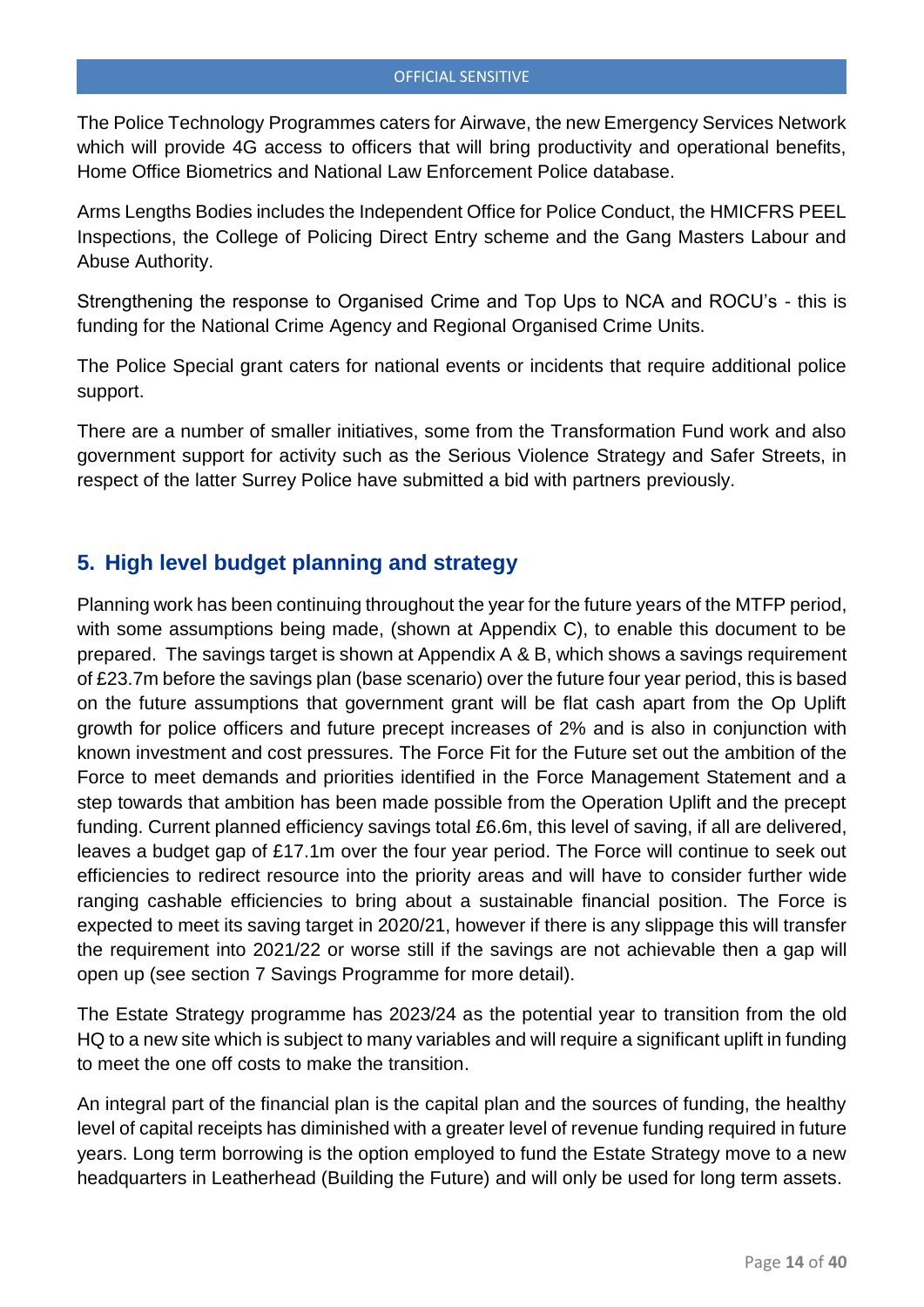The approved £15 precept increase for 2021/22 provided further opportunity to invest in priority areas identified by the Force through the HMICFRS Force Management Statement, and earlier in 2020, Surrey Police introduced "Our Commitments", setting out the force's strategy as commitments to our communities, our force and our people, and the force will use this framework to focus activity over the next five years:

- Our Communities
	- o Prevent crime
	- o Protect our communities
	- o Pursue offenders
- Our Force
	- o Prevention
	- o Partnership
	- o Potential
- Our People
	- o Professional
	- o Proud
	- o Inclusive

Planning to exceed savings targets will provide the flexibility and opportunity to allow further funding to be directed to the priority areas. The Force also needs further capacity to fund changes and transformational programmes that will generate savings and efficiencies.

The Force has a short term savings plan and is developing a medium term savings strategy with the expert assistance of CIPFA Associates.

The HMICFRS Value for Money Profiles have been employed to focus on specific functions to benchmark with an aim of being mid or lower quartile for cost, examples are Finance & Services, Human Resources and police overtime.

The Chief Officer Group will as part of the development of the business and financial plan routinely meet with the PCC to discuss the areas of significant operational and service delivery risk which include but not exclusively are Child Sexual Exploitation, Cyber Crime and Domestic Abuse.

# **Budget Gap**

As it is not possible to give a definitive position it is appropriate to consider different scenarios to see a range of future possibilities. Three scenarios have been developed that calculate the efficiency savings target or surplus for each period 9after taking into account planned savings) and in total over the four years which are all based on the assumptions shown at Appendix C with any variation highlighted in the scenario as follows and a summary provided below showing the budget gap or surplus. Note the current understanding regarding Operation Uplift is that all the funding will be invested and that future funding for the uplift is inflated accordingly.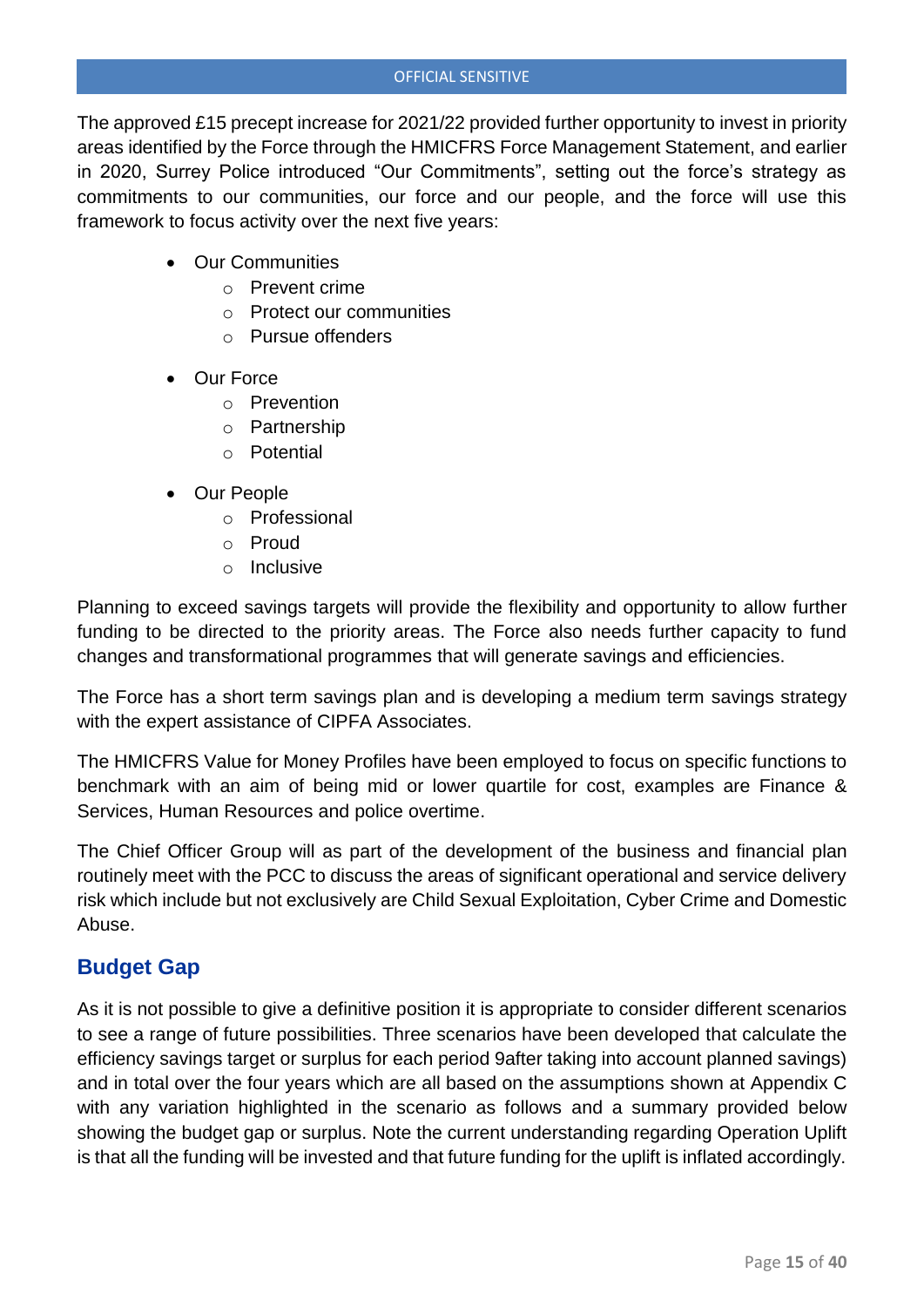|   | <b>Surrey - Summary of MTFF Scenarios</b>                                      |    | 2021/22 2022/23 2023/24 |       | 2024/25 | <b>Total</b> |
|---|--------------------------------------------------------------------------------|----|-------------------------|-------|---------|--------------|
|   | <b>Budget Surplus / Deficit</b>                                                | £m | £m                      | Em    | Em      | £m           |
|   | <b>Future years precept &amp; grant increase of 2.0%,</b><br>inflation at 2%   |    | (3.5)                   | (2.7) | (4.0)   | (10.2)       |
|   | Future years precept at 2% increase & grant<br>increase of 0%, inflation at 2% |    | (5.8)                   | (5.0) | (6.3)   | (17.1)       |
| Β | Future years precept & grant increase of 0%,<br>inflation at 2%                |    | (8.6)                   | (7.9) | (9.3)   | (25.8)       |

- 1. Optimistic Scenario: This represents the financial plan with the £15 increase on band D (5.75%) allied with the financial settlement for 2021/22 and future years Band D precept increases by 2.0% each year and a grant increase of 2% with 2% inflation.
- 2. Realistic Scenario: This the same above with future years flat grant increase.
- 3. Pessimistic Scenario: This highlights the reliance on precept and the impact of having a nil precept increase in future years.

These scenarios over the planning period produce a range from a deficit of £10.2m through to a deficit of £25.8m derived from the movement in three factors noting there are many others that could alter the future financial position which are covered in the risks section of this plan. If any of these factors arose, to balance the budget over the planning period would require a concerted effort to firm up efficiency savings plans and identify other efficiency savings. It is clear that inflation is a significant factor and risk to the financial plan and that the police grant element is becoming less of a factor, although the timing of the formula funding review is forecast to impact during the planning period.

In summary the annual impact is;

- Each 1% precept increase provides £1.4m funding
- Each 1% of police grant is worth £1.0m funding
- Each 1% on inflation increases costs by £2.6m

# **6. Precept and Operation Uplift Investment**

The approved £15 Band D precept increase provides an opportunity to invest in additional service delivery and compliment the Operation Uplift investment from government.

The government has announced a 20,000 increase in police officers nationally over three years. The current allocation basis being used is the share in core government grant (Surrey 1.3%) which equates to 260 officers. The first tranche up to April 2021 of 6,000 officers nationally provided Surrey with an allocation of 78 police officers, the second year up to April 2022 is an allocation of 73 (with an additional 3 for the ROCU).

The Force have approached the potential investment applying a three step approach;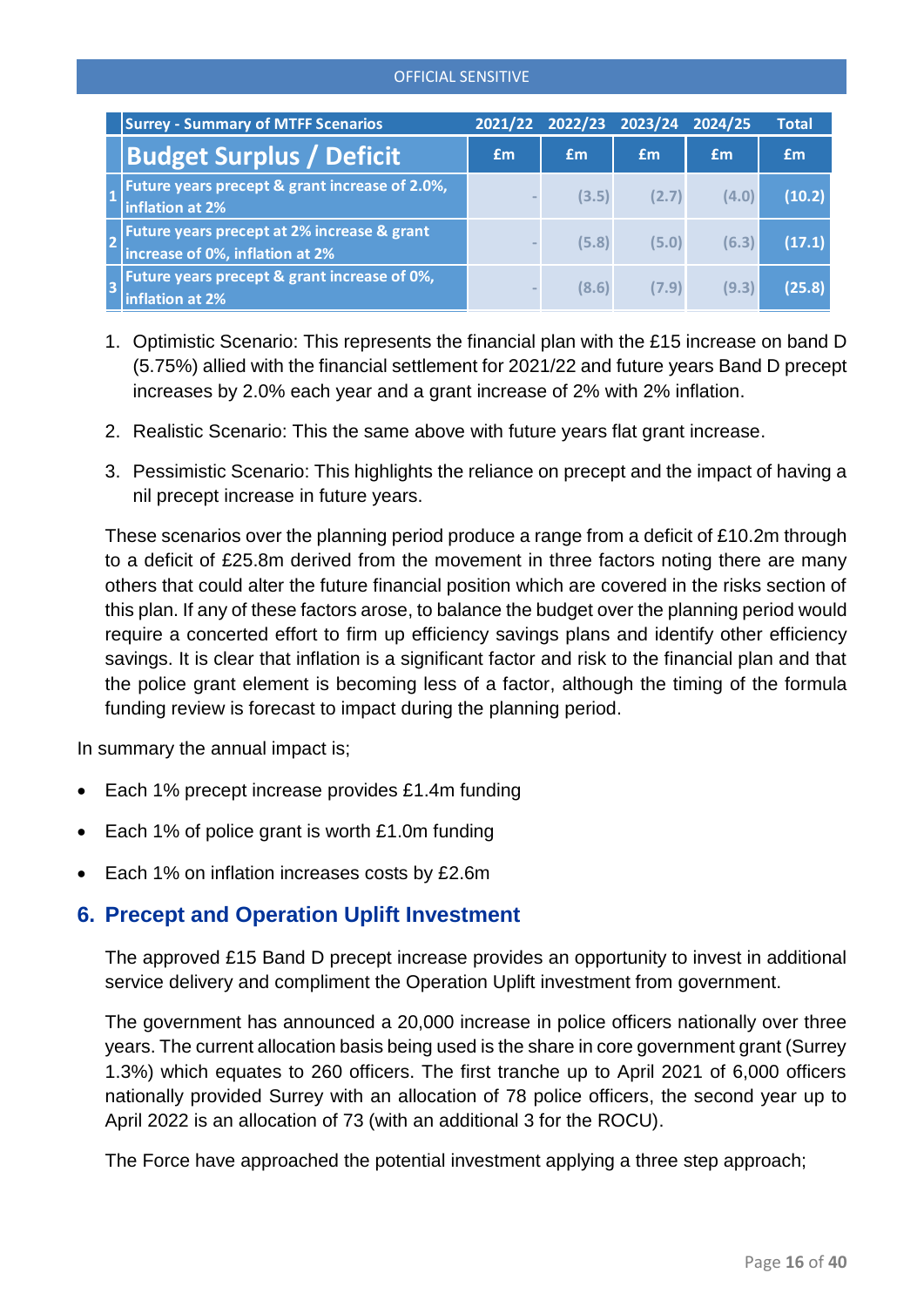- 1) Strategic agree strategic priorities
- 2) Tactical agree key investments to meet priorities
- 3) Operational agree scale of investment

Our workforce plan for the future provides the Strategy and how we will meet demand, and Operation Uplift Demand analysis provides the Operational Plan and where resources will go within priority teams.

A Summary of the proposed investment during 2021/22 for the 73 Police Officers from Operation Uplift and precept funded police officers and precept funded police staff are set out in the tables below;

| <b>SCC</b><br><b>RIPCOM</b> Crimes solved<br>FCR FIM Crimes solved / Prevention<br>Contact<br><b>SCC</b><br>Intel IDOs Crimes solved / More PCs<br><b>SCC</b><br>Inv OET - Historic Enquiries Crimes solved<br><b>Local Policing</b><br>Div Proactive Teams Crimes solved / Prevention<br><b>SCC</b><br>Intel SV Crimes solved<br>Fatal 5 No Excuses Prevention / More PCs<br>Ops<br><b>People Services</b><br>Hate crime officer Prevention<br><b>Local Policing</b><br>ISR/LDC Pot Crimes solved / More PCs<br><b>SCC</b><br>Inv Op Centurion - County Lines Crimes solved<br>CJ<br><b>Custody Training Team Crimes solved</b><br><b>9 DS, 9 PC</b><br><b>Local Policing</b><br>NPIT Crimes solved<br><b>SCC</b><br>Inv Digital Investigation & Intel Crimes solved<br><b>Public Protection</b><br><b>PSPA</b> Prevention<br><b>Public Protection</b><br>DA Portfolio HHPU Prevention<br>Rural Crime Team Crimes solved / More PCs<br><b>Local Policing</b><br><b>TOTAL OFFICERS</b><br><b>Business Area</b><br><b>Team</b><br><b>Police &amp; Crime Plan</b><br><b>Police Staff</b><br>$SCC - Inv$<br>Op Centurion - County Lines Crimes Solved<br>1 x F<br>CJ<br><b>Custody Training Team Crimes solved</b><br><b>Local Policing</b><br>NPIT Crimes solved / More frontline staff<br>$SCC - Inv$<br>Digital Investigation & Intel Crimes solved<br><b>ACPO</b><br>CDD Making every pound count<br><b>ACPO</b><br><b>PSD</b> Confident communities<br>$SCC - Inv$<br>Exhibits & Disclosure Crimes solved<br><b>ACPO</b><br>Corp Comms Crimes solved / Prevention<br>Contact<br>Digital 101 Crimes solved / Prevention<br>Mental Health Force Advisor Prevention / More frontline staff<br><b>Public Protection</b><br>SCC - Intel<br><b>IPAs</b> Crimes solved / Prevention<br><b>County Lines Coordinator Prevention</b><br><b>Local Policing</b><br><b>ViSOR Coordinator Prevention</b><br><b>Public Protection</b><br>SCC - Intel<br>Analysis Crimes solved / Prevention<br><b>Public Protection</b><br><b>PSPA</b> Prevention<br><b>Public Protection</b><br><b>DA Portfolio HHPU Prevention</b><br>L&PD DC Coaches Crimes solved / More frontline staff<br><b>People Services</b> | <b>Business Area</b> | <b>Team</b> | <b>Police &amp; Crime Plan</b> | <b>Officers</b>               |
|-------------------------------------------------------------------------------------------------------------------------------------------------------------------------------------------------------------------------------------------------------------------------------------------------------------------------------------------------------------------------------------------------------------------------------------------------------------------------------------------------------------------------------------------------------------------------------------------------------------------------------------------------------------------------------------------------------------------------------------------------------------------------------------------------------------------------------------------------------------------------------------------------------------------------------------------------------------------------------------------------------------------------------------------------------------------------------------------------------------------------------------------------------------------------------------------------------------------------------------------------------------------------------------------------------------------------------------------------------------------------------------------------------------------------------------------------------------------------------------------------------------------------------------------------------------------------------------------------------------------------------------------------------------------------------------------------------------------------------------------------------------------------------------------------------------------------------------------------------------------------------------------------------------------------------------------------------------------------------------------------------------------------------------------------------------------------------------------------------------------------------------------------------------------------------------------|----------------------|-------------|--------------------------------|-------------------------------|
|                                                                                                                                                                                                                                                                                                                                                                                                                                                                                                                                                                                                                                                                                                                                                                                                                                                                                                                                                                                                                                                                                                                                                                                                                                                                                                                                                                                                                                                                                                                                                                                                                                                                                                                                                                                                                                                                                                                                                                                                                                                                                                                                                                                           |                      |             |                                | 3 PC                          |
|                                                                                                                                                                                                                                                                                                                                                                                                                                                                                                                                                                                                                                                                                                                                                                                                                                                                                                                                                                                                                                                                                                                                                                                                                                                                                                                                                                                                                                                                                                                                                                                                                                                                                                                                                                                                                                                                                                                                                                                                                                                                                                                                                                                           |                      |             |                                | 2 Insp                        |
|                                                                                                                                                                                                                                                                                                                                                                                                                                                                                                                                                                                                                                                                                                                                                                                                                                                                                                                                                                                                                                                                                                                                                                                                                                                                                                                                                                                                                                                                                                                                                                                                                                                                                                                                                                                                                                                                                                                                                                                                                                                                                                                                                                                           |                      |             |                                | 4 PC                          |
|                                                                                                                                                                                                                                                                                                                                                                                                                                                                                                                                                                                                                                                                                                                                                                                                                                                                                                                                                                                                                                                                                                                                                                                                                                                                                                                                                                                                                                                                                                                                                                                                                                                                                                                                                                                                                                                                                                                                                                                                                                                                                                                                                                                           |                      |             |                                | 2DC                           |
|                                                                                                                                                                                                                                                                                                                                                                                                                                                                                                                                                                                                                                                                                                                                                                                                                                                                                                                                                                                                                                                                                                                                                                                                                                                                                                                                                                                                                                                                                                                                                                                                                                                                                                                                                                                                                                                                                                                                                                                                                                                                                                                                                                                           |                      |             |                                | 6 PC                          |
|                                                                                                                                                                                                                                                                                                                                                                                                                                                                                                                                                                                                                                                                                                                                                                                                                                                                                                                                                                                                                                                                                                                                                                                                                                                                                                                                                                                                                                                                                                                                                                                                                                                                                                                                                                                                                                                                                                                                                                                                                                                                                                                                                                                           |                      |             |                                | <b>1 PS</b>                   |
|                                                                                                                                                                                                                                                                                                                                                                                                                                                                                                                                                                                                                                                                                                                                                                                                                                                                                                                                                                                                                                                                                                                                                                                                                                                                                                                                                                                                                                                                                                                                                                                                                                                                                                                                                                                                                                                                                                                                                                                                                                                                                                                                                                                           |                      |             |                                | 2 PS, 10 PC                   |
|                                                                                                                                                                                                                                                                                                                                                                                                                                                                                                                                                                                                                                                                                                                                                                                                                                                                                                                                                                                                                                                                                                                                                                                                                                                                                                                                                                                                                                                                                                                                                                                                                                                                                                                                                                                                                                                                                                                                                                                                                                                                                                                                                                                           |                      |             |                                | 0.5 PC                        |
|                                                                                                                                                                                                                                                                                                                                                                                                                                                                                                                                                                                                                                                                                                                                                                                                                                                                                                                                                                                                                                                                                                                                                                                                                                                                                                                                                                                                                                                                                                                                                                                                                                                                                                                                                                                                                                                                                                                                                                                                                                                                                                                                                                                           |                      |             |                                | <b>19 DC</b>                  |
|                                                                                                                                                                                                                                                                                                                                                                                                                                                                                                                                                                                                                                                                                                                                                                                                                                                                                                                                                                                                                                                                                                                                                                                                                                                                                                                                                                                                                                                                                                                                                                                                                                                                                                                                                                                                                                                                                                                                                                                                                                                                                                                                                                                           |                      |             |                                | 0.45 DS, 1 DC, 1 PC           |
|                                                                                                                                                                                                                                                                                                                                                                                                                                                                                                                                                                                                                                                                                                                                                                                                                                                                                                                                                                                                                                                                                                                                                                                                                                                                                                                                                                                                                                                                                                                                                                                                                                                                                                                                                                                                                                                                                                                                                                                                                                                                                                                                                                                           |                      |             |                                | 1PS                           |
|                                                                                                                                                                                                                                                                                                                                                                                                                                                                                                                                                                                                                                                                                                                                                                                                                                                                                                                                                                                                                                                                                                                                                                                                                                                                                                                                                                                                                                                                                                                                                                                                                                                                                                                                                                                                                                                                                                                                                                                                                                                                                                                                                                                           |                      |             |                                |                               |
|                                                                                                                                                                                                                                                                                                                                                                                                                                                                                                                                                                                                                                                                                                                                                                                                                                                                                                                                                                                                                                                                                                                                                                                                                                                                                                                                                                                                                                                                                                                                                                                                                                                                                                                                                                                                                                                                                                                                                                                                                                                                                                                                                                                           |                      |             |                                | 0.45 DI, 1 DS, 3 PC           |
|                                                                                                                                                                                                                                                                                                                                                                                                                                                                                                                                                                                                                                                                                                                                                                                                                                                                                                                                                                                                                                                                                                                                                                                                                                                                                                                                                                                                                                                                                                                                                                                                                                                                                                                                                                                                                                                                                                                                                                                                                                                                                                                                                                                           |                      |             |                                | 1 PS                          |
|                                                                                                                                                                                                                                                                                                                                                                                                                                                                                                                                                                                                                                                                                                                                                                                                                                                                                                                                                                                                                                                                                                                                                                                                                                                                                                                                                                                                                                                                                                                                                                                                                                                                                                                                                                                                                                                                                                                                                                                                                                                                                                                                                                                           |                      |             |                                | 3 PC                          |
|                                                                                                                                                                                                                                                                                                                                                                                                                                                                                                                                                                                                                                                                                                                                                                                                                                                                                                                                                                                                                                                                                                                                                                                                                                                                                                                                                                                                                                                                                                                                                                                                                                                                                                                                                                                                                                                                                                                                                                                                                                                                                                                                                                                           |                      |             |                                | $3 PC*$                       |
|                                                                                                                                                                                                                                                                                                                                                                                                                                                                                                                                                                                                                                                                                                                                                                                                                                                                                                                                                                                                                                                                                                                                                                                                                                                                                                                                                                                                                                                                                                                                                                                                                                                                                                                                                                                                                                                                                                                                                                                                                                                                                                                                                                                           |                      |             |                                | 82.40                         |
|                                                                                                                                                                                                                                                                                                                                                                                                                                                                                                                                                                                                                                                                                                                                                                                                                                                                                                                                                                                                                                                                                                                                                                                                                                                                                                                                                                                                                                                                                                                                                                                                                                                                                                                                                                                                                                                                                                                                                                                                                                                                                                                                                                                           |                      |             |                                |                               |
|                                                                                                                                                                                                                                                                                                                                                                                                                                                                                                                                                                                                                                                                                                                                                                                                                                                                                                                                                                                                                                                                                                                                                                                                                                                                                                                                                                                                                                                                                                                                                                                                                                                                                                                                                                                                                                                                                                                                                                                                                                                                                                                                                                                           |                      |             |                                |                               |
|                                                                                                                                                                                                                                                                                                                                                                                                                                                                                                                                                                                                                                                                                                                                                                                                                                                                                                                                                                                                                                                                                                                                                                                                                                                                                                                                                                                                                                                                                                                                                                                                                                                                                                                                                                                                                                                                                                                                                                                                                                                                                                                                                                                           |                      |             |                                | $1 \times E$                  |
|                                                                                                                                                                                                                                                                                                                                                                                                                                                                                                                                                                                                                                                                                                                                                                                                                                                                                                                                                                                                                                                                                                                                                                                                                                                                                                                                                                                                                                                                                                                                                                                                                                                                                                                                                                                                                                                                                                                                                                                                                                                                                                                                                                                           |                      |             |                                |                               |
|                                                                                                                                                                                                                                                                                                                                                                                                                                                                                                                                                                                                                                                                                                                                                                                                                                                                                                                                                                                                                                                                                                                                                                                                                                                                                                                                                                                                                                                                                                                                                                                                                                                                                                                                                                                                                                                                                                                                                                                                                                                                                                                                                                                           |                      |             |                                |                               |
|                                                                                                                                                                                                                                                                                                                                                                                                                                                                                                                                                                                                                                                                                                                                                                                                                                                                                                                                                                                                                                                                                                                                                                                                                                                                                                                                                                                                                                                                                                                                                                                                                                                                                                                                                                                                                                                                                                                                                                                                                                                                                                                                                                                           |                      |             |                                | 18 x G                        |
|                                                                                                                                                                                                                                                                                                                                                                                                                                                                                                                                                                                                                                                                                                                                                                                                                                                                                                                                                                                                                                                                                                                                                                                                                                                                                                                                                                                                                                                                                                                                                                                                                                                                                                                                                                                                                                                                                                                                                                                                                                                                                                                                                                                           |                      |             |                                | $3 \times G$                  |
|                                                                                                                                                                                                                                                                                                                                                                                                                                                                                                                                                                                                                                                                                                                                                                                                                                                                                                                                                                                                                                                                                                                                                                                                                                                                                                                                                                                                                                                                                                                                                                                                                                                                                                                                                                                                                                                                                                                                                                                                                                                                                                                                                                                           |                      |             |                                | 1 x B1, 1 x H, 1 x D          |
|                                                                                                                                                                                                                                                                                                                                                                                                                                                                                                                                                                                                                                                                                                                                                                                                                                                                                                                                                                                                                                                                                                                                                                                                                                                                                                                                                                                                                                                                                                                                                                                                                                                                                                                                                                                                                                                                                                                                                                                                                                                                                                                                                                                           |                      |             |                                | 3xH, 1xC                      |
|                                                                                                                                                                                                                                                                                                                                                                                                                                                                                                                                                                                                                                                                                                                                                                                                                                                                                                                                                                                                                                                                                                                                                                                                                                                                                                                                                                                                                                                                                                                                                                                                                                                                                                                                                                                                                                                                                                                                                                                                                                                                                                                                                                                           |                      |             |                                | $1 \times G$                  |
|                                                                                                                                                                                                                                                                                                                                                                                                                                                                                                                                                                                                                                                                                                                                                                                                                                                                                                                                                                                                                                                                                                                                                                                                                                                                                                                                                                                                                                                                                                                                                                                                                                                                                                                                                                                                                                                                                                                                                                                                                                                                                                                                                                                           |                      |             |                                | 1 x B2, 2 x G                 |
|                                                                                                                                                                                                                                                                                                                                                                                                                                                                                                                                                                                                                                                                                                                                                                                                                                                                                                                                                                                                                                                                                                                                                                                                                                                                                                                                                                                                                                                                                                                                                                                                                                                                                                                                                                                                                                                                                                                                                                                                                                                                                                                                                                                           |                      |             |                                | 4xE                           |
|                                                                                                                                                                                                                                                                                                                                                                                                                                                                                                                                                                                                                                                                                                                                                                                                                                                                                                                                                                                                                                                                                                                                                                                                                                                                                                                                                                                                                                                                                                                                                                                                                                                                                                                                                                                                                                                                                                                                                                                                                                                                                                                                                                                           |                      |             |                                | 1xH                           |
|                                                                                                                                                                                                                                                                                                                                                                                                                                                                                                                                                                                                                                                                                                                                                                                                                                                                                                                                                                                                                                                                                                                                                                                                                                                                                                                                                                                                                                                                                                                                                                                                                                                                                                                                                                                                                                                                                                                                                                                                                                                                                                                                                                                           |                      |             |                                |                               |
|                                                                                                                                                                                                                                                                                                                                                                                                                                                                                                                                                                                                                                                                                                                                                                                                                                                                                                                                                                                                                                                                                                                                                                                                                                                                                                                                                                                                                                                                                                                                                                                                                                                                                                                                                                                                                                                                                                                                                                                                                                                                                                                                                                                           |                      |             |                                | $3 \times D$                  |
|                                                                                                                                                                                                                                                                                                                                                                                                                                                                                                                                                                                                                                                                                                                                                                                                                                                                                                                                                                                                                                                                                                                                                                                                                                                                                                                                                                                                                                                                                                                                                                                                                                                                                                                                                                                                                                                                                                                                                                                                                                                                                                                                                                                           |                      |             |                                | $1 \times B2$<br>$1 \times G$ |
|                                                                                                                                                                                                                                                                                                                                                                                                                                                                                                                                                                                                                                                                                                                                                                                                                                                                                                                                                                                                                                                                                                                                                                                                                                                                                                                                                                                                                                                                                                                                                                                                                                                                                                                                                                                                                                                                                                                                                                                                                                                                                                                                                                                           |                      |             |                                |                               |
|                                                                                                                                                                                                                                                                                                                                                                                                                                                                                                                                                                                                                                                                                                                                                                                                                                                                                                                                                                                                                                                                                                                                                                                                                                                                                                                                                                                                                                                                                                                                                                                                                                                                                                                                                                                                                                                                                                                                                                                                                                                                                                                                                                                           |                      |             |                                | 2 x B2, 5 x H, 1 x E, 1 x D   |
|                                                                                                                                                                                                                                                                                                                                                                                                                                                                                                                                                                                                                                                                                                                                                                                                                                                                                                                                                                                                                                                                                                                                                                                                                                                                                                                                                                                                                                                                                                                                                                                                                                                                                                                                                                                                                                                                                                                                                                                                                                                                                                                                                                                           |                      |             |                                | 3xG                           |
| <b>TOTAL STAFF</b><br>67.00                                                                                                                                                                                                                                                                                                                                                                                                                                                                                                                                                                                                                                                                                                                                                                                                                                                                                                                                                                                                                                                                                                                                                                                                                                                                                                                                                                                                                                                                                                                                                                                                                                                                                                                                                                                                                                                                                                                                                                                                                                                                                                                                                               |                      |             |                                | 1 x F<br>$10 \times G$        |

There is an expectation that the funding will meet not only the increase in police officers and police staff but also all the costs associated with an increase of this size, such as vehicles,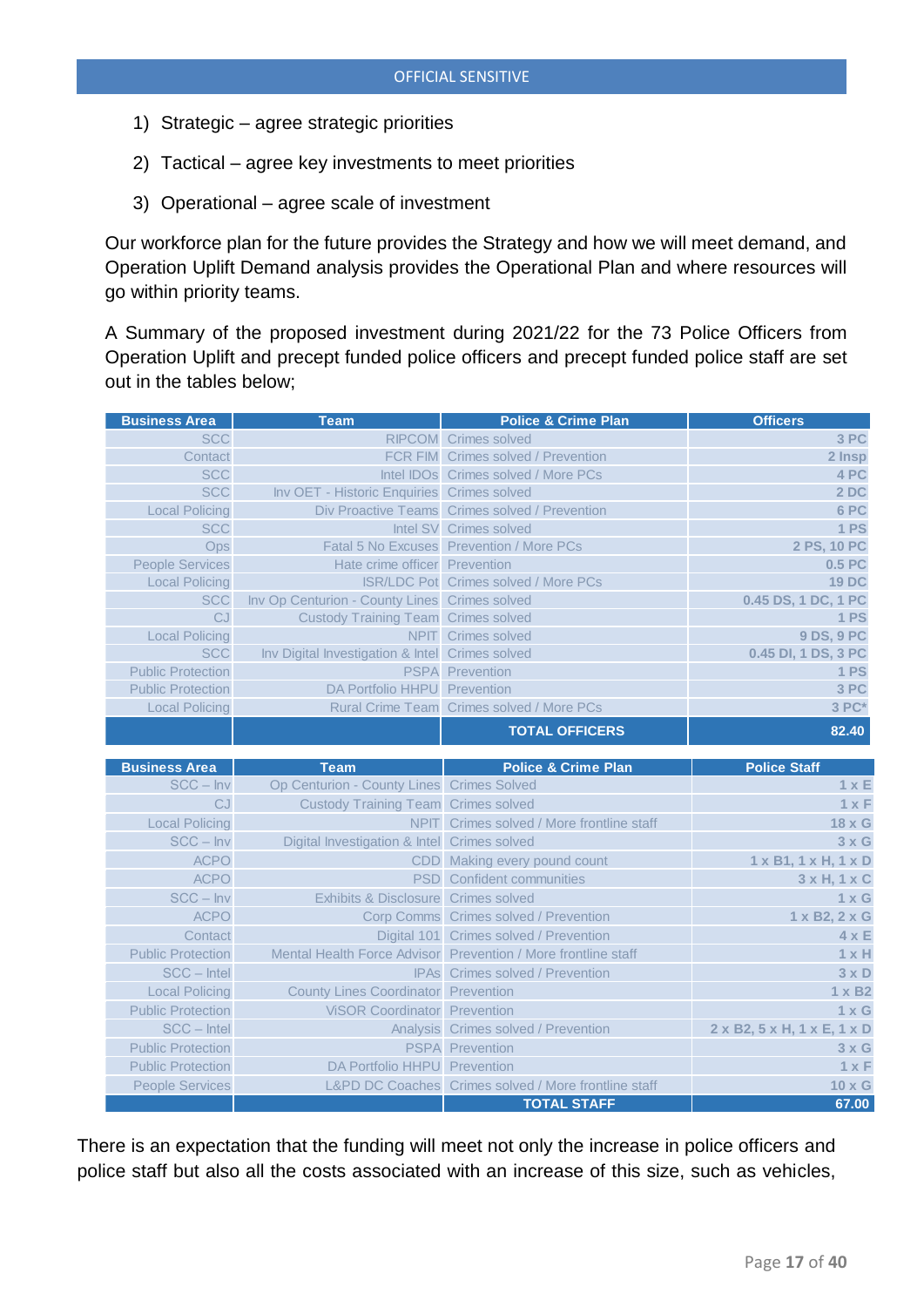equipment and technology.

Further 2021/22 investments include the Digital Interview Recording system which will provide the ability to network the recordings and move away from physical magnetic storage and a Unified Communications Platform, a cloud based telephony and electronic communication system that will improve the functionality and accessibility to Surrey Police. To address the maintenance backlog investment has been provided for the improvement in properties that are to be retained for the foreseeable future. To mitigate the ongoing national shortage of detectives the Force has invested in Police Now Detectives an accelerated training route to increase capacity.

Over the planning period the following have been incorporated;

- The Building the Future Estate Strategy has partially been included in this financial plan as the investment appraisal undergoes a review, on completion the medium term financial plan will be updated with any approvals made by the Police & Crime Commissioner.
- The ICT Strategy has been developed and due to the number of external dependencies will be revisited periodically.
- The Fleet Strategy which is predominantly the capital investment for replacements and future enhancements to vehicles such as telematics and cameras.
- The move to a new Command & Control platform which is a modernised system to the one Surrey has had for many years and will allow increased resilience across the region.
- The replacement for the Airwaves radios that are reaching end of life prior to the changeover to ESN system being led by the Home Office. The future finances to move to ESN require further refinement and will be included at that point.

There are some commitments or unavoidable costs that the Force has provided for, with the new police constable pay scales there has been an expectation for a cost pressure from incremental salary growth and an amount is included to mitigate this risk. Looking ahead there is a continual revenue funding of capital and the expected increase in funding for the police staff pension fund following the next triennial revaluation exercise noting the McCloud remedy impact on the future employer rate.

The Force in developing its business plan will have to consider the priorities highlighted in the production of the Force Management Statement, this could lead to re-engineering or moving resources to some of these priorities and conversely decide where to shrink

# **7. Force Fit for the Future**

The Force has developed a future desired state for Surrey Police, this predates the Home Office's announcement of their intention to recruit an additional 20,000 officers in England &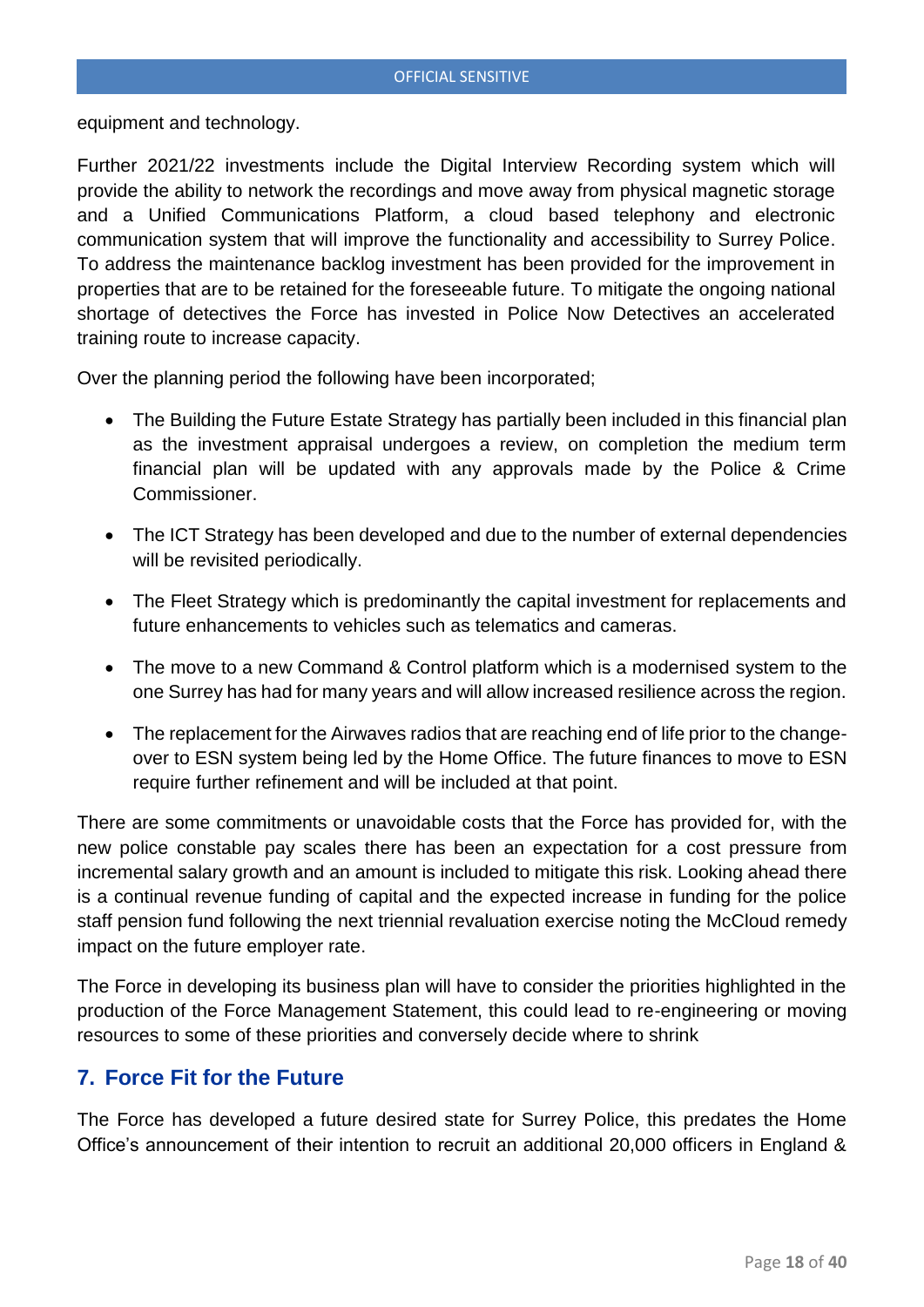Wales, and goes beyond just the single focus of police officer numbers noting there are overlaps and interdependencies.

The future desired state includes a mix of both officers and police staff; recognising that changes in policing demand mean that increasing numbers of investigative staff in developing areas such as cyber and economic crime will not require warranted powers. The force recognises that the increased central government funding is primarily for officers, and that any funding for increases in police staff associated with the increase in officers is likely to be limited. Any central government funding for police staff roles is likely to be consumed in roles that can be considered to be strictly enabling of the officer increase (e.g. recruitment and training) and so any broader increases in police staff roles (e.g. investigating officers) are highly likely to have to be funded outside of central government funding. The actual implementation of the proposals are therefore dependent upon securing appropriate funding streams, and the ideal police officer / staff mix set out below, which would provide the most efficient and effective use of resources, will be challenging.

These proposals for the future desired state are a first step and will require further refinement taking into account prioritisation and sequencing to match business need and also to achieve the greater benefits for the longer term.

**Vulnerability***; identified as a priority area in the PCC's Police and Crime Plan, Plan on a Page and 2019 FMS.*

**Prevention and proactivity***; identified as the strategic approach of Surrey Police in achieving its vision, and recognising the intrinsic importance of proactive activity in preventing crime.*

**Understanding and meeting demand***; identified as a priority area in the 2019 FMS and an area for improvement in the 2019 PEEL Inspection.*

**Organisational efficiencies and enablers***; recognised as crucial in managing the significant increase in force establishment while concurrently realising savings from the existing budget.*

The proposals represent a significant investment for Surrey Police, totalling over 520 officers and staff:

| <b>FTE Growth by Strategy</b>                     | <b>Officers</b> | <b>Staff</b> | <b>Total</b> |
|---------------------------------------------------|-----------------|--------------|--------------|
| <b>Vulnerability</b>                              | 80.0            | 3.0          | 83.0         |
| <b>Prevention &amp; Proactivity</b>               | 224.0           | 97.0         | 321.0        |
| <b>Meeting Demand</b>                             | 31.0            | 41.0         | 72.0         |
| <b>Organisational Efficiencies &amp; Enablers</b> | 19.0            | 30.5         | 49.5         |
| <b>Total</b>                                      | 354.0           | 171.5        | 525.5        |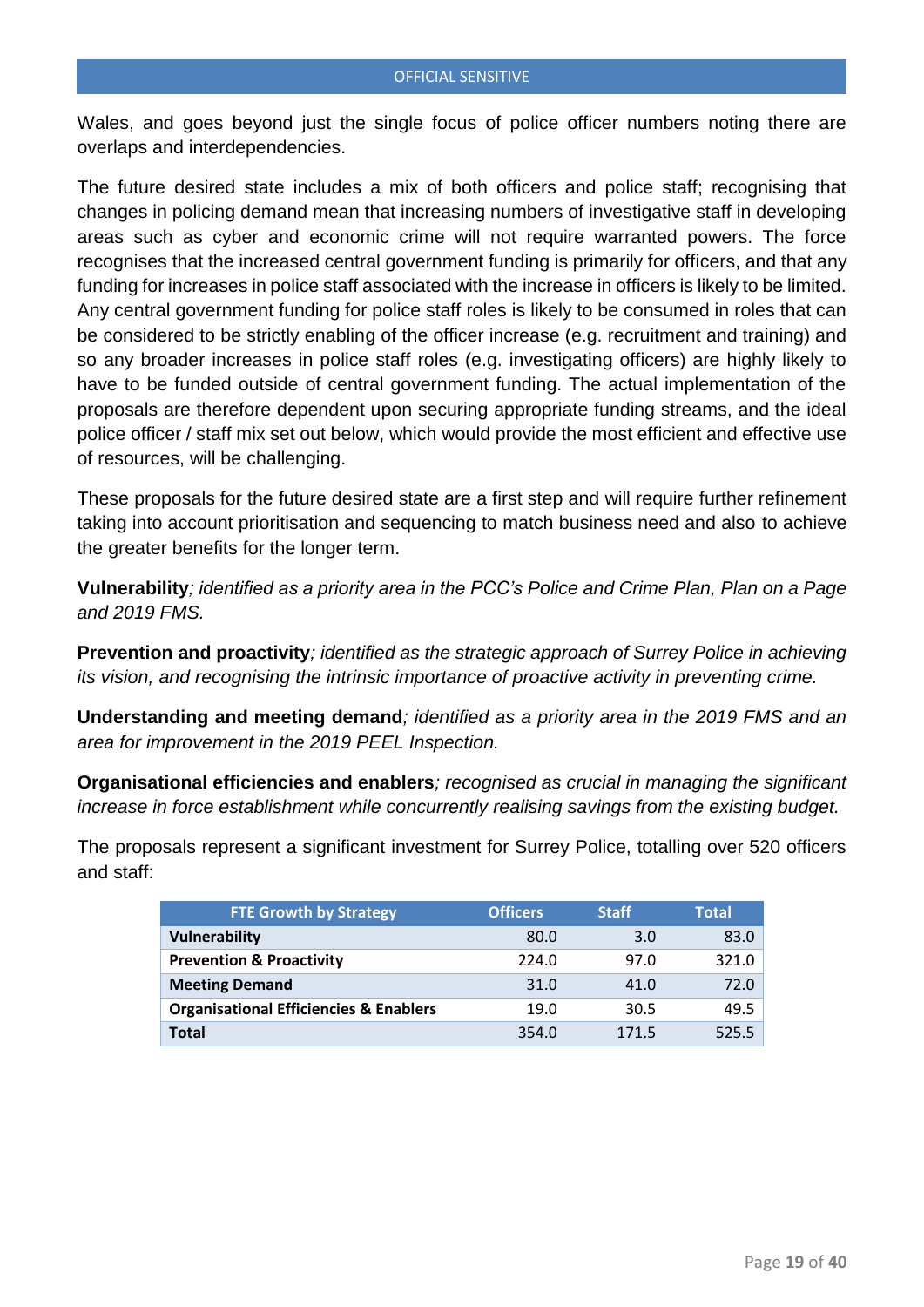

Using standard assumptions regarding pay points at each rank or grade, and associated costs, the cost of the investment by strategy area is given below:

| <b>Cost by Strategy Area (£m)</b>                 | <b>Officers</b> | <b>Staff</b> | <b>Total</b> |
|---------------------------------------------------|-----------------|--------------|--------------|
| <b>Vulnerability</b>                              | 4.6             | 0.1          | 4.8          |
| <b>Prevention &amp; Proactivity</b>               | 12.2            | 3.4          | 15.6         |
| <b>Meeting Demand</b>                             | 1.7             | 1.6          | 3.3          |
| <b>Organisational Efficiencies &amp; Enablers</b> | 1.0             | 1.2          | 2.2          |
| Total                                             | 19.5            | 6.4          | 25.9         |



# **8. Efficiency Savings Programme**

The Force recognised early in the year that the pandemic would have a significant impact on public finances and that future funding assumptions would need to be adjusted. To assist with developing the savings plan to close any funding gap CIPFA Associates were engaged who initially tested the financial assumptions in the MTFP and subsequently worked with the Force budget holders to understand where savings opportunities existed. This culminated in a range of options for the Force to consider which were graded Red, amber and Green depending on the ease of delivery and impact on service delivery.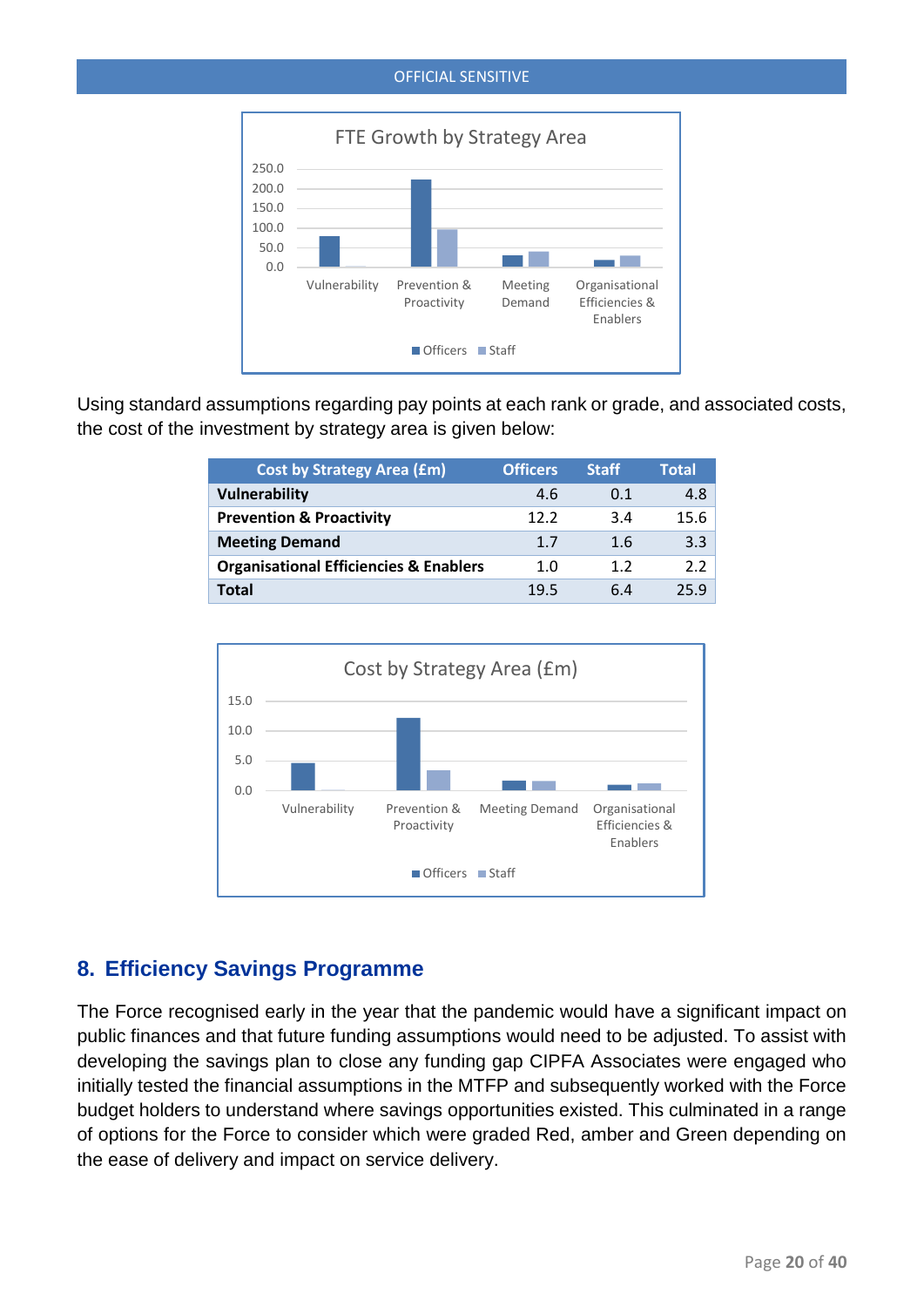Efficiency save schemes, as shown in Appendix B, are categorised into the red, amber & green risk headings, the chart below sets out the savings plan for 2021/22 that total £6.4m and the plan is expected to deliver to target however any under achievement will have detrimental impact on the following year, further detail is provided at Appendix B.



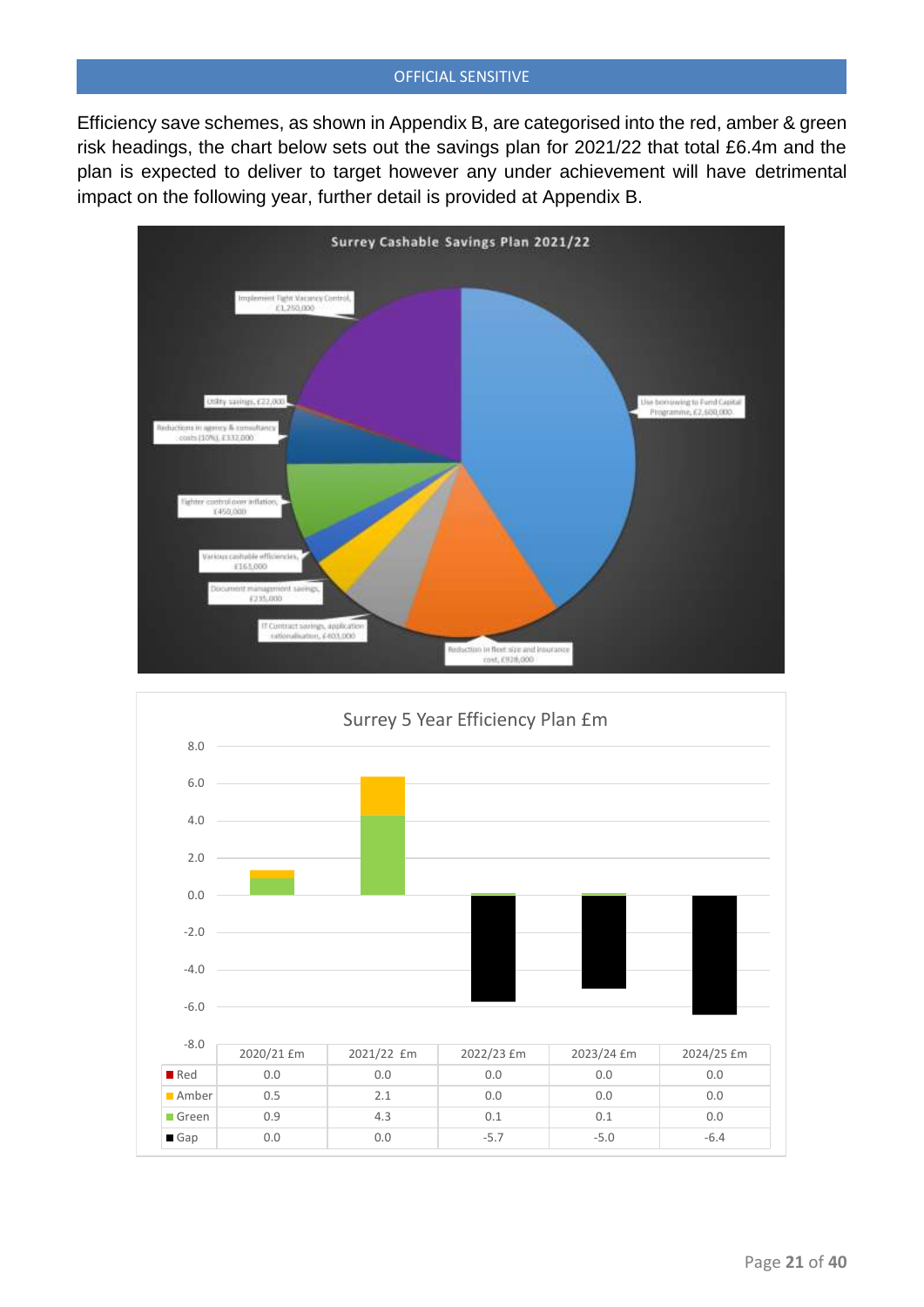The future efficiency savings plan requires further development as it is estimated that £17.1m of additional savings will be required.

The savings developed for 2021/22 are considered mainly tactical as the lead time to deliver in year was short which requires a concerted effort to move into medium term sustainable cashable efficiency plan.

The Force will continue to identify efficiency savings, both cashable and non-cashable in order to invest into the priorities and improve service to the Surrey residents. The regional direction is not expected to deliver efficiency savings for a couple of years so in Force savings will have to be considered to meet any short and medium term need.

The chart below shows the savings achieved during previous years of £75.1m (2010/11 to 2020/21) with the projection up to 2023/24. Note some savings made are not as a result of funding reductions and maybe where the force has used the saving to reinvest in a priority activity.



# **9. Headcount Impact**

We have projected the likely impact on headcount over the four year planning period.

At this stage in the development of the four year plan a broad approach has been taken which is to take the total savings required (assume half the savings will be staff posts) and estimate post reductions using the average rates. This is due with the introduction of the government pledge to increase police officer numbers all reductions are modelled against police staff, noting that savings will also come from non-employee costs such as through contract reductions so this modelling has to be viewed as worse case.

The headcount impact for the MTFP reported in this document includes the grant increase announced in the 2021/22 Grant Settlement with a 0% grant increase in each remaining year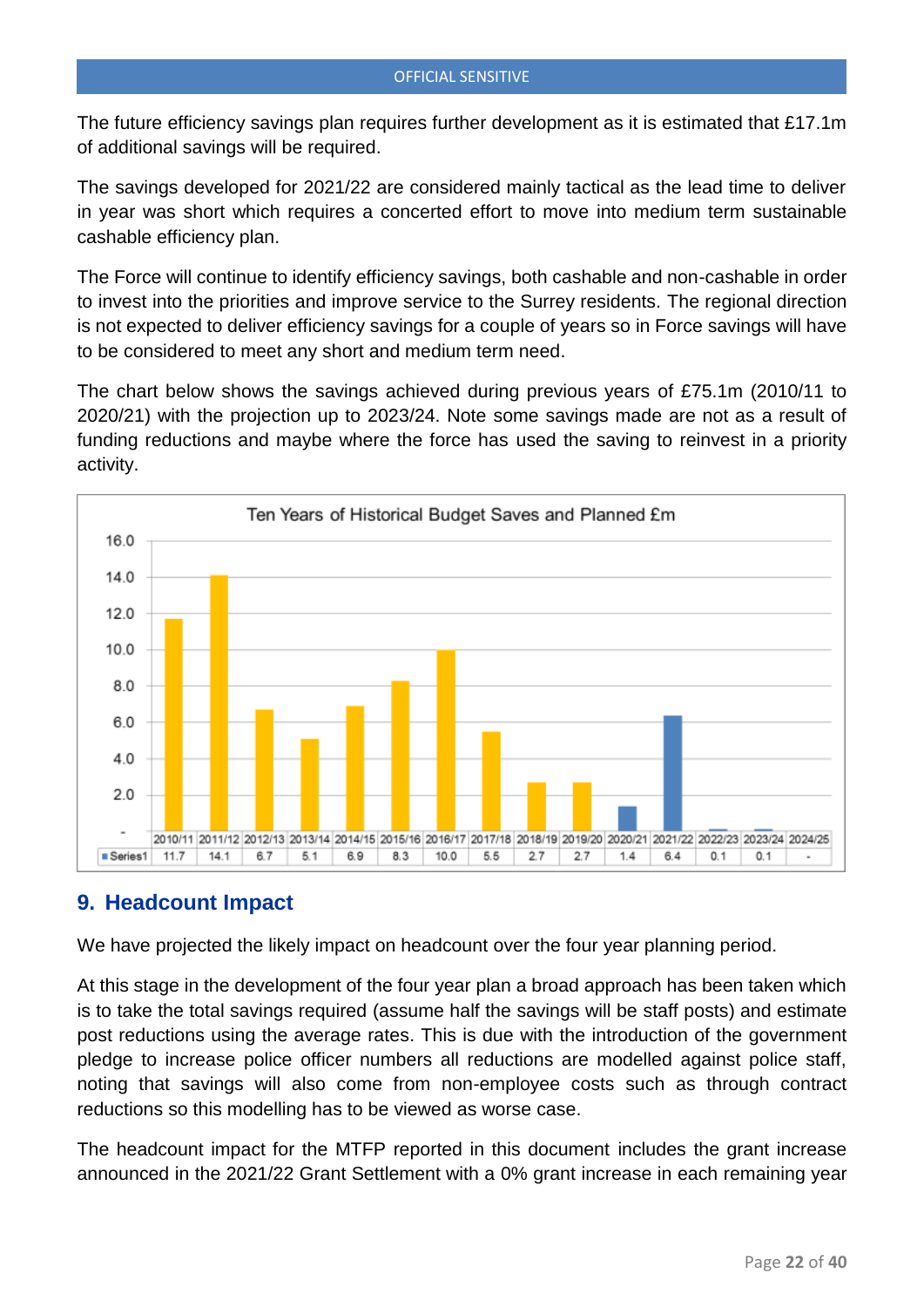along with the £15 precept increase for 2021/22 and 2.0% increases in future years and the Operation Uplift impact, if Surrey receive the full allocation which has not been confirmed, on police officer numbers this is demonstrated in the chart below.



# **10. Capital Strategy**

The capital programme will be developed through the set governance route of approval at the Change Board, CFO Approval Board and Chief Officers. The major areas of Fleet, ICT and Estate strategy have been incorporated.

The programme is supported by the respective strategies for the Estate, Fleet, ICT and the business led requirements. The Estate Strategy has been developed and the revenue impact has been incorporated into this plan along with the capital profile by year.

Due to the decreasing level of capital receipts and grant there is a greater reliance on revenue funding or borrowing, internal or external, which also puts pressure on the revenue budget, a capital limit has been applied to minimise borrowing which will only be used for long term assets such as the Estate Strategy major scheme called Building the Future. The monitoring of expenditure and funding streams will be monitored closely during the year. It is vital for the delivery of services that capital expenditure on ICT, Fleet, Equipment and Premises are maintained and an appropriate balance maintained with the operational delivery budget. The expenditure requirement and profile for the Estate Strategy will be firmed up once the RIBA Stage 2 has been completed and will be incorporated once available.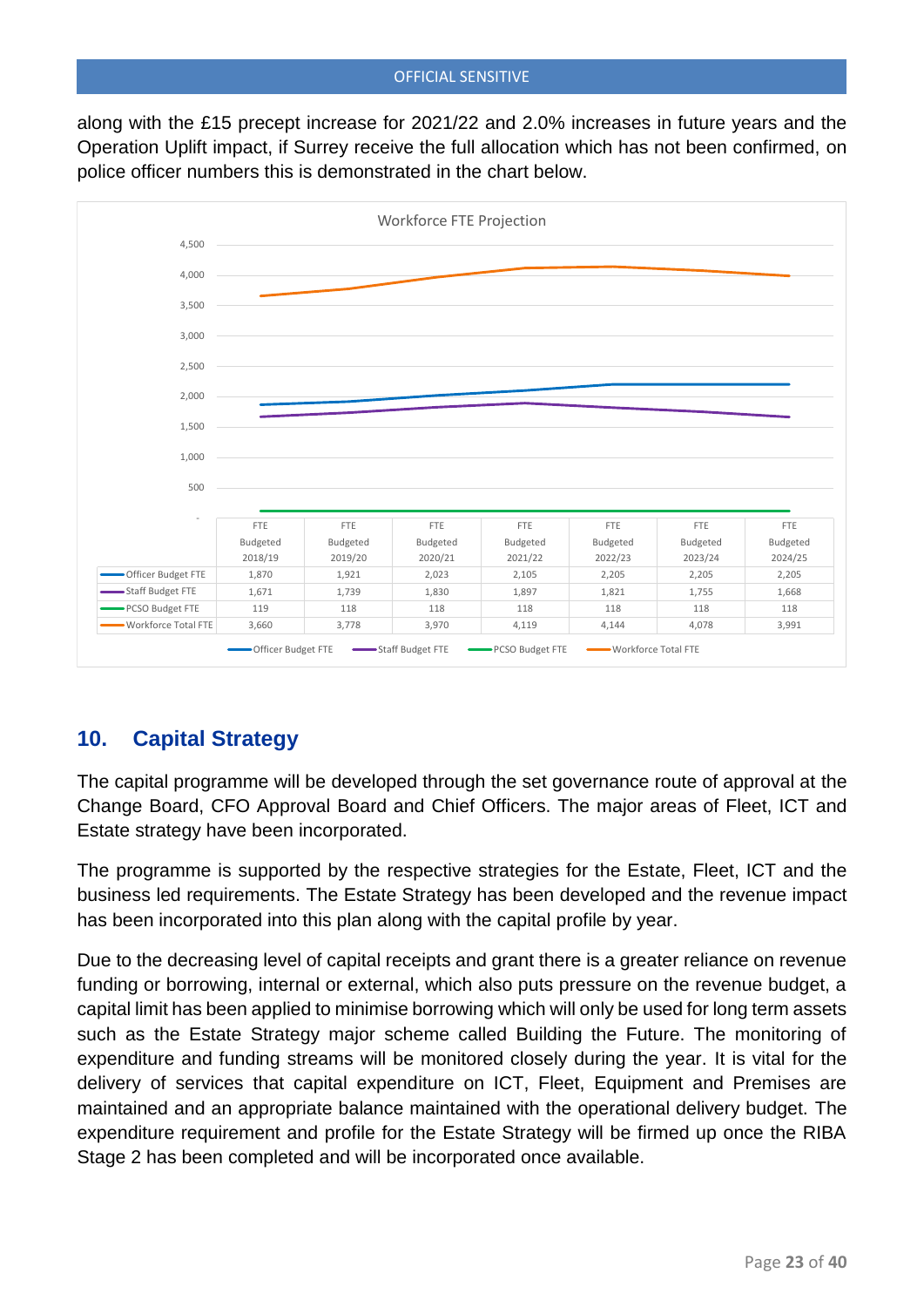The revenue impact of these proposals will be included in the medium term financial planning model where the revenue account, if necessary, is charged with corresponding interest payable and "minimum revenue provision" costs when borrowing is required.

| <b>Surrey Capital &amp; Investment</b>           |      |     |        | 2021/22 2022/23 2023/24 2024/25 2025/26 Total |     |      |
|--------------------------------------------------|------|-----|--------|-----------------------------------------------|-----|------|
| <b>Programme</b>                                 | Em   | Em  | Em     | Em                                            | £m  | £m   |
| <b>Information Technology</b>                    | 1.9  | 2.0 | 2.0    | 2.0                                           | 2.0 | 10.0 |
| <b>Business Led IT Projects</b>                  | 0.5  | 0.2 | $\sim$ | $\sim$                                        |     | 0.6  |
| <b>Fleet Replacement and</b><br><b>Equipment</b> | 3.7  | 3.7 | 3.9    | 4.3                                           | 3.9 | 19.5 |
| <b>Estate Strategy</b>                           | 13.0 | 3.2 | 1.4    |                                               |     | 17.5 |
| <b>Operational Equipment</b>                     | 0.3  |     |        |                                               |     | 0.3  |
| <b>Total</b>                                     | 19.3 | 9.0 | 7.3    | 6.4                                           | 6.0 | 47.8 |

The new capital allocation for 2021/22 is £19.3m that incorporates the affordable requirements for the year, some schemes have been reduced to meet the funding available. At the 2020/21 year end there is expected to be a few schemes that will request for slippage which will be added to this new-year allocation if approved. During the 2020/21 financial year a new capital & investment gateway to proceed process was introduced for existing planned schemes and this will be continued into 2021/22. This step firms up on the proposals put forward during the budget build, provides a planned expenditure profile and also allows the funding position to be checked prior to giving the go ahead, any changes to the capital plan require PCC approval.

Following the same methodology further work will take place to ascertain which year the new allocation will be expended to provide a more realistic view of the timing of the expenditure and retain the flexibility to bring forward schemes if others experience delays.

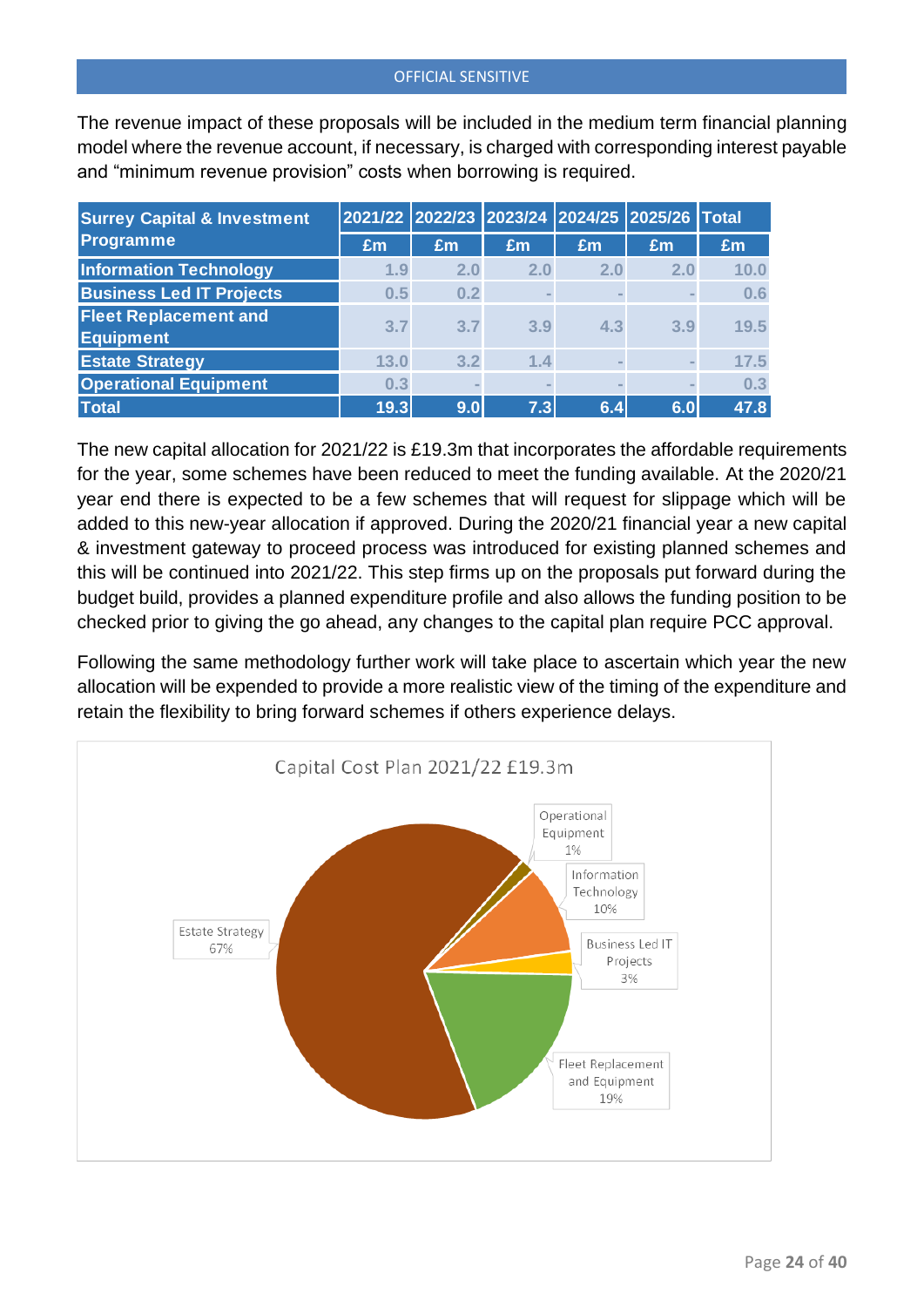| <b>Capital Funding Summary</b> |      |     |       | 2021/22 2022/23 2023/24 2024/25 2025/26 Total |     |        |
|--------------------------------|------|-----|-------|-----------------------------------------------|-----|--------|
|                                | £m   | Em  | £m    | £m                                            | £m  | Em     |
| <b>Government Grant</b>        | 0.2  | 0.2 | 0.2   | 0.2                                           | 0.2 | 0.8    |
| <b>Capital Receipts</b>        | 8.3  | 0.3 | 5.6   | 39.8                                          |     | 53.9   |
| <b>Borrowing</b>               | 8.0  | 2.7 | (3.4) | (39.4)                                        |     | (32.0) |
| <b>Revenue Contribution</b>    | 2.8  | 3.6 | 4.6   | 5.6                                           | 6.6 | 23.2   |
| <b>Total</b>                   | 19.3 | 6.8 | 7.0   | 6.2                                           | 6.8 | 45.9   |

The Home Office capital grant allocation is after providing funding support to the National Police Air Support Service, the grant received by the Force has seen a significant reduction from £1.2m in 2015/16 to £0.6m in 2017/18 and remained at this level up to 2019/20 and has taken a further reduction in 2020/21 down to £0.164m, which has been projected at that level over the planning period.

Capital receipts from the sale of Police buildings designated as surplus to requirements along with other sales of police houses and land are forecast at £8.3m in 2021/22, further receipts are anticipated over the planning period, including those associated with the move to the new Headquarters in Leatherhead and due to the uncertainty of timing and quantum are only estimates at this point.



Capital expenditure can be financed from capital grant, capital receipts, borrowing and revenue funding, the chart above providing the split for 2021/22.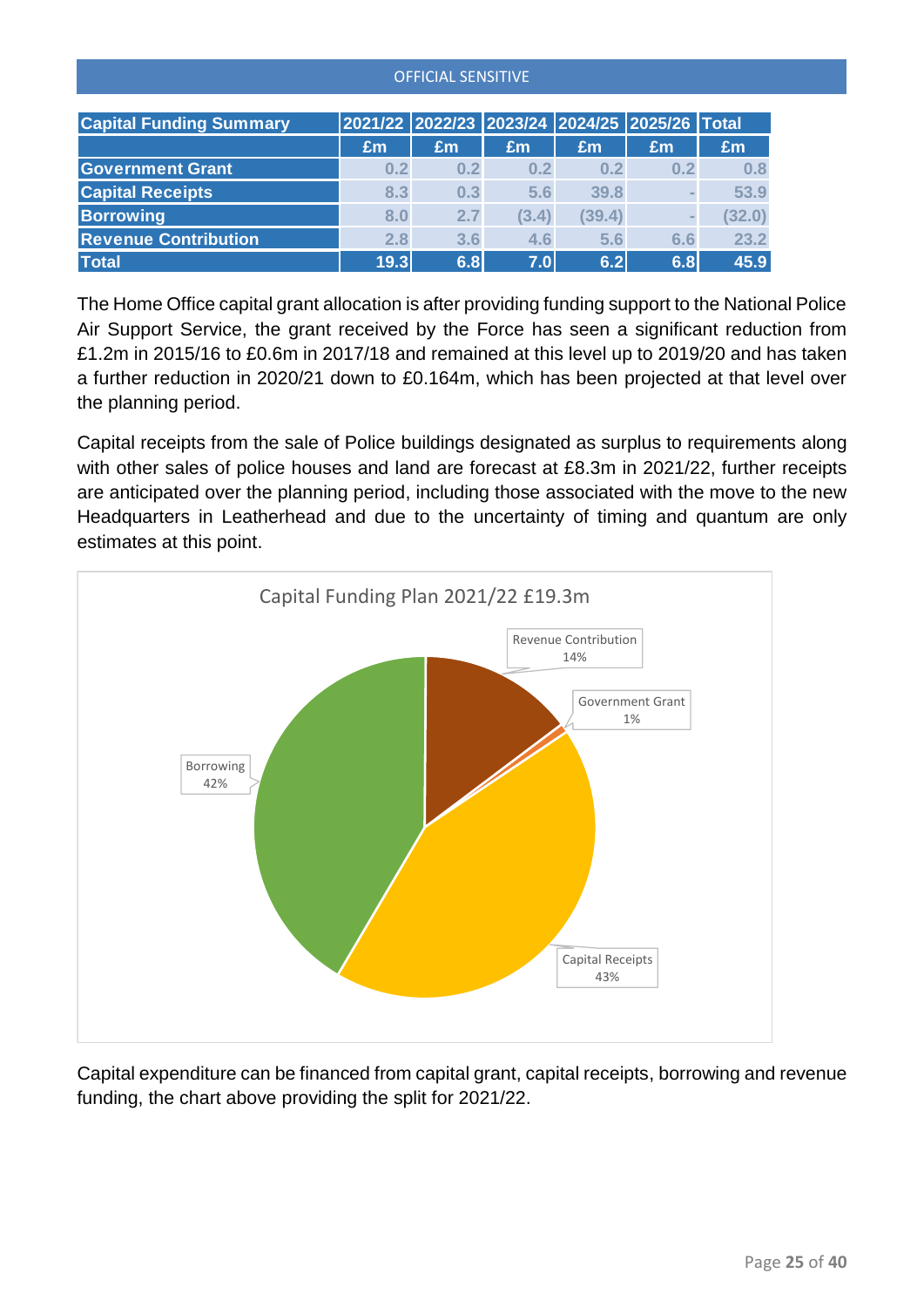Receipts in future years reduce significantly as the remaining police buildings are sold. This combined with the receipts generated from house sales will not be adequate funding for the proposed capital programme as shown above.

The Estate Strategy has an estimated cost of circa £80m with anticipated receipts from property disposals of £45m leaving an ongoing borrowing of £35m over the life of the assets.

The forecast receipts signal the capital resources will need to be supplemented in the future either by borrowing and/or revenue funding for the rest of the capital plan; in 2021/22 up to £8.0m of borrowing is required dependent on investment decisions with further borrowing in future years. The financial plan has included a year on year allocation from revenue to fund capital investments for shorter life assets such as fleet renewal and technology expenditure.

There are a number of Home Office technology programmes in progress which will also play into the capital funding sphere, such as Emergency Services Network (replacement of Airwaves), NLEDS, Biometrics and National ANPR Service, some of which are included in the plan where information is available.

### **11. Assumptions**

Assumptions regarding the financial model are disclosed in Appendix C. Some of the key assumptions are detailed below;

- The Local Government Finance Settlement: The final settlement for 2021/22 announced in February 2021 was to increase the core government grant by £415m to fund the Operation Uplift police officers, the overall effect is a flat cash settlement. This was a one year and therefore there was no indication of future settlements. Subsequent years have been assumed a 0% increase each year.
- The funding formula review has been on the agenda for a few years and is expected to be forthcoming during the next spending review period. Any assumptions included in the consultation will be included in future plans when available.
- The Force savings plan is as described in section 7.
- A precept increase of £15 in 2021/22 and future 2.0% increase on Band D in each year. Any surplus on the Collection Fund is directed towards a specific reserve to cater for one off costs. The tax base from which the precept is derived has an estimated growth rate of 0% per year.
- Inflation: In this MTFP Staff and Officer Pay is afforded an inflation increase each future year, with the public sector pay freeze (apart from employees on £24,000 or less) in 2021/22, following which 2.0% increase each year for police officers and staff.
- Non pay inflation is referenced to the Bank of England target of 2%. Note one of the financial interventions used in the past was to suppress the budget increase for inflation growth to budget holders unless there was a contractual commitment in place, this option has been used for 2021/22.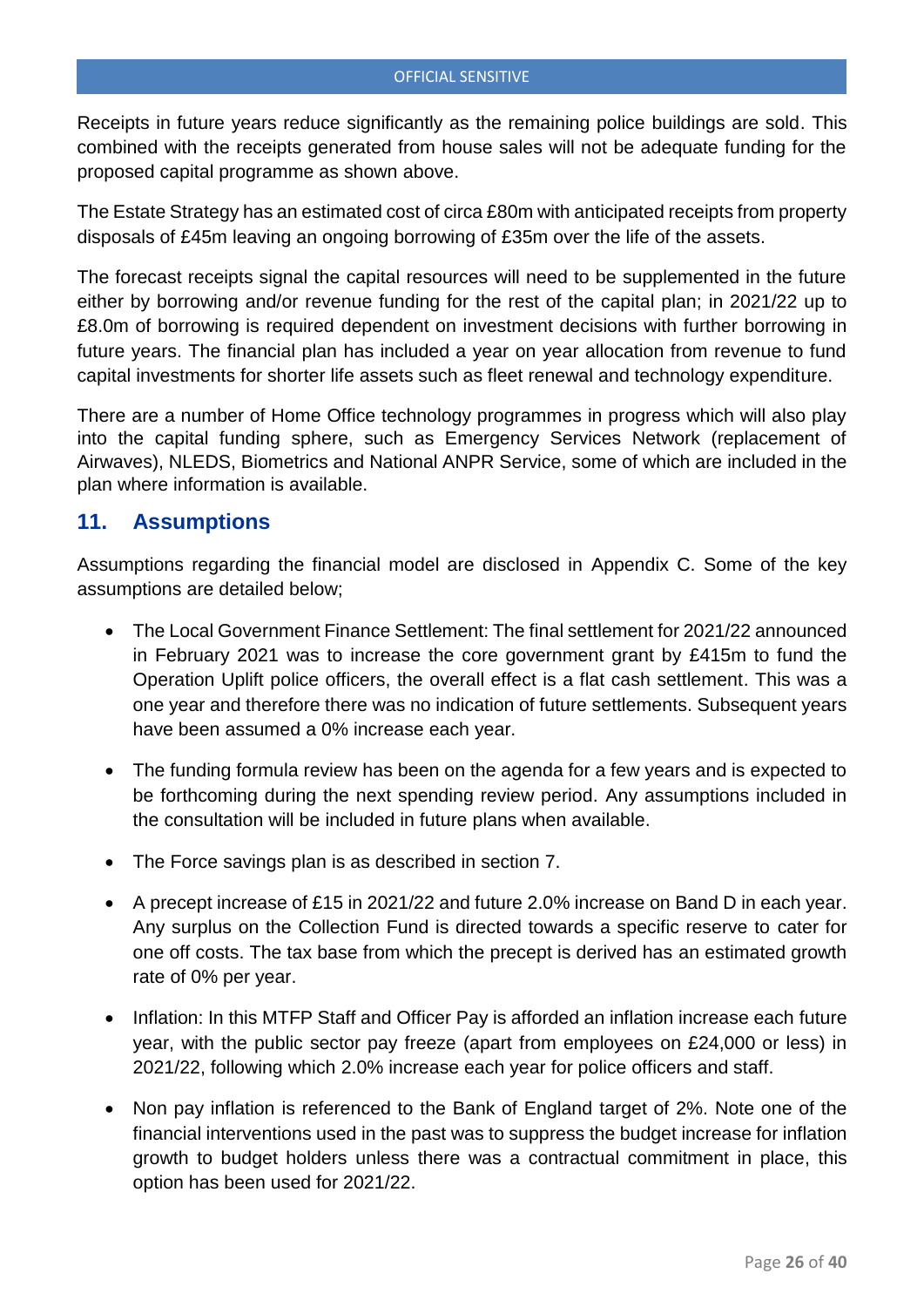- Localisation of Council tax Support: Due to government legislation around council tax support, which has been passed to Borough Councils with a 10% cut in funding, our tax base was cut by 30k band D properties in 2013/14 reducing our precept by £6.4m, this has been compensated by a £6.8m government grant which combined with previous precept compensation grant of £2.4m is now called Council Tax legacy grant and has been assumed to remain at the same level throughout the MTFP.
- Local Government Pension Scheme: The police staff pension scheme is a funded scheme and is relying on underlying assets to support future liabilities. Any deterioration in the asset base will lead to a position where there becomes a funding gap which currently employers have to make up over 20 years. The last actuarial valuation in 2019 had no change in the employer's contribution rate. The PCC had, in previous years, injected £8m into the pension fund to help offset part of the deficit.
- Police Officer Pension Fund: The police officer pension is a pay as you go and is not funded or backed with assets. The fund following a valuation process the employers' contribution rate increased to 31% for 2019/20. This was a significant change from the previous rate costing an additional £4.3m, a specific Police Officer Pension Grant totalling £2.0 funds part of the additional cost. The additional cost and grant have been included in the MTFP with the assumption that the grant and employers contributions will remain at the same level.
- Reserves Strategy: the plan is built on the basis that the reserves strategy of maintaining general reserves at no lower than 3% of budget is in place for the planning period.
- The Building the Future Estate Strategy estimates have been incorporated and will be subject to review as the two elements are progressed, Agile Working and the provision of a new headquarters, both of which have a capital and revenue impact.
- The ICT Strategy is to be reviewed to ascertain the level of funding required over the planning period, currently all estimates in the plan and will be periodically reviewed as external dependencies will have an impact.
- Victims Services Restorative Justice: A grant is allocated by the Ministry of Justice to the Surrey PCC as part of victims services. This has seen a significant growth for the PCC and is assumed will continue. This service was transferred into the Force during 2019/20.

# **12. Risks**

The MTFP is built on the above assumptions. The possibility of other factors affecting the plan also need to be reviewed and the following are the risks to our financial position in the near future and over the planning period.

• The government have over the last few years employed top slicing to fund national initiatives or growth in national functions. It remains a distinct possibility that this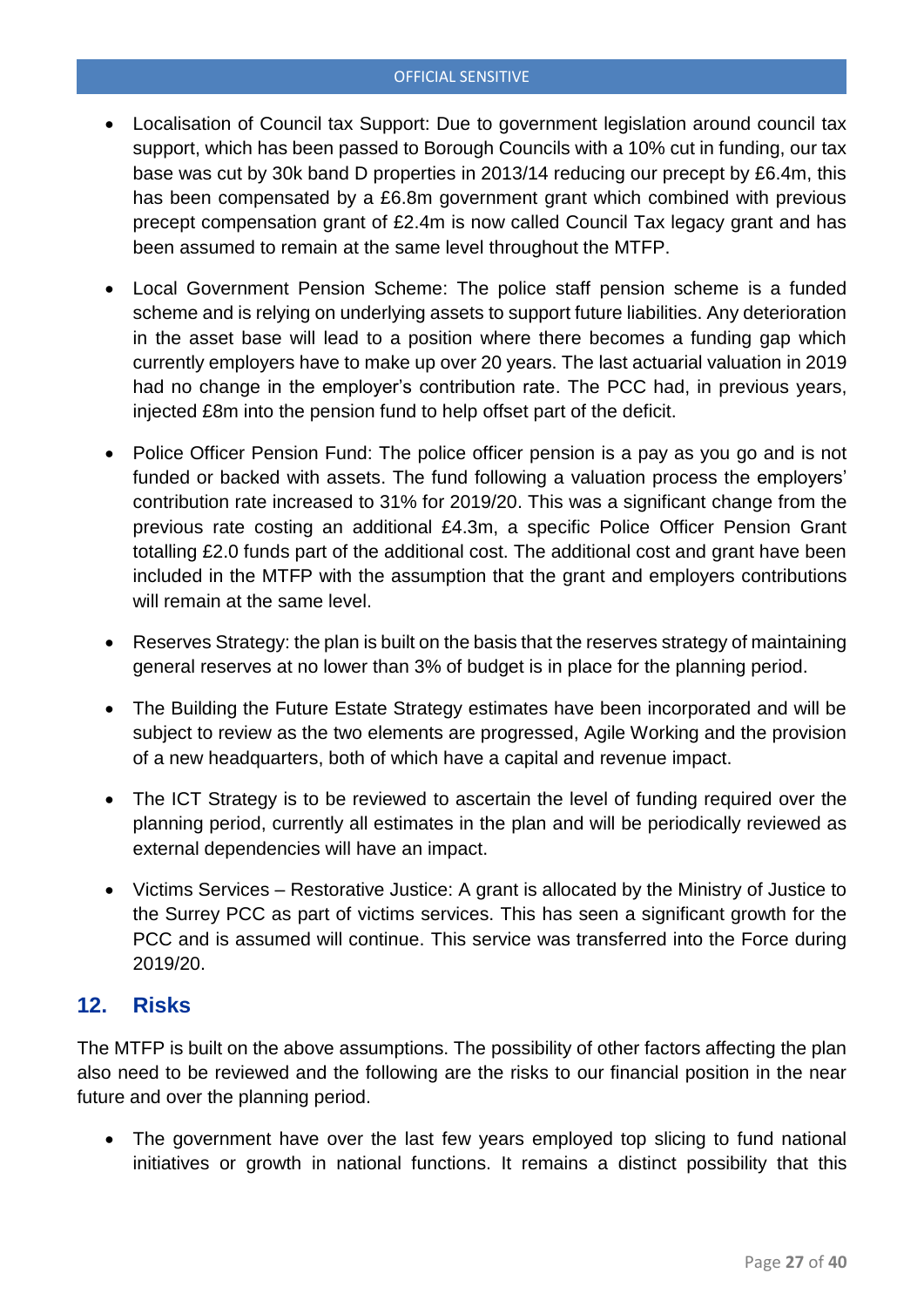approach may result in further reduction on the level of funding to police forces. The Emergency Services Network is due to be implemented during the planning period and the funding required to implement to new service is being drawn from the national police allocation.

- The decision to leave the European Union has had a detrimental impact on the currency exchange rates and they remain week and volatile which in turn could see suppliers seeking price increases where they are impacted by the currency fluctuation, although this may also move in the other direction as the market adjusts to the new arrangement.
- Inflation is seen as a key risk if the exit process impacts on the economy as it has a significant impact on the costs base.
- As Surrey is more dependent on local funding than most Forces we could face a higher percentage funding impact if there were any changes to reduce the referendum trigger.
- Employee retention remains a risk for the Force and funding has been included in the base budget to mitigate this.
- The move to NHS Commissioning of health services in custody had been identified as a risk but this function will remain with Forces. Medical costs however increase faster than general inflation so it remains a risk.
- The Force, as have many in the country, has been experiencing a diversion of resources to meet the demands of historical cases, this plan continues to fund such activity and there is a risk that unknown cases may come to light or cases previously dealt with come to the fore again requiring significant funding not included in the budget plan and may require a call on reserves e.g. Op Igil & Op Symphony.
- The increasing demand on policing with the changing nature of crime is stretching resources and will require clarity of purpose to ensure the funding of the service is maintained at a level that provides a quality service to the residents of Surrey.
- The introduction of national systems and infrastructure changes are a prevailing risk as a mandated cost increase to the Force.
- The assumption of the level of government funding in future years may be superseded by future announcements increasing the reduction as seen in previous Spending Reviews particularly from the proposed funding formula review.
- Climate Change Following Surrey County Council declaring a climate emergency the PCC and Chief Constable fully back the move and a strategy is now being developed through the joint Surrey and Sussex Environmental Board with the aim of making the organisation carbon-neutral by 2030. As the strategy is developed the financial implications will become apparent.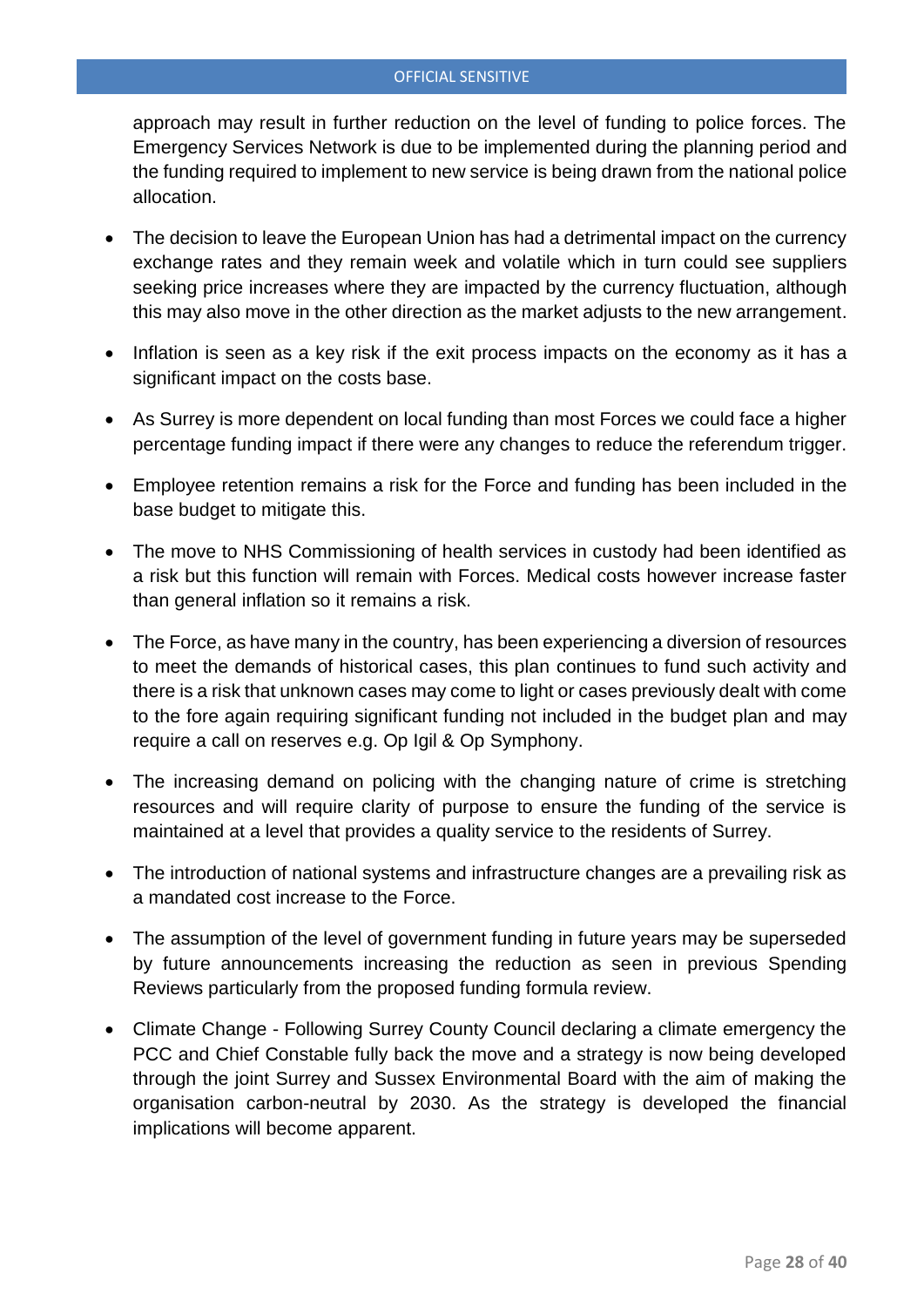A full financial risk analysis schedule is provided at appendix which is reviewed and maintained during the year.

### **13. Reserves**

The general reserves strategy is to maintain the level at 3% of annual revenue budget.

The chart below shows the general reserve level is forecast to be at 3.0% in April 2021 and over the planning period, there is no use of general reserve to support the funding position however specific reserves are in place to manage future financial risks. The PCC has approved the general reserve strategy will be maintained plus specific reserves have also been created to assist the financial plan over the next few years. The full reserves strategy is published in a statement on the PCC website.



Specific reserves are in place to mitigate future financial risks as shown at Appendix E, the most significant one is the Estate Strategy reserve to minimise the impact on the core budget.

| <b>RESERVES</b>                    | 2020/21 | 2021/22 | 2022/23 | 2023/24 | 2024/25 |
|------------------------------------|---------|---------|---------|---------|---------|
| *estimated                         | $Em*$   | $Em*$   | $Em*$   | $Em*$   | $Em*$   |
| <b>General Reserves</b>            | 8.6     | 8.9     | 9.2     | 9.3     | 9.4     |
| <b>Earmarked Reserves</b>          |         |         |         |         |         |
| <b>PCC Estate Strategy Reserve</b> | 3.1     | 3.1     | 3.0     | 0.0     | 0.0     |
| PCC Cost of Change Reserve         | 0.9     | 0.9     | 0.9     | 0.9     | 0.9     |
| Covid19 Reserve                    | 1.0     | 0.4     | 0.4     | 0.4     | 0.4     |
| Local Council Tax Scheme Reserve   |         | 0.4     |         |         |         |
| Insurance reserve                  | 3.4     | 3.4     | 3.4     | 3.4     | 3.4     |
| Police pension reserve             | 1.4     | 1.4     | 1.4     | 1.4     | 1.4     |
| <b>Total Earmarked</b>             | 9.8     | 9.6     | 9.1     | 6.1     | 6.1     |
| <b>TOTAL RESERVES</b>              | 18.4    | 18.5    | 18.4    | 15.5    | 15.6    |

- The PCC Cost of Change Reserve is to meet the future change activity costs so that the operational delivery budget is protected from any in year requirements.
- The Covid19 reserve was created to meet additional costs from the pandemic and has been employed to lessen the impact on the collection fund deficit experienced during 2020/21 and impacts in 2021/22. The government have established a support mechanism and the funds derived from this will be directed to replenish this reserve.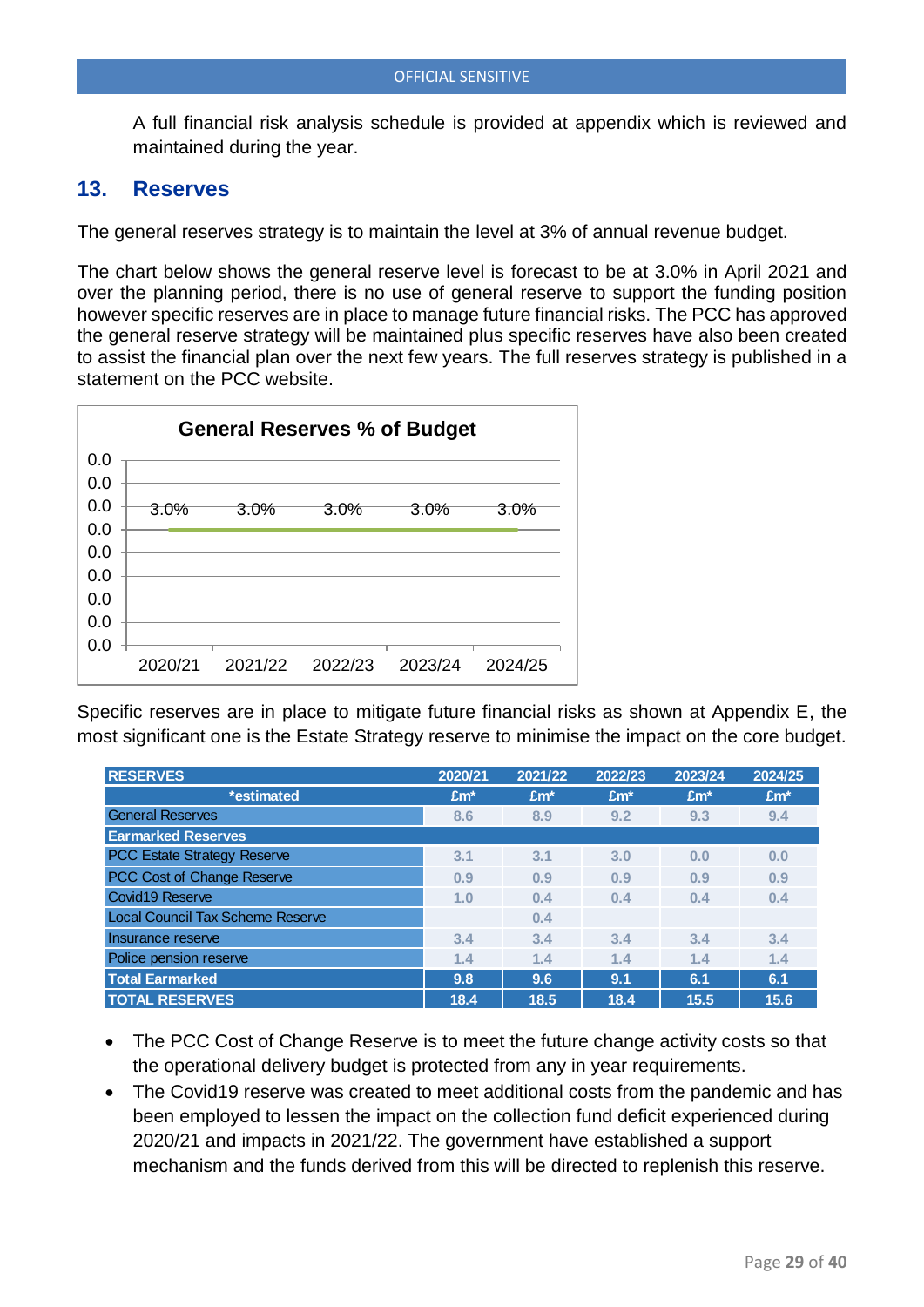- Local Council Tax Scheme Reserve is the balance from a government grant that allowed local authorities to provide additional support to residents to meet their council tax bills, the impact for Surrey Police is seen in a reduction to the tax base, lowering the precept amount raised.
- Insurance reserve is maintained to meet future claims and is assessed annually by an actuary.
- Police Pension Reserve is to meet future Ill Health retirement charges, as an officer is retired in ill health the Force is required to make a capital charge to the police pension fund.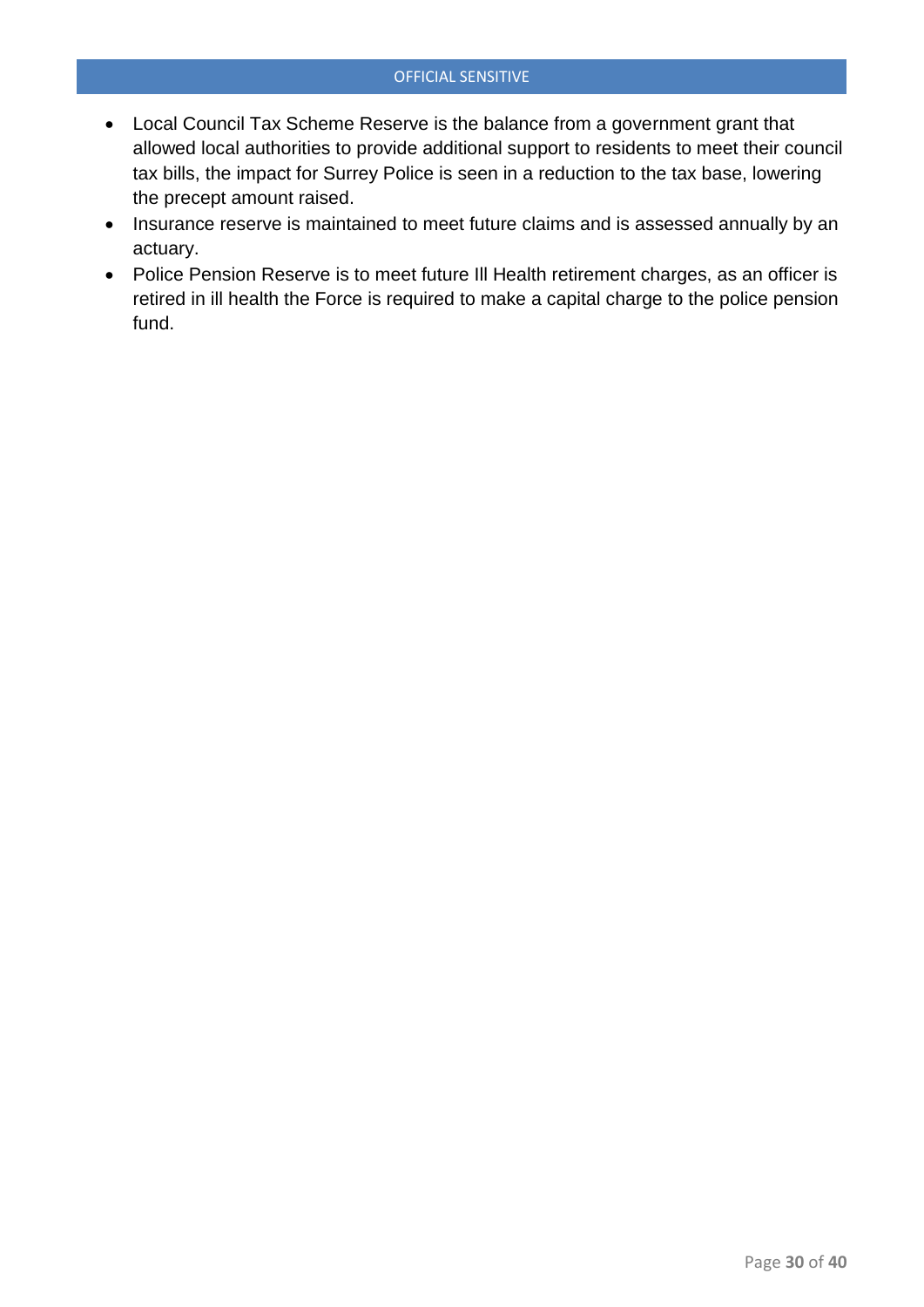# **14. Appendices - Appendix A**

# **Base Scenario Medium Term Revenue Financial Forecast**

| <b>Surrey - Medium Term Financial Forecast Q4</b>                |                        | January-2021   |               |                |              |  |  |
|------------------------------------------------------------------|------------------------|----------------|---------------|----------------|--------------|--|--|
| £15 Precept, pay freeze, non pay 2%<br>inflation                 | 2020/21                | 2021/22        | 2022/23       | 2023/24        | 2024/25      |  |  |
| <b>REVENUE COST BASE</b>                                         | £m                     | £m             | £m            | £m             | £m           |  |  |
| Base budget                                                      | 235.1                  | 250.0          | 261.7         | 270.4          | 276.2        |  |  |
| Pay Inflation                                                    | 4.5                    | 0.6            | 4.1           | 4.3            | 4.4          |  |  |
| Price Inflation                                                  | 0.8                    | 0.9            | 1.1           | 1.1            | 1.1          |  |  |
| <b>Base Assumptions</b>                                          | 2.5                    | 4.3            | 2.3           | 1.9            | 2.1          |  |  |
| <b>Unavoidable Costs</b>                                         | 0.4                    | 1.9            | 0.0           | (0.0)          | 0.0          |  |  |
| Cost of Change net                                               | (2.4)                  | (1.2)          | (0.1)         | (0.6)          | 0.0          |  |  |
| Service Growth                                                   | 0.5                    | 2.4            | 0.1           | 0.0            | 0.0          |  |  |
| Estate Strateo<br><b>4 Year Future</b>                           | 0.4                    | 0.0            | 0.1           | 4.2            | (0.8)        |  |  |
| <b>Savings Target</b><br>Precept Inv<br>£23.7m                   | 3.8                    | 4.1            | 0.0           | 0.0            | 0.0          |  |  |
| Operation U                                                      | 5.7                    | 5.1            | 6.9           | 0.0            | 0.0          |  |  |
| Total Cost Incre<br>Gross Budget Requirement                     | 16.3<br>251.4          | 18.1<br>268.1  | 14.6<br>276.3 | 10.9<br>281.3  | 6.7<br>283.0 |  |  |
| <b>Annual Savings Requirement</b>                                | $\bullet$<br>(1.4)     | (6.4)          | (5.9)         | (5.1)          | (6.3)        |  |  |
|                                                                  |                        |                |               |                |              |  |  |
| <b>Total Gross Budget</b>                                        | 250.0                  | 261.7          | 270.4         | 276.2          | 276.6        |  |  |
| <b>FUNDING</b>                                                   | 2020/21                | 2021/22        | 2022/23       | 2023/24        | 2024/25      |  |  |
|                                                                  | £m                     | £m             | £m            | £m             | £m           |  |  |
| Home Office Grant                                                | 69.5                   | 72.2           | 80.4          | 80.4           | 80.4         |  |  |
| <b>Revenue Support Grant</b>                                     | 29.4                   | 32.9           | 32.9          | 32.9           | 32.9         |  |  |
| <b>Council Tax Support Grant</b><br>Operation Uplift Performance | 9.2<br>2.2             | 9.2<br>1.3     | 9.2<br>0.0    | 9.2<br>0.0     | 9.2<br>0.0   |  |  |
| Specific Grant                                                   | 2.0                    | 2.0            | 2.0           | 2.0            | 2.0          |  |  |
| Local Council Tax Scheme Grant                                   |                        | 1.5            |               |                |              |  |  |
| <b>General Reserves</b>                                          | 0.0                    | 0.0            | 0.0           | 0.0            | 0.0          |  |  |
| Specific Reserves -                                              |                        |                |               |                |              |  |  |
| Covid19                                                          |                        | 0.6            |               |                |              |  |  |
| <b>Local Council Tax Scheme</b>                                  |                        | (0.4)          |               |                |              |  |  |
| <b>Estate Strategy</b>                                           | 0.0                    | 0.0            | 0.1           | 3.0            | 0.0          |  |  |
| Cost of Change                                                   | 0.0                    | 0.0            | 0.0           | 0.0            | 0.0          |  |  |
| Surplus/(deficit) on Council Tax Collection Fund                 | 0.8                    | (1.0)          | (0.4)         | (0.4)          | 0.0          |  |  |
| Base precept                                                     | 130.5                  | 137.0          | 143.3         | 146.3          | 149.2        |  |  |
| Taxbase Improvement                                              | 1.4                    | (1.2)          | 0.1           | 0.0            | 0.0          |  |  |
| Precept increase                                                 | 5.1                    | 7.5            | 2.9           | 2.9            | 3.0          |  |  |
| <b>Total Funding</b>                                             | 250.0                  | 261.7          | 270.4         | 276.2          | 276.6        |  |  |
|                                                                  |                        |                |               |                |              |  |  |
| <b>Financial Indicators</b>                                      |                        |                |               |                |              |  |  |
| <b>Funding Change</b>                                            | 14.9                   | 11.7           | 8.7           | 5.8            | 0.4          |  |  |
| Cost Increase as % of base                                       | 6.9%                   | 7.2%           | 5.6%          | 4.0%           | 2.4%         |  |  |
| <b>Total Budget Change</b>                                       | 14.9<br>6.3%           | 11.7<br>4.7%   | 8.7<br>3.3%   | 5.8            | 0.4<br>0.2%  |  |  |
| <b>Total Budget Change</b><br>Band D £                           | 270.57                 | 285.57         | 291.28        | 2.2%<br>297.11 | 303.05       |  |  |
| Band D Net precept increase %                                    | 3.84%                  | 5.54%          | 2.00%         | 2.00%          | 2.00%        |  |  |
| <b>Precept Funding increase %</b>                                | 4.9%                   | 4.6%           | 2.0%          | 2.0%           | 2.0%         |  |  |
| <b>Total Precept Receipt</b>                                     | 137.0                  | 143.3          | 146.3         | 149.2          | 152.2        |  |  |
| Precept as % of Net Budget Requirement                           | 55%                    | 55%            | 54%           | 55%            | 55%          |  |  |
| Grant as % of budget                                             | 45%                    | 45%            | 46%           | 45%            | 45%          |  |  |
| Net Budget Requirement                                           | 250.0                  | 261.5          | 270.3         | 273.7          | 276.6        |  |  |
| Net budget requirement movement %                                | 6.8%                   | 4.6%           | 3.4%          | 1.2%           | 1.1%         |  |  |
|                                                                  |                        |                |               |                |              |  |  |
| <b>Efficiency Savings Plan</b>                                   | 2020/21                | 2021/22        | 2022/23       | 2023/24        | 2024/25      |  |  |
|                                                                  | £m                     | £m             | £m            | £m             | £m           |  |  |
| <b>Strategic Change Programmes:</b>                              |                        |                |               |                |              |  |  |
| Savings Achieved Ahead of Schedule                               |                        |                |               |                |              |  |  |
| <b>CIPFA Savings Proposals</b>                                   |                        |                |               |                |              |  |  |
| Red                                                              |                        | 0.0            | 0.0           | 0.0            |              |  |  |
| Amber<br><b>Planned savings</b>                                  |                        | (2.1)          | 0.0           | 0.0            |              |  |  |
| Green<br>£6.6m                                                   |                        | (4.3)          | (0.1)         | (0.1)          |              |  |  |
|                                                                  | $\bullet$              |                |               |                |              |  |  |
| <b>Total of Strategic Change Programme Savings:</b>              | (1.4)                  | (6.4)          | (0.1)         | (0.1)          | 0.0          |  |  |
| <b>Annual Savings Requirement</b><br><b>Budget</b>               |                        |                |               |                |              |  |  |
|                                                                  | (1.4)                  | (6.4)          | (5.9)         | (5.1)          | (6.3)        |  |  |
| <b>Deficit</b><br>In Year Surplus/Deficit                        |                        | 0.0            | (5.8)         | (5.0)          | (6.3)        |  |  |
| £17.1m<br><b>Cumulative Surplus/Deficit</b>                      | $\frac{0.0}{0}$<br>0.0 | $\circ$<br>0.0 | (5.8)         | (10.8)         | (17.1)       |  |  |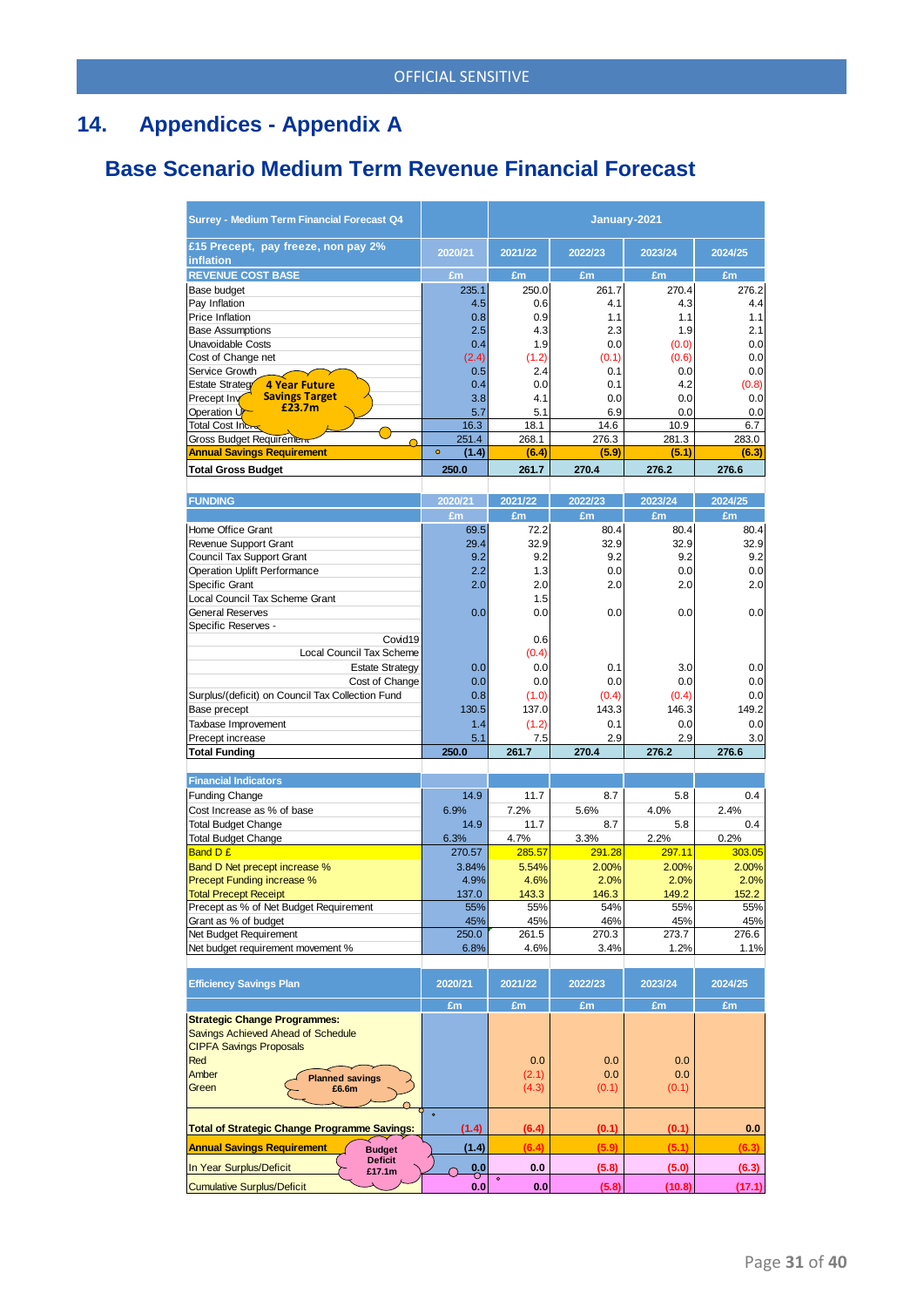# **Appendix B - Efficiency Savings Plan**

| <b>Savings Proposals 2021/22</b>                          | £'000 |
|-----------------------------------------------------------|-------|
| Use borrowing to Fund Capital Programme                   | 2,600 |
| Reduction in Fleet Size - reduction in servicing costs    | 111   |
| <b>Reduction in Force Insurance Contract</b>              | 817   |
| <b>IS Procurement Savings</b>                             | 158   |
| <b>Review ICT Systems</b>                                 | 200   |
| Remove Landlines to reduce telephony costs                | 45    |
| <b>Review Police Property Act Income</b>                  | 16    |
| <b>Reduction in Storage Costs</b>                         | 235   |
| <b>Reduction in Property Claims from Warrants</b>         | 20    |
| Coroners Office gradual transfer of financial cost to SCC | 127   |
| <b>Total Lower Risk Decisions</b>                         | 4,329 |
| Tighter control over inflation                            | 450   |
| Reductions in agency costs (10%)                          | 63    |
| Reductions in consultancy costs (10%)                     | 269   |
| Reduction in overtime (5%)                                |       |
| Utility savings                                           | 22    |
| <b>Implement Tight Vacancy Control</b>                    | 1,250 |
| Adjust police officer recruitment profile                 |       |
| <b>Total Medium Risk Decisions</b>                        | 2,054 |
| <b>Total Higher Risk Decisions</b>                        |       |
| <b>All Savings Identified</b>                             | 6,383 |

# **Appendix C – Financial Assumptions**

| <b>Assumption</b>                                 |    | 2021/22       | 2022/23   | 2023/24                       | 2024/25                       |
|---------------------------------------------------|----|---------------|-----------|-------------------------------|-------------------------------|
| Capital Grant                                     | £m | £0.20         | £0.20     | £0.20                         | £0.20                         |
| Main Policing Grant change                        |    | 0.00%         | 0.00%     | 0.00%                         | 0.00%                         |
| Revenue Support Policing Grant change             |    | 0.00%         | 0.00%     | 0.00%                         | 0.00%                         |
| New Police Pension Grant                          |    | 0.00%         | 0.00%     | 0.00%                         | 0.00%                         |
| Council Tax Support Grant                         |    | 0.00%         | 0.00%     | 0.00%                         | 0.00%                         |
| Legacy Council Tax Freeze Grants                  |    | 0.00%         | 0.00%     | 0.00%                         | 0.00%                         |
| <b>Operation Uplift Grant</b>                     | £m | £5.10         | £6.90     | £<br>$\overline{\phantom{a}}$ | £                             |
| Precept (£15 one year increase)                   |    | 5.54%         |           |                               |                               |
| Precept                                           |    |               | 2.00%     | 2.00%                         | 2.00%                         |
| Tax base increase                                 |    | $-0.90%$      | 0.00%     | 0.00%                         | 0.00%                         |
| Local Council Tax Scheme                          | £m | £1.50         |           |                               |                               |
| Collection Surplus/(Deficit)                      | £m | $-£1.00$      | $-£0.40$  | $-£0.40$                      | £<br>$\overline{\phantom{a}}$ |
| Police Staff Pension Employer Contribution rate   |    | 16.50%        | 16.50%    | 16.50%                        | 16.50%                        |
| Police Officer Pension Employer Contribution rate |    | 31.00%        | 31.00%    | 31.00%                        | 31.00%                        |
| Police Officer pay inflation                      |    | 0%            | 2%        | 2%                            | 2%                            |
| Police Staff pay inflation                        |    | 0%            | 2%        | 2%                            | 2%                            |
| Salary Increments                                 | £m | £1.20         | £1.20     | £1.00                         | £1.10                         |
| South East Allowance                              | £m | £5.60         |           |                               |                               |
| General Price inflation                           |    | 2%            | 2%        | 2%                            | 2%                            |
| <b>Investment Interest Returns</b>                |    | 0.10%         | 0.10%     | 0.10%                         | 0.10%                         |
| Income - Fees & Charges *1                        |    | No Change     | No Change | No Change                     | No Change                     |
| Income - Specific Grants *2                       |    | No Change     | No Change | No Change                     | No Change                     |
| <b>General Reserve</b>                            |    | <b>3% NBR</b> | 3% NBR    | <b>3% NBR</b>                 | <b>3% NBR</b>                 |
|                                                   |    | minimum       | minimum   | minimum                       | minimum                       |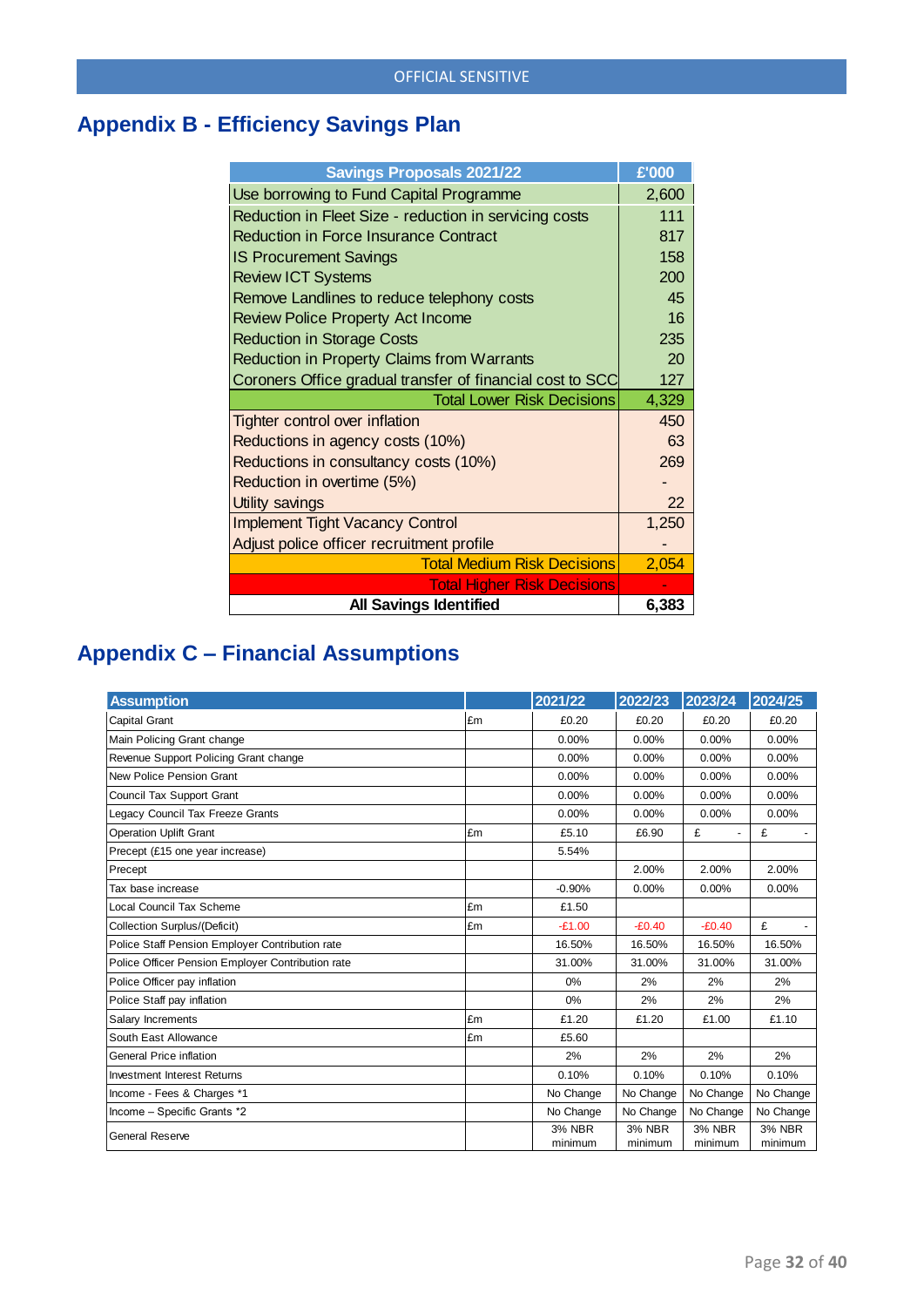# **Appendix D – Capital Programme (Funding)**

| <b>Surrey Capital Programme</b><br><b>Funding</b> | 2021/22 | 2022/23 | 2023/24 | 2024/25 | 2025/26 | <b>Total</b> |  |
|---------------------------------------------------|---------|---------|---------|---------|---------|--------------|--|
|                                                   | £m      | £m      | £m      | £m      | £m      | £m           |  |
| <b>Capital Resources Brought Forward</b>          |         |         |         |         |         |              |  |
| <b>Central Government Grant</b>                   | 0.2     | 0.2     | 0.2     | 0.2     | 0.2     | 0.8          |  |
| <b>Other Capital Receipts</b>                     | 1.0     | 0.3     | 0.9     | 0.4     |         | 2.6          |  |
| <b>Estate Strategy Receipts</b>                   | 7.3     |         | 4.7     | 39.4    |         | 51.4         |  |
| <b>Estate Strategy Borrowing</b>                  | 8.0     | 2.7     | (3.4)   | (39.4)  |         | (32.0)       |  |
| <b>Other Borrowing</b>                            |         |         |         |         |         |              |  |
| <b>Total Capital Resources</b>                    | 16.5    | 3.2     | 2.4     | 0.6     | 0.2     | 22.7         |  |
| <b>Capital Resources Applied</b>                  | 19.3    | 9.0     | 7.3     | 6.4     | 6.0     | 47.8         |  |
| <b>Capital Resources Carry Forward</b>            | (2.8)   | (5.8)   | (4.9)   | (5.8)   | (5.8)   | (25.1)       |  |
|                                                   |         |         |         |         |         |              |  |
| Revenue Resources brought forward                 | 0.2     |         |         |         |         | 0.2          |  |
| <b>Revenue Contributions Received in-</b>         | 2.6     | 3.6     | 4.6     | 5.6     | 6.6     | 23.0         |  |
| vear                                              |         |         |         |         |         |              |  |
| Other External Grants / Conts                     |         |         |         |         |         |              |  |
| <b>Capital &amp; Investment Reserve</b>           |         |         |         |         |         |              |  |
| <b>Total Revenue Resources</b>                    | 2.8     | 3.6     | 4.6     | 5.6     | 6.6     | 23.2         |  |
| <b>Revenue Resources Applied to</b><br>Capital    | 2.8     | 5.8     | 4.9     | 5.8     | 5.8     | 25.1         |  |
| Revenue Resources Applied to<br>Revenue           |         |         |         |         |         |              |  |
| <b>Revenue Resources Carry Forward</b>            | (0.0)   | (2.2)   | (0.3)   | (0.2)   | 0.8     | (1.9)        |  |
| <b>Total Funding Applied</b>                      | 19.3    | 9.0     | 7.3     | 6.4     | 6.0     | 47.8         |  |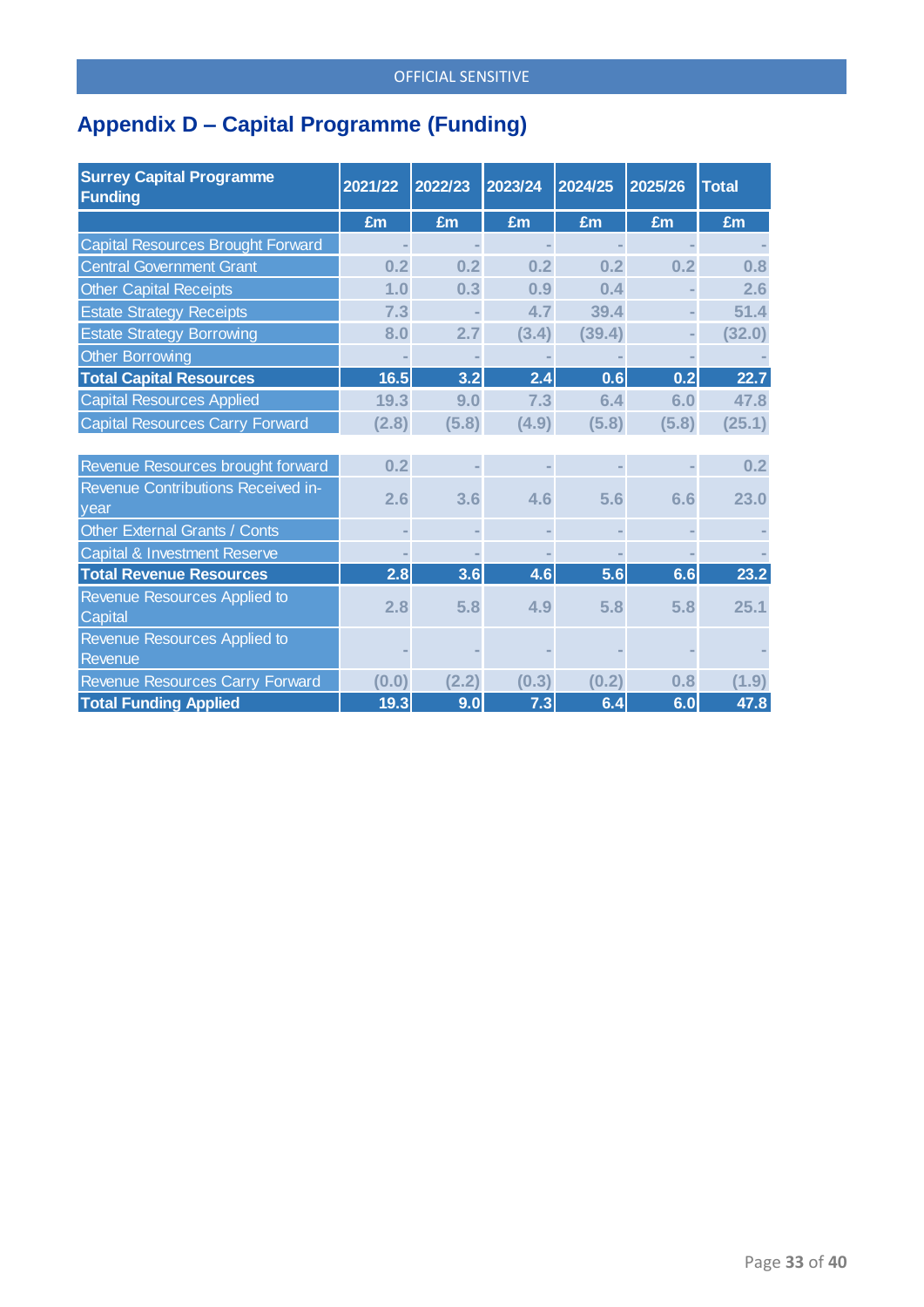# **Appendix D – Capital Programme (Expenditure)**

| <b>Surrey Capital Programme Expenditure</b>                           |              | Year 1         |              | Year <sub>2</sub> |              | Year 3                       |   | Year 4  |              | Year 5  |
|-----------------------------------------------------------------------|--------------|----------------|--------------|-------------------|--------------|------------------------------|---|---------|--------------|---------|
| <b>DESCRIPTION</b>                                                    |              | 2021/22        |              | 2022/23           |              | 2023/24                      |   | 2024/25 |              | 2025/26 |
|                                                                       |              | £'000's        |              | £'000's           |              | £'000's                      |   | £'000's |              | £'000's |
|                                                                       |              |                |              |                   |              |                              |   |         |              |         |
| <b>End User Devices</b><br>Hardware Refresh (includes server refresh) | $\mathbf{c}$ | 682 c          |              | 625 c             |              | <b>Provisional</b><br>625    | c | 625     | $\mathbf{c}$ | 625     |
|                                                                       |              |                |              |                   |              |                              |   |         |              |         |
| Infrastructure                                                        |              |                |              |                   |              |                              |   |         |              |         |
| Infrastructure & Networks                                             | c            |                | c            | 945 c             |              | 945 c                        |   | 945 c   |              | 945     |
| Firewall Refresh/upgrade & consolidation                              | c            | 432            |              |                   |              |                              |   |         |              |         |
| Niche                                                                 | c            | 259            |              |                   |              |                              |   |         |              |         |
| <b>EMM Replacement</b>                                                | <b>C</b>     | 159            |              |                   |              |                              |   |         |              |         |
|                                                                       |              |                |              |                   |              |                              |   |         |              |         |
| <b>Process</b><br>Network Monitoring Tool                             | c            | 41             | $\mathbf{c}$ | 225               | $\mathbf{c}$ | $225$ c                      |   | 225     | $\mathbf{c}$ | 225     |
|                                                                       |              |                |              |                   |              |                              |   |         |              |         |
| <b>Digital</b>                                                        |              |                |              |                   |              |                              |   |         |              |         |
| Mobile Data Terminals - Refresh                                       | c            |                | c            | $225$ c           |              | $225$ c                      |   | 225 c   |              | 225     |
|                                                                       |              |                |              |                   |              |                              |   |         |              |         |
| Other ICT                                                             |              |                |              |                   |              |                              |   |         |              |         |
| <b>DFT Refresh</b>                                                    | c            | 91             |              |                   |              |                              |   |         |              |         |
| vRealise Operations Manager                                           | c            | 32             |              |                   |              |                              |   |         |              |         |
| Service Management Platform<br>Unified Comms (Contact Centre)         | c            | 182<br>135     |              |                   |              |                              |   |         |              |         |
|                                                                       | c            |                |              |                   |              |                              |   |         |              |         |
| <b>ICT Sub Total</b>                                                  |              | 2,012          |              | 2,020             |              | 2,020                        |   | 2,020   |              | 2,020   |
|                                                                       |              |                |              |                   |              |                              |   |         |              |         |
| <b>Fleet Strategy</b>                                                 |              |                |              |                   |              | <b>Asset Management Plan</b> |   |         |              |         |
| Vehicle Replacement                                                   | c            | 3,229          | $\mathbf{c}$ | 3,229             | $\mathbf{c}$ | 3,565                        |   | 4,008   | $\mathbf{c}$ | 3,587   |
| <b>Fleet Equipment</b>                                                | c            | 109            | $\mathbf{c}$ | 109               | $\mathbf{c}$ | 109                          |   | 109     | $\mathbf c$  | 111     |
| Vehicle Telemetry                                                     | c            | 54             | $\mathbf{c}$ | 54                | $\mathbf{c}$ | 54                           |   | 54      | $\mathbf{c}$ | 54      |
| Automatic Number Plate Recognition<br><b>Fleet Sub Total</b>          | c            | 259            | $\mathbf c$  | 259               | $\mathbf c$  | 169                          |   | 169     | $\mathbf c$  | 184     |
|                                                                       |              | 3,651          |              | 3,651             |              | 3,897<br><b>Provisional</b>  |   | 4,340   |              | 3,936   |
| <b>Specific Capital Schemes - Specialist Crime</b>                    |              |                |              |                   |              |                              |   |         |              |         |
| POLIT FWS                                                             | c            | 61             |              |                   |              |                              |   |         |              |         |
| <b>SEROCU</b>                                                         | c            | 331 c          |              | 450               |              |                              |   |         |              |         |
| Specialist Crime Sub Total                                            |              | 392            |              | 450               |              |                              |   |         |              |         |
|                                                                       |              |                |              |                   |              |                              |   |         |              |         |
| <b>Specific Capital Schemes - Operations</b>                          |              |                |              |                   |              |                              |   |         |              |         |
| Automatic Number Plate Recognition (ANPR)                             | c            | 300            | $\mathbf c$  | 150               |              |                              |   |         |              |         |
| <b>Taser Replacement</b><br>- Drone Replacement                       | c<br>c       | 35<br>35       |              |                   |              |                              |   |         |              |         |
| - Operations Command Equipment                                        | c            | 225            |              |                   |              |                              |   |         |              |         |
| <b>Operations Sub Total</b>                                           |              | 595            |              | 150               |              |                              |   |         |              |         |
|                                                                       |              |                |              |                   |              |                              |   |         |              |         |
|                                                                       |              |                |              |                   |              |                              |   |         |              |         |
| Capital Programme Sub Total                                           |              | 6,650          |              | 6,271             |              | 5,917                        |   | 6,360   |              | 5,956   |
|                                                                       |              |                |              |                   |              |                              |   |         |              |         |
| Specific Capital Schemes - Estate Strategy                            |              |                |              |                   |              |                              |   |         |              |         |
| <b>Building the Future</b>                                            | c            |                | $\mathbf c$  | tba c             |              | tba c                        |   | tba c   |              |         |
| BTF-HQ<br>BTF - Dog School                                            | c<br>c       | 7,834<br>1,780 |              |                   |              |                              |   |         |              |         |
| BTF - Cost of disposals                                               | c            | 780            |              |                   |              |                              |   |         |              |         |
| BTF - Agile Working                                                   | r            | $\blacksquare$ |              |                   |              |                              |   |         |              |         |
| <b>Housing Strategy</b>                                               | c            | 100            |              |                   |              |                              |   |         |              |         |
| 50m Firing Range                                                      | c            | 1,350          | $\mathbf c$  | 2,700 c           |              | 1,350                        |   |         |              |         |
| Caterham Roof Replacement                                             | c            | 783            |              |                   |              |                              |   |         |              |         |
| <b>Estate Strategy Sub Total</b>                                      |              | 12,627         |              | 2,700             |              | 1,350                        |   |         |              |         |
|                                                                       |              |                |              |                   |              |                              |   |         |              |         |
| <b>Total Proposed Programme</b>                                       |              | 19,277         |              | 8,971             |              | 7,267                        |   | 6,360   |              | 5,956   |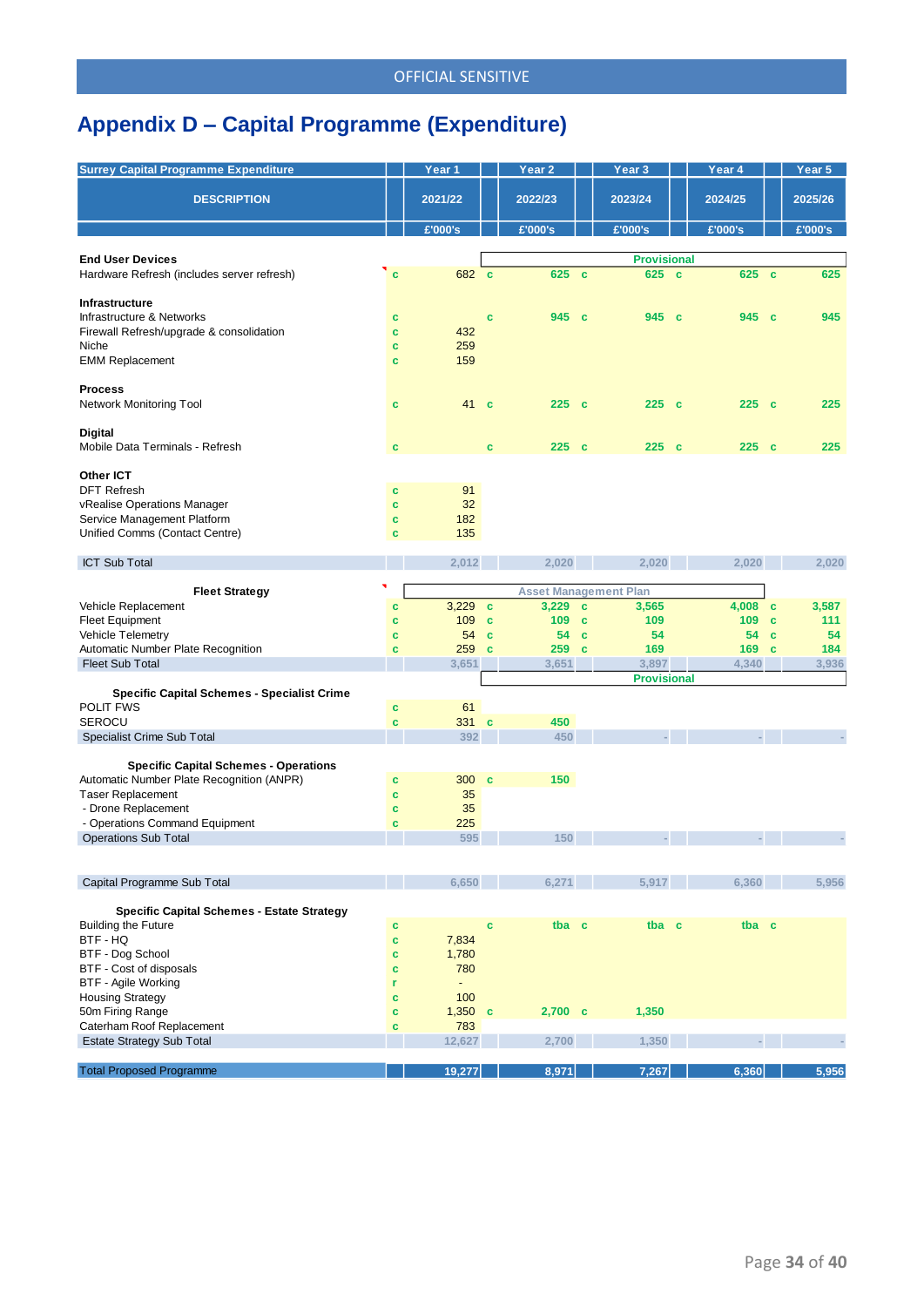# **Appendix E Surrey Financial Risk Analysis – January 2021**

| <b>Issue</b>                                                                            | <b>Assumption</b>                                                                                                                                                                                                                                                            | <b>Comment</b>                                                                                                                                                                                                                                                                                                                                                                                                                                                                                                                                                                                                                                                                                                                                                                                                                                                                                                                                                                                                                                                                                                                                                              |
|-----------------------------------------------------------------------------------------|------------------------------------------------------------------------------------------------------------------------------------------------------------------------------------------------------------------------------------------------------------------------------|-----------------------------------------------------------------------------------------------------------------------------------------------------------------------------------------------------------------------------------------------------------------------------------------------------------------------------------------------------------------------------------------------------------------------------------------------------------------------------------------------------------------------------------------------------------------------------------------------------------------------------------------------------------------------------------------------------------------------------------------------------------------------------------------------------------------------------------------------------------------------------------------------------------------------------------------------------------------------------------------------------------------------------------------------------------------------------------------------------------------------------------------------------------------------------|
| <b>Maintaining &amp;</b><br>improving<br>service<br>performance<br>levels               | Resources<br>sufficient to<br>meet targets<br>and priorities in<br>the Police and<br>Crime Plan and<br><b>Chief Constable</b><br>Commitments                                                                                                                                 | The Chief Constable believes that there are sufficient resources to<br>deliver future Police & Crime Plan priorities, Chief Constable<br>Commitments and Strategic Policing Requirement. However there<br>remains risk from the cost of major operations including counter-<br>terrorism, major incidents including pandemics, particularly if these<br>are not fully funded nationally.<br>The PCC has resources available for any one-off cost pressures in the<br>form of reserves to assist Operational Policing and has approved year<br>on year increases to the policing precept.                                                                                                                                                                                                                                                                                                                                                                                                                                                                                                                                                                                    |
| Pay and price<br>budgets and<br>establishment<br>control<br>Limits to<br><b>Precept</b> | Provision for<br>national pay<br>awards of 0%<br>apart from<br>employees on<br>£24k or less.<br>Staff turnover<br>and increments<br>based on<br>detailed<br>analysis of<br>current staff<br>profile and<br>trends.<br>General price<br>inflation of 2%<br>£15 in<br>2021/22. | Whilst the number of police officer leavers is difficult to predict,<br>recruitment and promotions are managed during the year across<br>Surrey Police to match staffing need and resources to budget.<br>Detailed analysis of employee costs is carried out in setting the budget<br>with close corporate monitoring of the overall budget and<br>management action to maintain financial discipline is particularly<br>important to ensure resources are deployed to achieve the most<br>effective and efficient service delivery, as well as the PCC's approved<br>investment in Police & Crime Plan and Surrey Police Commitments.<br>The Force Organisation Board will monitor all aspects of the financial<br>and human resources including the recruitment progress and report to<br>the PCC.<br>Pay and price contingency is available to meet unexpected increases<br>in year.<br>The risk that prices may rise is mitigated by budget monitoring<br>arrangements, reserves and actively managing spend pressures.<br>The ability to increase the precept complemented by Operation Uplift<br>grant has enabled targeted and affordable investment in future years |
| <b>Increases</b>                                                                        | Future precept<br>planning<br>assumption of a<br>2% increase.                                                                                                                                                                                                                | are planned at Band D increases of 2% subject to government policy<br>and PCC annual decision.<br>The Localism Act 2011 gives a statutory obligation for council tax<br>referendums to be held should a precept higher than prescribed be<br>approved by the PCC. The Secretary of State for Communities and<br>Local Government set the level above which a referendum would be<br>required.<br>An increase in excess of the referendum level or precept 'cap' would<br>result in the requirement to hold a referendum and the costs met by<br>the OPCC.                                                                                                                                                                                                                                                                                                                                                                                                                                                                                                                                                                                                                   |
| <b>Grant Levels</b><br>/ Spending<br><b>Review 2021</b>                                 | Main police<br>revenue grant<br>increased by<br>4.8% for<br>2021/22.<br>Capital grant<br>flat cash for<br>2021/22.                                                                                                                                                           | The last 3 settlements have been one year only settlements. Future<br>reductions in funding including unfavourable review of the funding<br>formula is possible within the MTFS period starting in 2022/23, this<br>will be monitored regularly with proactive input to the Spending<br>Review and any funding formula reviews or consultations arising. The<br>future assumption is that grant will be flat cash apart from the increase<br>in police officers under the Operation Uplift, which will end in 2022/23.<br>Capital Grant reduced to £0.200m in 2020/21 from £0.600m in<br>2019/20 and remains at £0.200m for 2021/22. This sum could reduce<br>again in a future Spending Review.                                                                                                                                                                                                                                                                                                                                                                                                                                                                            |
| <b>Council Tax</b>                                                                      | Collection rates<br>advised by<br>individual                                                                                                                                                                                                                                 | The risk of council tax collection rates being lower than expected could<br>impact on the collection fund balances and any surpluses payable to<br>the PCC as demonstrated with 2020/21 forecasts. Billing authorities'                                                                                                                                                                                                                                                                                                                                                                                                                                                                                                                                                                                                                                                                                                                                                                                                                                                                                                                                                     |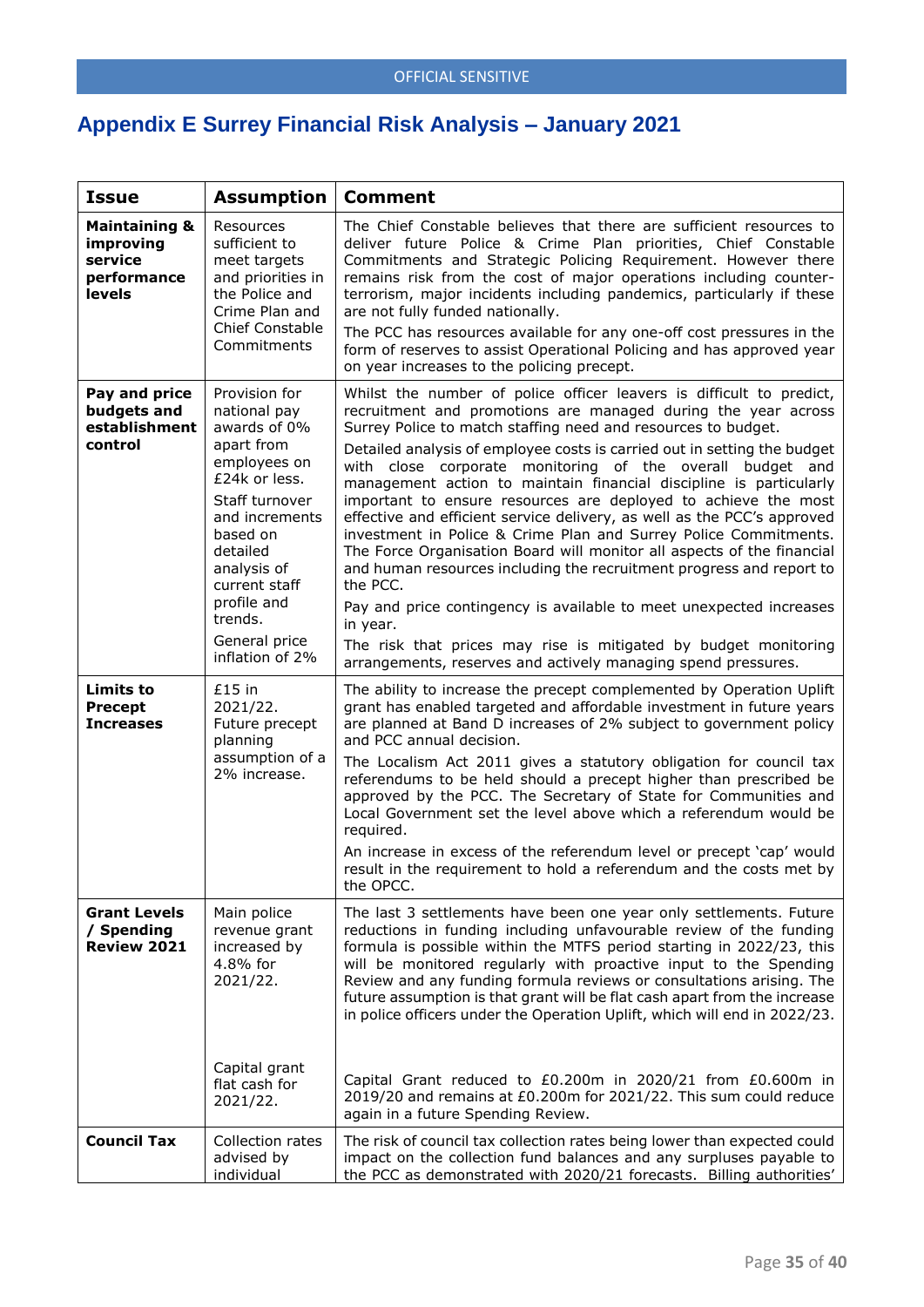|                                                    | billing<br>authorities                                          | factor in prudent collection rates to mitigate this risk. The PCC works<br>closely with billing authorities to monitor their key collection rates and<br>contributes financially towards the costs of reviews of discounts,<br>including the single person discount, and exemptions.                                                                                                                                                                                                                                                                                                                        |
|----------------------------------------------------|-----------------------------------------------------------------|-------------------------------------------------------------------------------------------------------------------------------------------------------------------------------------------------------------------------------------------------------------------------------------------------------------------------------------------------------------------------------------------------------------------------------------------------------------------------------------------------------------------------------------------------------------------------------------------------------------|
|                                                    | Tax Base                                                        | The tax base is normally expected to increase during the MTFS period<br>but the assumptions could be impacted by changes to the mix of<br>dwellings, discounts and the impact of unemployment numbers within<br>billing Authorities council tax reduction schemes.                                                                                                                                                                                                                                                                                                                                          |
|                                                    |                                                                 | As a result of the COVID19 pandemic this risk has increased<br>substantially and future estimates will be reduced and guided by the<br>billing authority's data returns.                                                                                                                                                                                                                                                                                                                                                                                                                                    |
|                                                    |                                                                 | There is support from government in 2 forms; reductions experienced<br>from the tax base via the Local Council Tax Scheme grant amounts to<br>£1.5m, a one off grant, which will be required to cover future years.                                                                                                                                                                                                                                                                                                                                                                                         |
|                                                    |                                                                 | Collection fund support in the form of a claim up to 75% of deficit and<br>required to spread over 3 years.                                                                                                                                                                                                                                                                                                                                                                                                                                                                                                 |
| <b>Pandemic</b>                                    | <b>Risks</b>                                                    | The Force maintained a specific risk register in response to this public<br>health emergency including the financial risks, which comprised of<br>staffing, cash flow, in year direct financial costs to respond and the<br>longer term economic impact. These risks are mitigated by the control<br>measures the specific areas within this risk analysis document as the<br>pandemic is ongoing risk into the new financial year.                                                                                                                                                                         |
| <b>EU Exit</b>                                     | <b>Risks</b>                                                    | As above the Force maintained a stand-alone risk register and even<br>though the exit deal and the subsequent trade deal have lowered the<br>risks, there are potential financial consequences that have not<br>materialised as yet, price rises due to the additional burden from<br>imports, currency weakness or supply issues. Pay and price<br>contingency is available to meet unexpected increases in year.                                                                                                                                                                                          |
| <b>Budget</b><br><b>Estimates</b><br>(Expenditure) | Provision for<br>specific on-<br>going cost                     | The budget estimates including all identified additional costs for<br>2021/22, supported by input and review by the Chief Financial<br>Officers.                                                                                                                                                                                                                                                                                                                                                                                                                                                            |
|                                                    | pressures                                                       | All cost pressures are scrutinised internally by the Chief Finance<br>Officers and also the DCC chaired Force Organisation Board before<br>inclusion in the financial plan.                                                                                                                                                                                                                                                                                                                                                                                                                                 |
|                                                    |                                                                 | Third party assurance has been gained from engaging CIPFA to review<br>the financial assumptions in the plan.                                                                                                                                                                                                                                                                                                                                                                                                                                                                                               |
|                                                    |                                                                 | Risks of budget overspend are mitigated by the monthly budget<br>monitoring process and formal monitoring reports to the PCC.                                                                                                                                                                                                                                                                                                                                                                                                                                                                               |
| <b>Budget</b><br><b>Estimates</b><br>(Expenditure) | Provision for<br><b>Operation Uplift</b><br>enablement<br>costs | The Operation Uplift increase in police officers apart from the salaries<br>require additional vehicles plus running costs, IT equipment, uniform<br>and kit. There are also costs in relation to estate provision plus running<br>costs, recruitment, training costs, Occupational Health and associated<br>costs of having more people in the organisation such as insurance, IT<br>licences and other overheads. The budget estimates include the<br>expected costs from this growth however there remains a risk that<br>unidentified financial consequences were not catered for within the<br>budget. |
|                                                    |                                                                 | All cost these pressures are scrutinised internally by the Chief Finance<br>Officers and also the DCC Strategic Planning Board before inclusion in<br>the financial plan.                                                                                                                                                                                                                                                                                                                                                                                                                                   |
|                                                    |                                                                 | Risks of budget overspend are mitigated by the monthly budget<br>monitoring process and formal monitoring reports to the PCC.                                                                                                                                                                                                                                                                                                                                                                                                                                                                               |
| <b>Budget and</b><br>financial<br>reporting        | Additional<br>Investment<br>potential in<br>2021/22 from        | Action plans to deliver savings continue to be reviewed by Chief<br>Officers and regular monitoring will be undertaken to track<br>achievement of savings and ensure any additional action required is<br>undertaken during the year.                                                                                                                                                                                                                                                                                                                                                                       |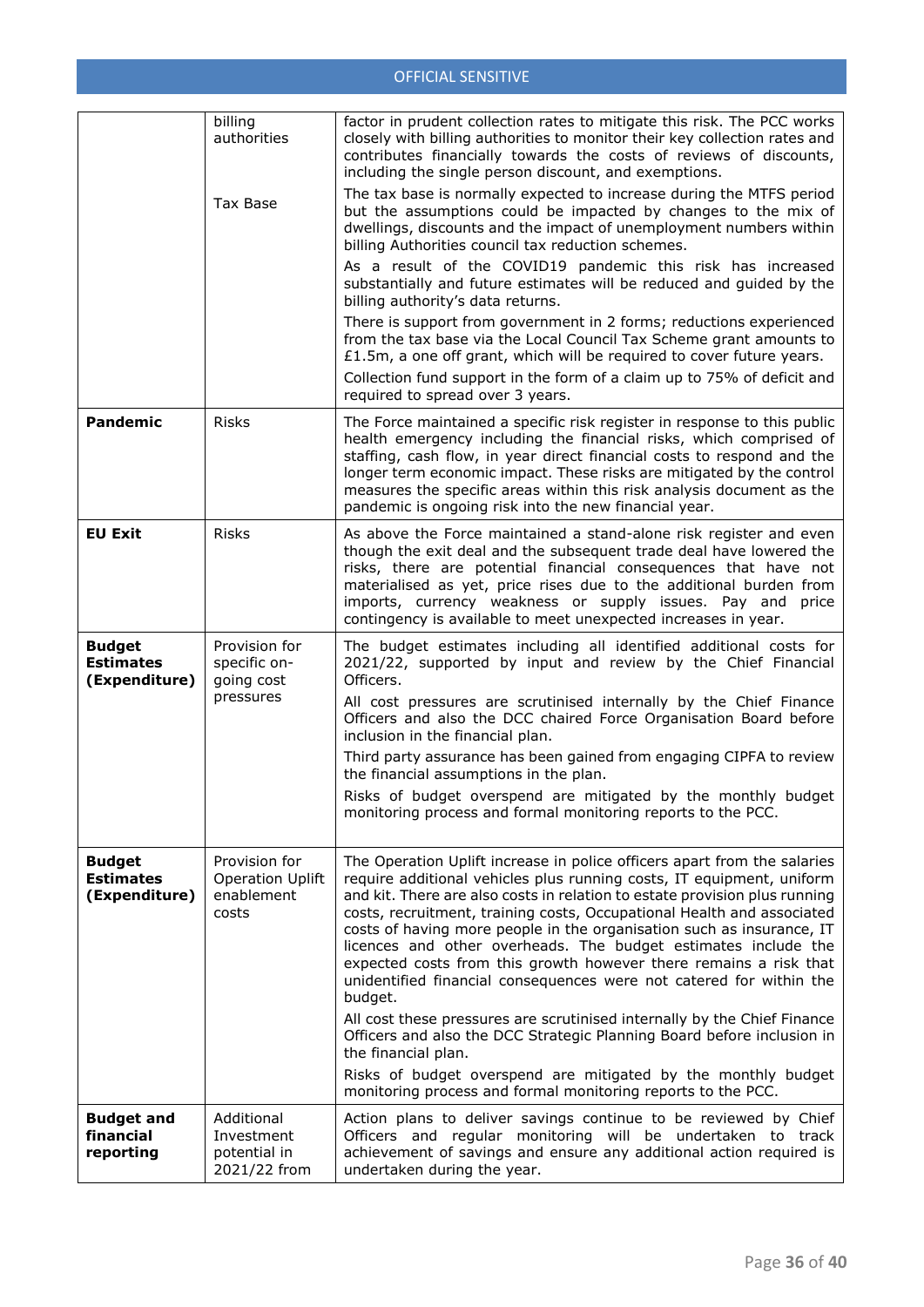|                                                             | <b>Operation Uplift</b><br>Officers (73)<br>and precept<br>new investment<br>of $E4.1m$ .<br>Savings plan<br>£6m 2021/22<br>Monthly 'Group'<br>budget | The achievement of savings developed with support from CIPFA have<br>been scrutinised by Chief Officers as to the acceptability and<br>achievability of the proposed savings.<br>Financial monitoring is in place with a rigorous process of monthly<br>review, including close scrutiny by the Chief Constable's Chief Finance<br>Officer, the PCC's Chief Finance Officer and at the monthly DCC chaired<br>Force Organisation Board, at which progress against the investment is<br>reported.                                                                                                                                                                                                     |
|-------------------------------------------------------------|-------------------------------------------------------------------------------------------------------------------------------------------------------|------------------------------------------------------------------------------------------------------------------------------------------------------------------------------------------------------------------------------------------------------------------------------------------------------------------------------------------------------------------------------------------------------------------------------------------------------------------------------------------------------------------------------------------------------------------------------------------------------------------------------------------------------------------------------------------------------|
|                                                             | monitoring                                                                                                                                            | The PCC regularly receives a Financial Report which is on the agenda<br>at the Chief Constable accountability meeting entitled the PCC<br>Performance Meeting.                                                                                                                                                                                                                                                                                                                                                                                                                                                                                                                                       |
| <b>Savings Plan</b>                                         | <b>Budget includes</b><br>£6m of savings                                                                                                              | The achievement of savings developed with support from CIPFA have<br>been scrutinised by Chief Officers as to the acceptability and<br>achievability of the proposed savings.                                                                                                                                                                                                                                                                                                                                                                                                                                                                                                                        |
|                                                             |                                                                                                                                                       | Action plans to deliver savings continue to be reviewed by Chief<br>Officers and regular monitoring will be undertaken to track<br>achievement of savings and ensure any additional action required is<br>undertaken during the year.                                                                                                                                                                                                                                                                                                                                                                                                                                                                |
|                                                             |                                                                                                                                                       | The savings planned in the first year of the four year plan are within<br>the reserves available but would be exceeded in subsequent years if<br>not delivered.                                                                                                                                                                                                                                                                                                                                                                                                                                                                                                                                      |
| <b>National IT</b><br><b>Systems</b>                        | Move to full<br>cost charging<br>without transfer<br>of funding from<br>Home Office.                                                                  | Further potential costs related to the national Home Office charges for<br>IT systems from a grant ratio allocation basis to a Force budget ratio<br>which may lead to additional costs for Surrey Police including changes<br>to training and the creation of the national police college could<br>continue in 2021/22 and beyond. A PCC and Police group has been<br>established to scrutinise these cost before they are agreed.                                                                                                                                                                                                                                                                  |
| <b>Levels of</b><br><b>Reserves</b>                         | Forecast to<br>reduce over the<br>term of the<br><b>MTFS</b>                                                                                          | Currently used to finance the capital and investment programme and<br>major change initiatives. It remains a risk that the level of reserves is<br>adequate to meet unplanned demand and unexpected costs.<br>To mitigate this risk, the General Reserve is kept at a minimum of 3%<br>of revenue expenditure.                                                                                                                                                                                                                                                                                                                                                                                       |
|                                                             |                                                                                                                                                       | An annual review of all reserves is undertaken at budget setting along<br>with a post year-end review and update to the MTFS. Now that our<br>budget is increasing further contributions are required to reserves in<br>order to meet the stated limits over the period of the MTFS. Specific<br>reserves are being employed to reduce the pressure on the revenue<br>budget in the form of an Estate Strategy Reserve and a Cost of Change<br>Reserve. A reserve by its nature can only be employed as a one off<br>cash injection, the savings planned in the first year of the four year<br>plan are within the reserves available but would be exceeded in<br>subsequent years if not delivered. |
| <b>Interest</b><br>rates,<br>investment<br>and<br>borrowing | Interest rates<br>assumptions                                                                                                                         | Forecasts of investment income for 2021/22 onwards are based on<br>estimated cash balances and interest rate forecasts as set out in the<br>treasury management strategy. A prudent position has been adopted<br>with regard to anticipating future increases in interest rates, to<br>address the risk of interest rates being lower than expected, from a<br>very low base.                                                                                                                                                                                                                                                                                                                        |
|                                                             |                                                                                                                                                       | As economic activity has slowed markedly and interest rates reduced,<br>in year and over the planning period estimates have been revised<br>downwards.                                                                                                                                                                                                                                                                                                                                                                                                                                                                                                                                               |
|                                                             | Borrowing at<br>fixed rates.                                                                                                                          | The risk of investment fund loss due to collapse of the financial<br>institution with whom the deposit is placed, is limited by controls<br>within the <b>Treasury Management Strategy</b> which focus on security<br>rather than returns. Potential impact is mitigated by a diverse portfolio                                                                                                                                                                                                                                                                                                                                                                                                      |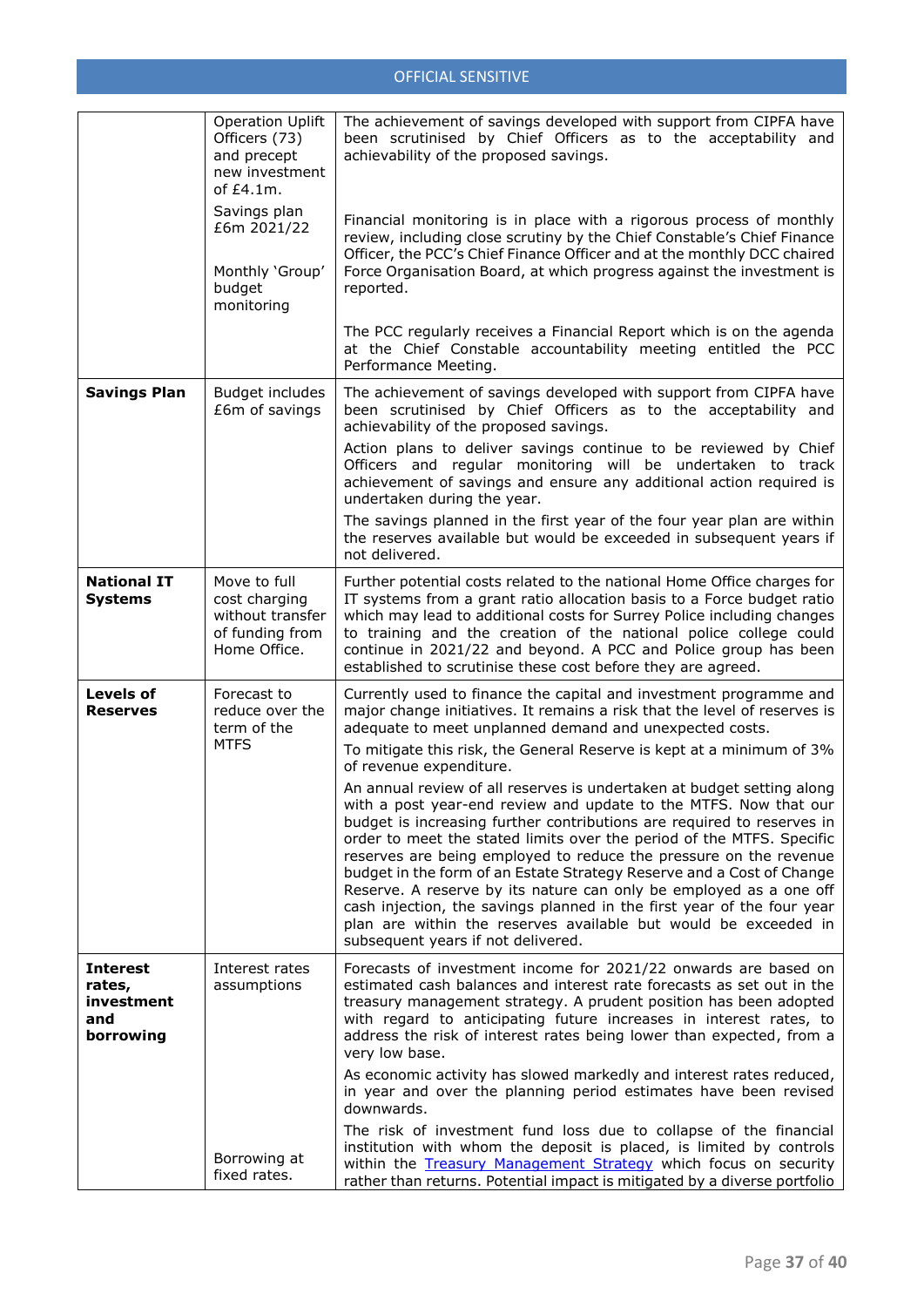|                                            |                                                                        | with top credit rated institutions.                                                                                                                                                                                                                                                                                                                                                                                                                                                                                                                                                                               |
|--------------------------------------------|------------------------------------------------------------------------|-------------------------------------------------------------------------------------------------------------------------------------------------------------------------------------------------------------------------------------------------------------------------------------------------------------------------------------------------------------------------------------------------------------------------------------------------------------------------------------------------------------------------------------------------------------------------------------------------------------------|
|                                            |                                                                        | As part of the borrowing strategy in support of financing long term<br>assets the ability to employ internal and external borrowing has been<br>established which will be instigated by the Chief Finance Officer for the<br>PCC. The Building the Future project is planned to be financed from<br>borrowing.                                                                                                                                                                                                                                                                                                    |
| <b>Income</b><br><b>Assumptions</b>        | Income<br>budgets<br>reduced for<br>specific items.                    | Some risk of achieving on-going level of income targets included in<br>Divisional and Department budgets. This will be monitored during the<br>year and appropriate action or mitigation agreed as necessary.<br>Additional income may be received in-year due to unforeseen events,<br>additional grants from Home Office or other third parties. Budget<br>adjustments will be requested where appropriate.                                                                                                                                                                                                     |
| <b>Police</b><br><b>Pension</b>            | Ruling from<br>McCloud and<br>Sergeant<br>appeal                       | Police pensions along with many public sector pensions was reviewed<br>to ensure a fairer balance between public purse and pensioners. The<br>scheme was changed to a Career Average Revalued Earnings (CARE)<br>scheme<br>which<br>included<br>transitional<br>arrangements.<br>These<br>arrangements were challenged and accepted by the tribunal. There is<br>a possible risk that future employer contributions will have to increase<br>as the cost of the scheme is expected to be higher. The risk is whether<br>this higher employer contribution is met from government funding or<br>rests with Forces. |
| <b>LGPS Pension</b>                        | LGPS reform<br>changes                                                 | HMT Restriction of Public Sector Exit Payments Regulations 2020<br>restrict public sector bodies from making exit payments above<br>£95,000 in connection with a person over the age of 55 leaving<br>employment or vacating office.<br>MHCLG proposes further limitations to LGPS and compensation<br>regulations within a wider exit payment reform which includes pension<br>strain costs and discretionary compensation amounts. There is also a<br>risk of legal challenge to force payment decisions as LGPS regulations                                                                                    |
|                                            |                                                                        | are not yet consistent with HMT regulations.<br>Other challenges to LGPS funds and administration include the impacts<br>of McCloud underpin implementation, SAB and HMT cost sharing<br>schemes, Goodwin (survivor payment equality) remedy and the<br>alignment of LGPS valuation cycles with other government schemes<br>e.g. police officer schemes.                                                                                                                                                                                                                                                          |
| <b>Reductions in</b><br>security<br>grants | Potential<br>reductions in<br>Airport and<br>other security<br>grants. | MTFS assumes that grants will continue at current level. If<br>subsequently reduced, savings will be made to cover the reduction<br>outside of core savings targets.                                                                                                                                                                                                                                                                                                                                                                                                                                              |
| <b>Public Order</b>                        | Additional cost<br>of overtime and<br>associated<br>costs              | Whilst action will be taken to mitigate the overtime and other<br>additional costs relating to policing public order operations, significant<br>costs may be incurred on anticipated events in 2021/22. The Force is<br>following nationally agreed guidelines on the policing of events. It is<br>proposed that any in-year over-achieved savings will be used as a first<br>source for funding, otherwise other revenue budget and operational<br>reserve provides potential sources of funding if necessary.                                                                                                   |
| <b>Operational</b><br><b>Demands</b>       | Public<br>protection                                                   | Key operational pressures include continuing demand and complexity<br>of public protection cases (domestic abuse and vulnerable<br>children/adults) plus changes in nature/type of evidence collection,<br>with a growing range of digital devices having to be examined<br>requiring additional forensic time/resource and cost to process. The<br>Forensic Capability Network a national group are overseeing<br>developments in the Forensic market including digital forensics.<br>https://recruitment-dcp-dp.org/dorset-police-staff/forensic-<br>capability-network/                                        |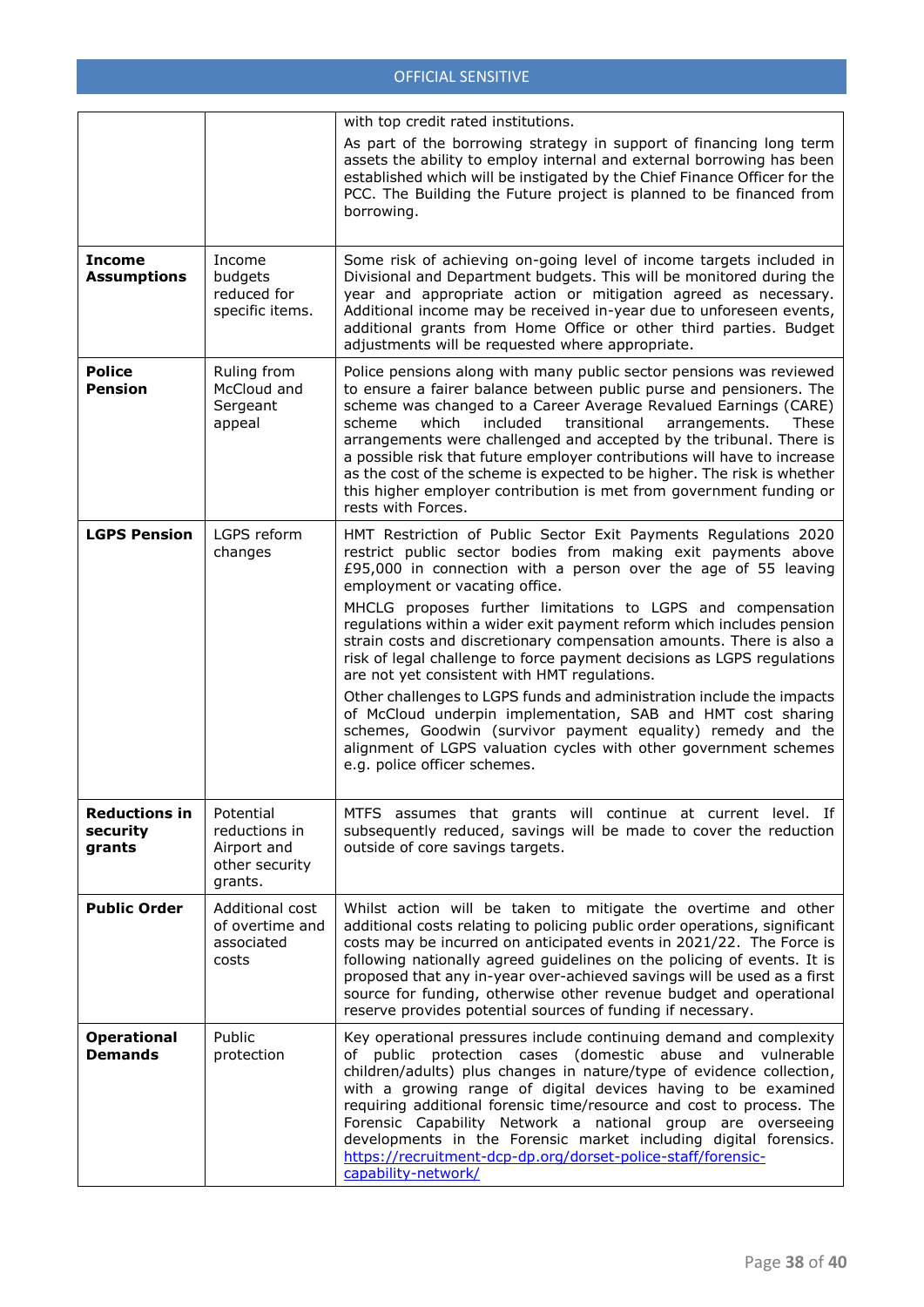| Capital<br>Programme                                                              | Latest plans                                          | There is a risk of the capital programme being understated, or that<br>over spending occurs, resulting in insufficient funding being available<br>as planned. Slippage may also impact on operational demands. The<br>capital plan is reliant of several sources of funding including capital<br>receipts which are at risk of not being achieved either in quantum or<br>timing. These risks are mitigated by regular review of all major<br>projects including the Estates Strategy and ICT projects, focus on key<br>priorities agreed in advance, together with monthly budget monitoring<br>and regular monitoring reports to the PCC. |
|-----------------------------------------------------------------------------------|-------------------------------------------------------|---------------------------------------------------------------------------------------------------------------------------------------------------------------------------------------------------------------------------------------------------------------------------------------------------------------------------------------------------------------------------------------------------------------------------------------------------------------------------------------------------------------------------------------------------------------------------------------------------------------------------------------------|
| <b>Building the</b><br><b>Future - New</b><br><b>Headquarters</b>                 | Major capital<br>project                              | The scale of this project carries a number of risks including potential<br>financial risks which are managed through a Building the Future<br>Steering Group chaired by the Deputy Chief Constable which makes<br>recommendations to the Building the Future Board chaired by the<br>Police and Crime Commissioner for any decisions.                                                                                                                                                                                                                                                                                                       |
| <b>Climate</b><br><b>Emergency -</b><br>Carbon<br><b>Neutral</b><br><b>Pledge</b> |                                                       | Following Surrey County Council declaring a climate emergency the<br>PCC and Chief Constable fully back the move and a strategy is now<br>being developed through the joint Surrey and Sussex Environmental<br>Board with the aim of making the organisation carbon-neutral by<br>2030. As the strategy is developed the financial implications will<br>become apparent.                                                                                                                                                                                                                                                                    |
| Capital<br><b>Financing</b>                                                       | MRP is<br>calculated on<br>an asset by<br>asset basis | This Capital Financing risk is of charges being greater than budgeted.<br>This is mitigated by considering revenue and capital implications of<br>major project spend within the capital and investment planning<br>process and inclusion within the MTFF. The MRP debt repayment<br>provision is calculated on individual assets and 100% of borrowing has<br>fixed term rates, thus will not be impacted by changes in interest<br>rates. Borrowing is planned to finance the capital programme within<br>this MTFS.                                                                                                                      |
| Regional<br><b>Partners</b>                                                       | Investment<br>plans                                   | The risk is that all regional partners are not aware of each partner's<br>investment plans, estate strategy etc. which can lead to un-planned<br>expenditure within the year. A regional Police lead for SERIP has<br>improved the communication to minimise this possibility, within their<br>scope.                                                                                                                                                                                                                                                                                                                                       |
| <b>National ICT</b><br><b>Programmes</b>                                          | Latest plans                                          | There is a risk that delays to the implementation of national ICT<br>schemes including ESMCP, NLEDS & HOB present significant risk.<br>These risks will be managed by regular review of all these major<br>projects at both the Strategic Change Board and the DCC Strategic<br>Planning Board.                                                                                                                                                                                                                                                                                                                                             |
| <b>Local ICT</b><br><b>Programmes</b>                                             | Project<br>transition                                 | Following the delays experienced by the ERP project it has now entered<br>a transition phase to assess the direction the Force wishes to take to<br>further develop the asset taking into account their priorities, risk<br>appetite and affordability. There is a risk due the nature of it being a<br>major IT project that costs maybe under estimated. The associated<br>risk is the cost of maintaining legacy systems to ensure they remain<br>fully operational.                                                                                                                                                                     |
| <b>Risk</b><br><b>Management</b>                                                  |                                                       | Financial consequences could result if all major risks have not been<br>identified when the budget has been set. This is mitigated by robust<br>risk management arrangements in place with formal reporting to the<br>Joint Audit Committee, Organisational Reassurance Board chaired by<br>the Deputy Chief Constable; comprehensive insurance arrangements<br>in place; and an adequate reserves policy and reserves (including the<br>insurance and general reserve balances).                                                                                                                                                           |